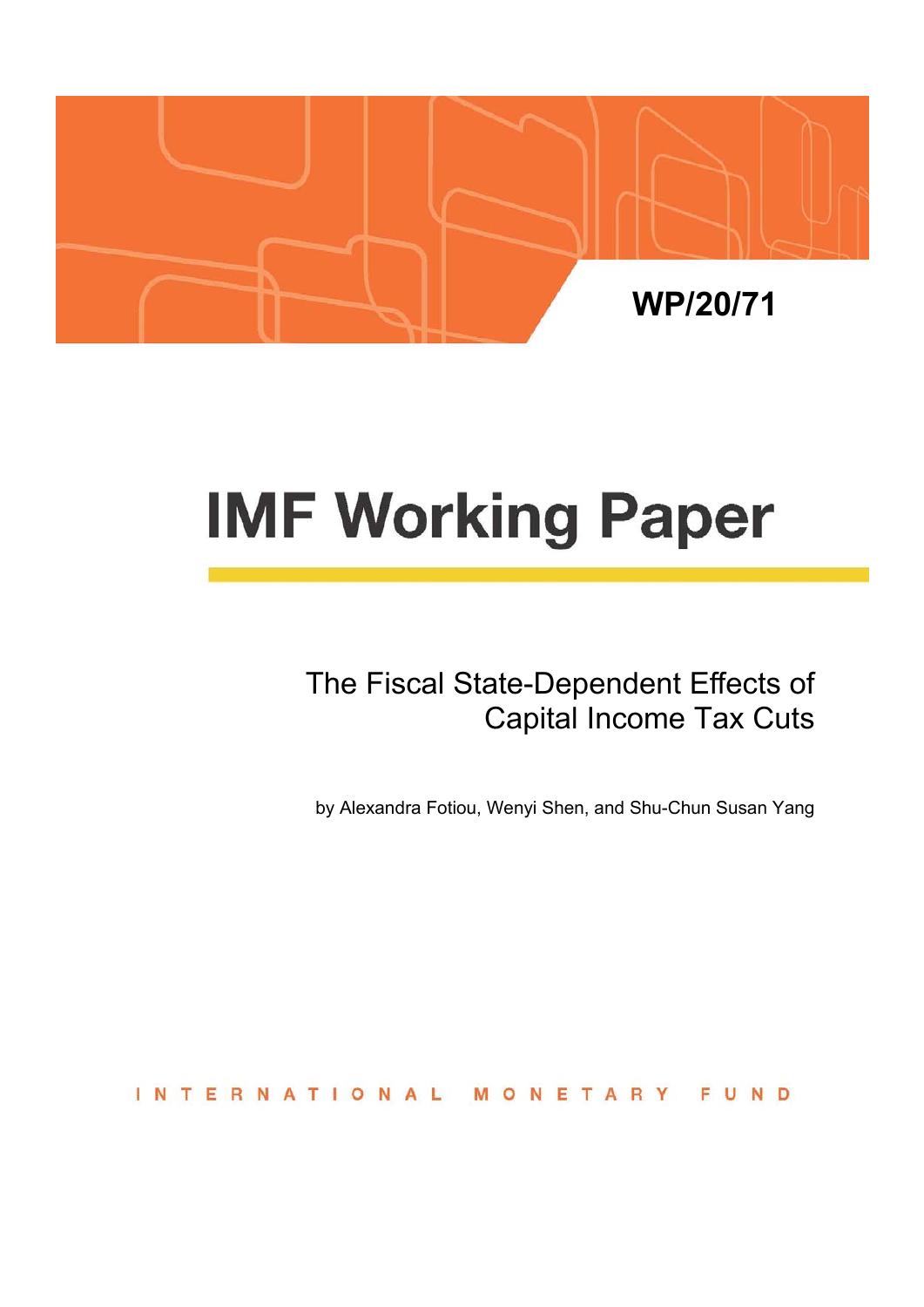© 2020 International Monetary Fund WP/20/71

#### **IMF Working Paper**

## Fiscal Affairs Department

# **The Fiscal-State Dependent Effects of Capital Income Tax Cuts**

## **Prepared by Alexandra Fotiou, Wenyi Shen, and Shu-Chun S. Yang**

Authorized for distribution by Catherine Pattillo

May 2020

*IMF Working Papers* **describe research in progress by the author(s) and are published to elicit comments and to encourage debate.** The views expressed in IMF Working Papers are those of the author(s) and do not necessarily represent the views of the IMF, its Executive Board, or IMF management.

#### **Abstract**

Using the post-WWII data of U.S. federal corporate income tax changes, within a Smooth Transition VAR, this paper finds that the output effect of capital income tax cuts is government debt-dependent: it is less expansionary when debt is high than when it is low. To explore the mechanisms that can drive this fiscal state-dependent tax effect, the paper uses a DSGE model with regime-switching fiscal policy and finds that a capital income tax cut is stimulative to the extent that it is unlikely to result in a future fiscal adjustment. As government debt increases to a sufficiently high level, the probability of future fiscal adjustments starts rising, and the expansionary effects of a capital income tax cut can diminish substantially, whether the expected adjustments are through a policy reversal or a consumption tax increase. Also, a capital income tax cut need not always have large revenue feedback effects as suggested in the literature.

JEL Classification Numbers: E62, E63, H24, H30

\_\_\_\_\_\_\_\_\_\_\_\_\_\_\_\_\_\_\_\_\_\_\_\_

Keywords: capital income tax effects, tax multiplier, fiscal policy effects, regime-switching models, non-linear DSGE model

Authors' E-Mail Address: afotiou@imf.org; wenyi.shen@okstate.edu; syang@imf.org

<sup>\*</sup>Fotiou: Fiscal Affairs Department, International Monetary Fund; Shen: Department of Economics, Oklahoma State University; Yang: Fiscal Affairs Department, International Monetary Fund. We thank Antoine Arnoud, Huixin Bi, Vitor Gaspar, Shafik Hebous, Marialuz Moreno Badia, Ryota Nakatani, Adrian Paralta Alva, Catherine Pattillo, Juan F. Rubio-Ramirez, David Savitski, the Office of Tax Analysis at the U.S. Treasury, an anonymous referee, and participants in the seminar of the Fiscal Affairs Department, IMF and the 2019 Midwest Macro Meetings for helpful comments and discussion.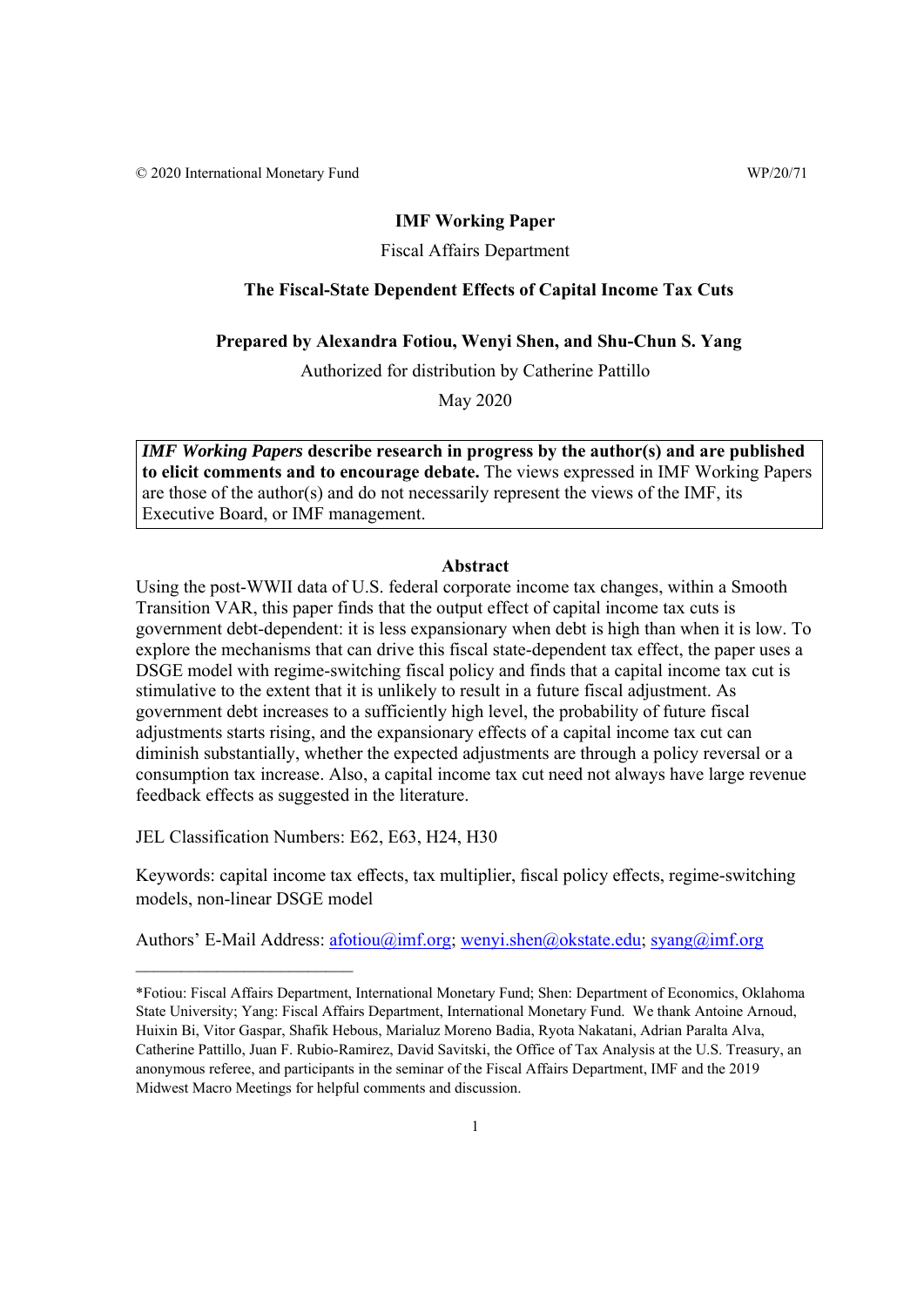# Contents

| $\mathbf{1}$     | Introduction                                                                                                                                                                   | 3                                           |  |
|------------------|--------------------------------------------------------------------------------------------------------------------------------------------------------------------------------|---------------------------------------------|--|
| $\bf{2}$         | <b>Empirical Evidence</b><br>2.1<br>2.2<br>2.3                                                                                                                                 | $\overline{7}$<br>$\overline{7}$<br>8<br>10 |  |
| 3                | The Baseline Model<br>3.1<br>3.2<br>3.3                                                                                                                                        | 11<br>11<br>12<br>14                        |  |
| $\boldsymbol{4}$ | <b>Fiscal Limits</b><br>15                                                                                                                                                     |                                             |  |
| $5^{\circ}$      | The Effects of Capital Income Tax Cuts<br>5.1<br>Capital Income Tax Effects with a Linear Model<br>5.2<br>5.3<br>5.4<br>Fiscal Adjustment via Consumption Tax Increases<br>5.5 | 17<br>17<br>20<br>21<br>22<br>23            |  |
| $6^{\circ}$      | <b>Sensitivity Analysis</b><br>6.1<br>6.2<br>6.3                                                                                                                               | 26<br>26<br>26<br>27                        |  |
| 7                | Conclusion                                                                                                                                                                     | 28                                          |  |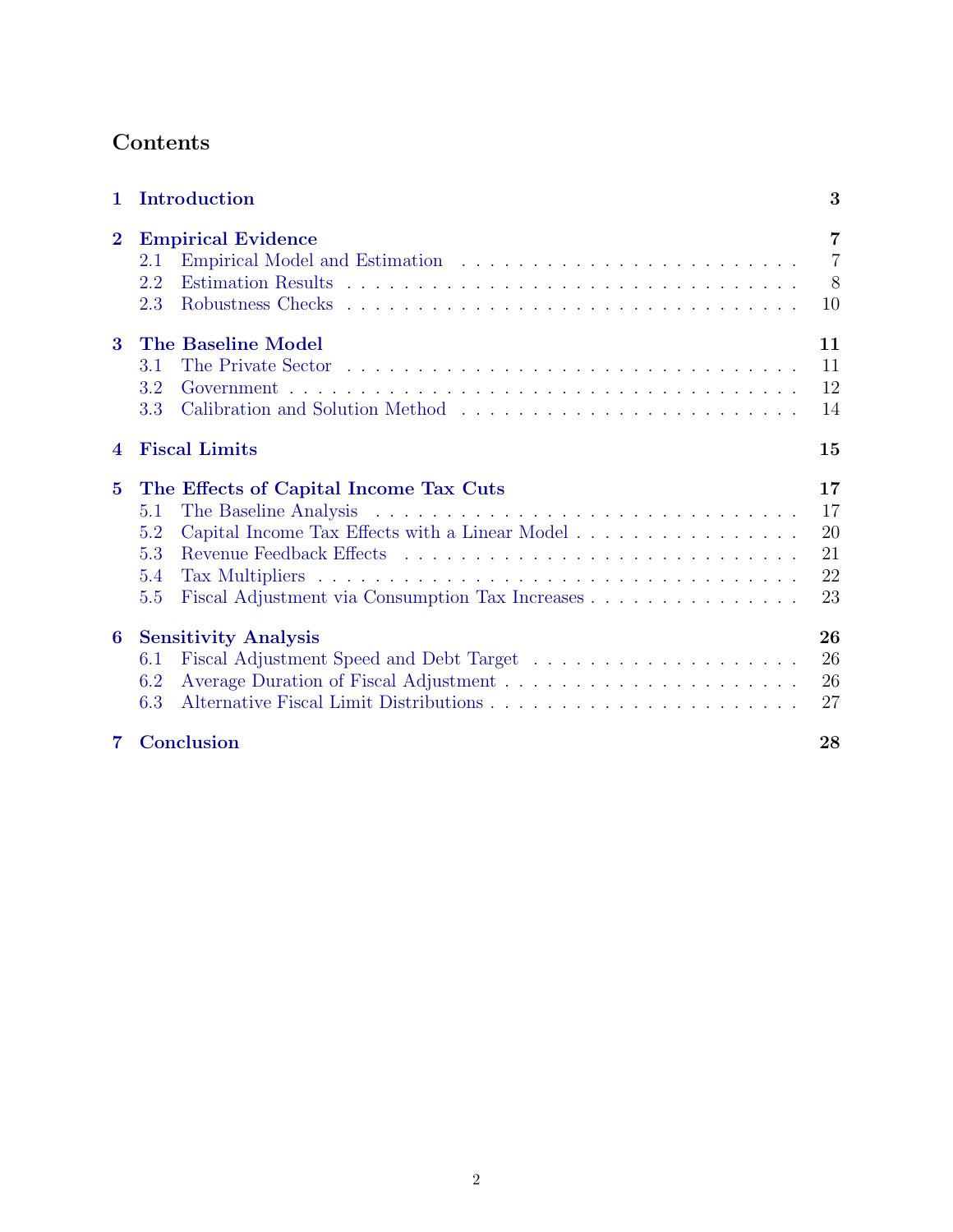# 1 Introduction

Since the 1980s, corporate income tax rates have largely fallen, particularly in advanced economies. In the U.S., the Tax Cuts and Jobs Act (the 2017 Tax Act) reduced the federal statutory corporate tax rate from 35 to 21 percent. In Japan, a series of reductions since 2015 has lowered the statutory corporate tax rates from about 35 to 30 percent for large firms. While the literature has long recognized the supply-side benefits of capital income tax cuts,<sup>1</sup> preliminary estimation finds small growth effects and reduced investment responses of the 2017 Tax Act (Gravelle and Marples, 2019; Kopp et al., 2019). Since recent corporate tax cuts in the U.S. and Japan have been implemented amid high government debt with projected rising debt-to-GDP ratios,<sup>2</sup> this paper asks whether the reduced expansionary effects of capital income tax cuts can be explained by a deteriorated fiscal state.

To proceed, we first provide empirical evidence of government debt-dependent capital income tax effects on output. Within a nonlinear smooth transition vector autoregressive model (STVAR), we estimate the macroeconomic effects of corporate income tax changes, conditional on government debt levels. We model the state of the economy as a continuous process dependent on a debt-transition variable. In this way, we incorporate regime switching behavior but do not restrict our sample in specific periods of high-debt dates.<sup>3</sup> In addition, we compute generalized impulse response functions that give us the flexibility to allow the economy to endogenously move between high- and low-debt states. We find that a corporate income tax cut has a less expansionary effect on output in a high-debt state compared to a low-debt state, and in some cases it can even turn contractionary. Considering the tax revenue change, the eight-quarter cumulative output multiplier is −0.36 when government debt is low and −0.14 when government debt is high.

Next, we use a neoclassical dynamic stochastic general equilibrium (DSGE) model with

<sup>1</sup>For example, see Judd (1985, 1987), Chamley (1986), Braun (1994), Ireland (1994), McGrattan (1994), Jones (2002), Forni et al. (2009), and De Mooij and Saito (2014).

<sup>2</sup>International Monetary Fund (2019) projects the U.S. net public debt to increase from 80 percent of GDP in 2012 to 94 percent in 2024 and the Japanese net debt from 147 percent in 2012 to 154 percent in 2024.

<sup>3</sup>For example, we could define a dummy variable of high-debt being equal to one in periods that the economy has a debt ratio above, say 60 percent of GDP. However, this would limit our data points under study for the high-debt regime. Instead, in our framework all the data points are included in the analysis but have different weights in different periods.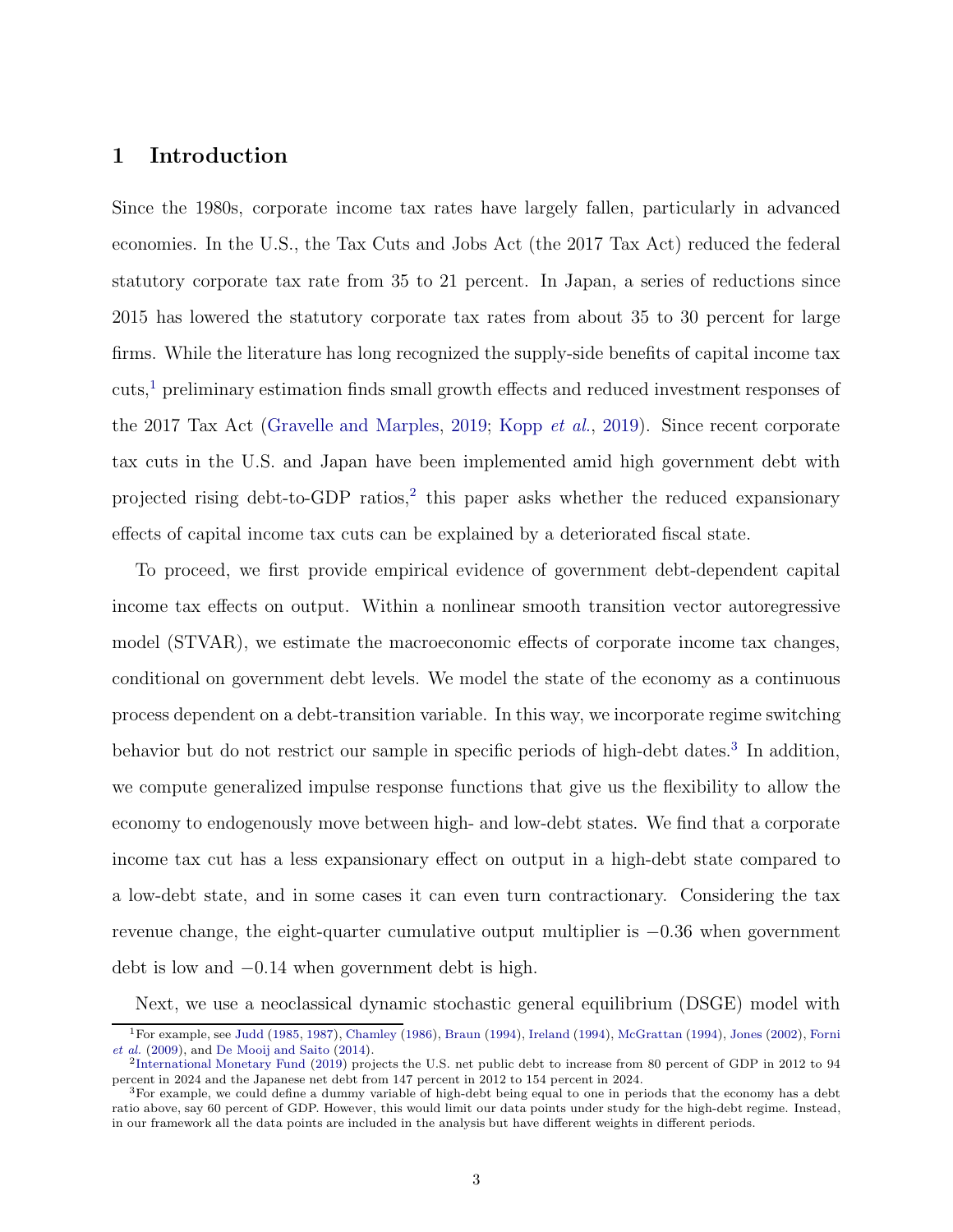two policy regimes to explore the mechanisms that can drive fiscal state-dependent capital income tax effects. In the tax cut regime, the government does not pursue a fiscal adjustment, as often observed in reality. In the fiscal adjustment regime, the government increases primary surplus to stabilize debt. Under rational expectations, agents in the tax cut regime form expectations about regime switching. When a government is highly indebted, a deficitfinanced capital income tax cut increases government debt further, inducing expectations of fiscal adjustments. Specifically, the regime switching probability is assumed to link to the current debt level and the government's debt repayment capacity, captured by the fiscal limits of an economy in the sense of Bi (2012). The switching probability is assumed to be the probability that the current debt level can exceed a randomly drawn fiscal limit from a simulated distribution.

Our modeling differs from the common approach which uses a fiscal reaction function that implements fiscal adjustment periodically (e.g., Leeper *et al.*, 2010; Traum and Yang, 2011; Erceg and Lindé, 2014; Zubairy, 2014; Canzoneri *et al.*, 2016). Fiscal adjustments in our specification are nonlinear and stochastic. In reality, although fiscal adjustments are often implemented when fiscal states change,<sup>4</sup> there is no certain debt threshold triggering an adjustment. Figure 1 plots the U.S. federal income tax legislation aimed at reducing deficits: some legislation was enacted immediately following an upward trend in debt (e.g., the Tax Equity and Fiscal Response Act of 1982 and the Deficit Reduction Act of 1984), but there has not been such tax legislation since the latest upward trend starting in 2009. Our modeling implies that an adjustment is more likely to occur in a high debt regime, but timing is uncertain.

We simulate the effects of a persistent capital income tax cut, as of a similar magnitude to the reduction in the corporate income tax rate in the 2017 Tax Act. Fiscal adjustments in the baseline analysis are implemented through a transfer reduction and a policy reversal (an increase in the capital income tax rate). Adjustments in an alternative simulation are

<sup>&</sup>lt;sup>4</sup>For example, in the U.S., the reduction in income tax rates in 1964 was partially reversed in 1968 because of the spending needs arising from the Vietnam War and the inflationary pressure (see Yang (2009)). In Japan, out of concern of fiscal sustainability, a series of reductions in corporate income tax rates were followed by consumption tax hikes from five to eight percent in 2014 and to ten percent in 2019.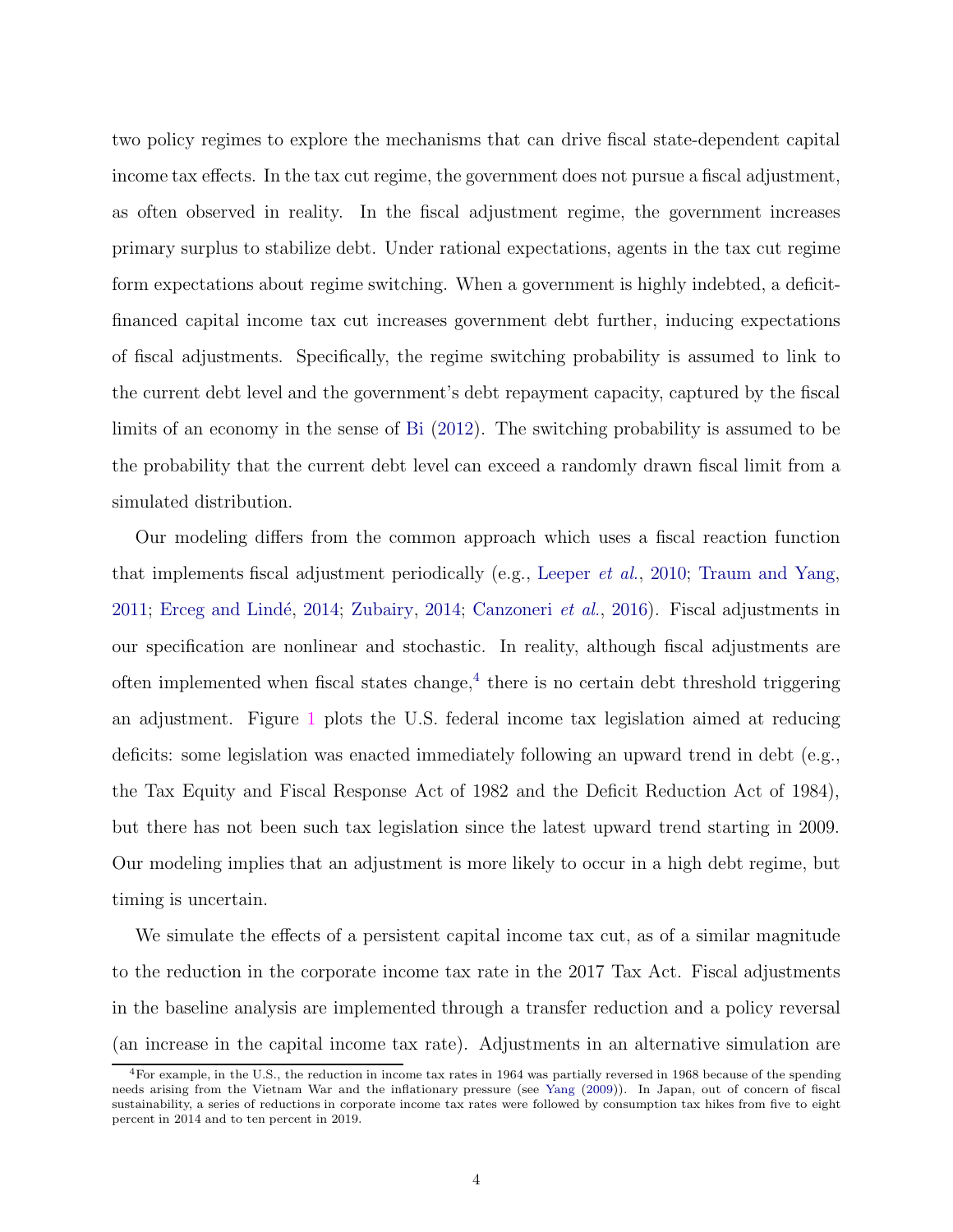through consumption tax increases, reflecting the recent practice in Japan.

Simulation results show that the tax multipliers are fiscal state-dependent, whether the expected adjustments are through a policy reversal or a consumption tax increase. Conditional on a potential policy reversal and an initial U.S. federal net debt of 45 percent of GDP (the average federal debt held by the public from 1980 to 2018), the impact output multiplier is  $-0.5$  and the five-year cumulative output multiplier is about  $-1$ . With the initial debt at 80 percent (roughly the net federal debt level in 2019), the stimulative effects diminishes: the impact and five-year output multipliers become  $-0.4$  and  $-0.7$ . Moreover, the same tax cut turns contractionary when debt rises to 120 percent of GDP. Since a higher probability of policy reversal implies a lower expected after-tax return to current investment, this weakens the incentive provided by the capital income tax cut. Reduced investment lowers capital and the marginal product of labor, generating a smaller output multiplier in absolute value compared to the results with lower debt. When the expected adjustment instrument is through consumption taxes, the qualitative patterns of the multipliers with respect to debt are similar to those under a policy reversal. Note that during the analyzed horizon, fiscal adjustments do not occur. Thus, the differences of multipliers across various debt levels solely come from the expectation channel.

The literature on the macroeconomic effects of fiscal policy is voluminous, and our paper is related to both empirical and theoretical research.<sup>5</sup> On the empirical front, the recent development has moved away from estimating single multipliers to state-dependent ones. Studies on business cycle state-dependent government spending effects include e.g., Auerbach and Gorodnichenko (2012, 2013), and Ramey and Zubairy (2018), and on business cycle or uncertainty state-dependent tax effects include Arin *et al.* (2015), Candelon and Liebman (2015), Demirel (2016), and Eskandari (2019).

As for the fiscal state-dependent fiscal policy effects, several empirical papers document more expansionary effects of government spending in low-debt than in high-debt state (e.g.,

<sup>&</sup>lt;sup>5</sup>Ramey (2019) provides a thorough survey on empirical fiscal policy studies and discusses how the different identification approaches—i.e., the structural identification based on structural vector autoregressive models (e.g., Blanchard and Perotti, 2002; Mountford and Uhlig, 2009) and the narrative approach (e.g., Romer and Romer, 2010)—may result in different multiplier estimation results.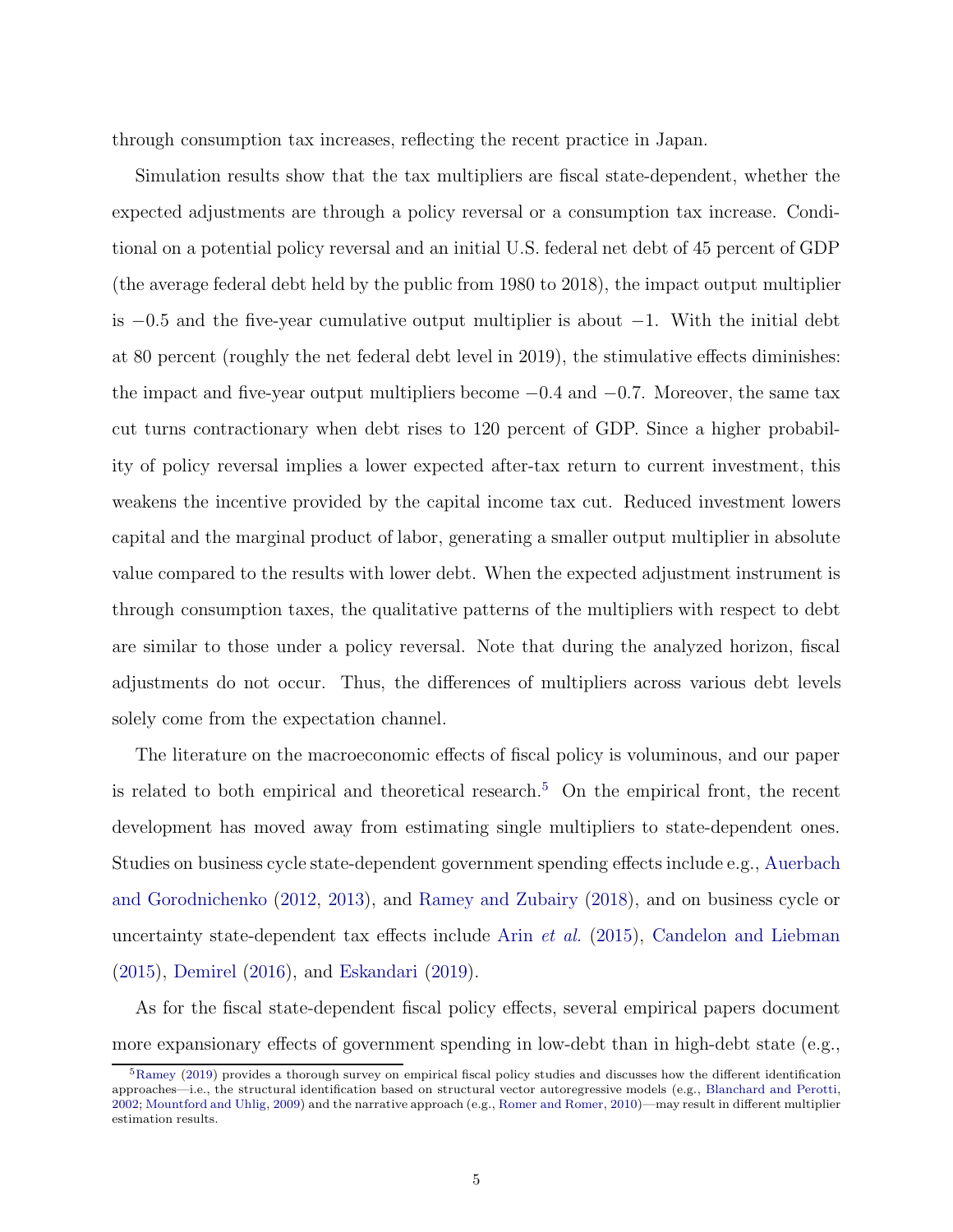Kirchner et al., 2010; Ilzetzki et al., 2013; Nickel and Tudyka, 2014; Huidrom et al., 2016) and the government debt-dependent effects of fiscal consolidations through a mix of taxbased increases and government spending cuts (Alesina et al., 2018; Fotiou, 2019). Our analysis focuses on how fiscal states can affect capital income tax effects, both empirically and theoretically. To our knowledge, the literature has not explored whether tax policy effects also depend on the fiscal state.<sup>6</sup>

On the theoretical approach, several papers have used DSGE models with regime-switching policy to study fiscal policy effects (e.g., Davig, 2004; Davig and Leeper, 2011; Davig and Foerster, forthcoming). Our paper is particularly related to Bi et al. (2013), which studies uncertain fiscal consolidations in the European countries. We follow their approach to link fiscal adjustment implementation with fiscal limits, but abstract from the uncertainty about the instruments to be used.

Finally, the key mechanism underlying our results is the policy expectations regarding potential fiscal adjustments. Bertola and Drazen (1993) model a "trigger point"—an upper bound of government spending-to-output ratio—to explain counterintuitive expansionary effects of fiscal consolidation, instead of using stochastic adjustments. Sutherland (1997) also links debt levels to policy expectations to explain that a fiscal deficit may not have traditional Keynesian effects related to consumption increases, if the current generation expects that fiscal adjustments would occur within the same generation. With a linear fiscal reaction function of government spending to debt, Corsetti et al. (2012) find that private consumption can rise to a government spending increase when agents expect a policy reversal. Also, Bi et al. (2016) study how expectations of fiscal adjustment can drive debt-dependent government spending effects as found in the empirical literature. Our findings add to this literature by focusing on how expectations of future policy can matter for capital income tax effects, accounting for an increasing probability of fiscal adjustments as the fiscal state deteriorates.

<sup>&</sup>lt;sup>6</sup>Sims and Wolff (2018) study the theoretical effects of business-cycle state dependent tax multipliers.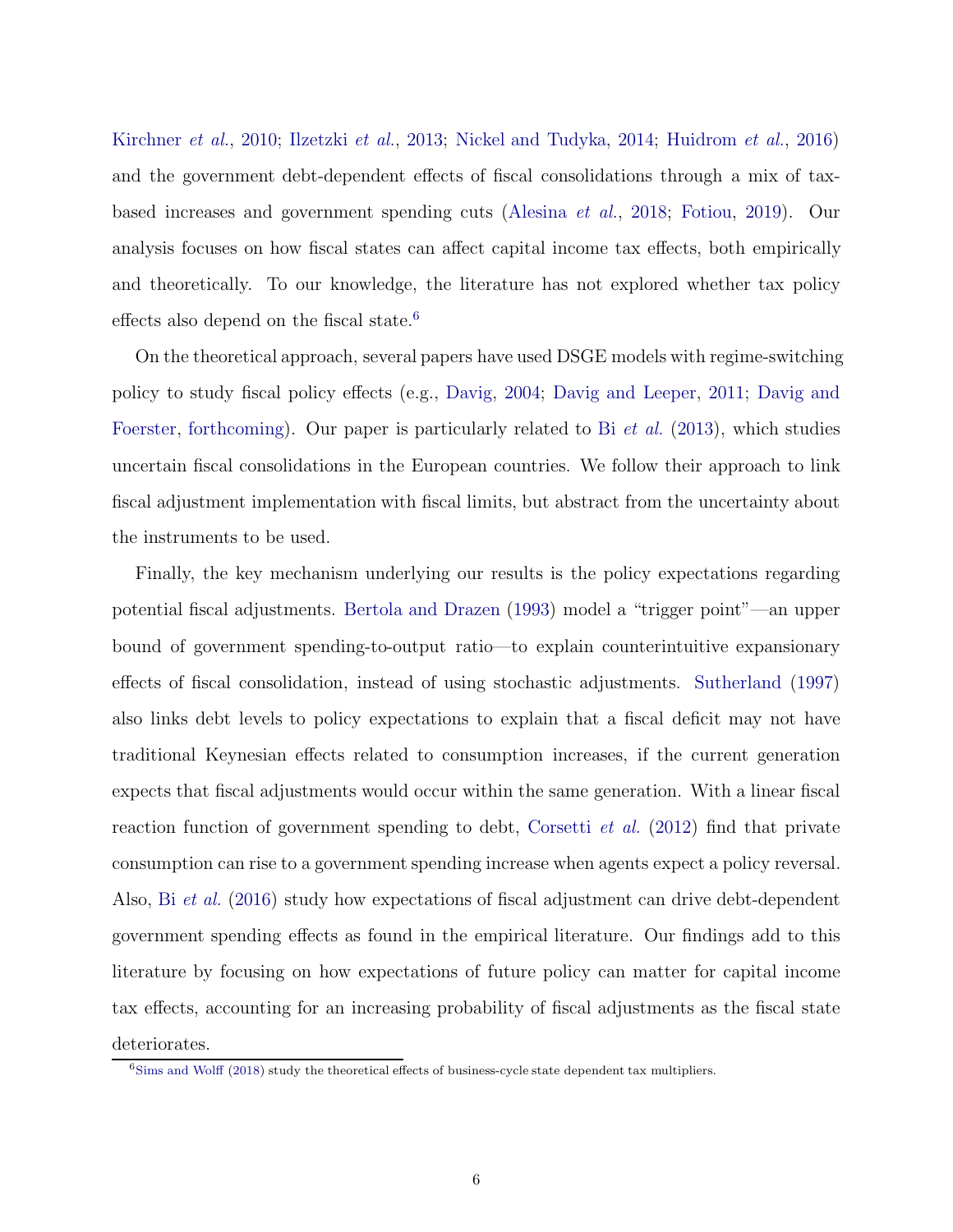# 2 Empirical Evidence

In this section, we adopt a Smooth Transition VAR (STVAR) model to study the debtdependent effects of capital income tax cuts in the U.S.<sup>7</sup> Auerbach and Gorodnichenko (2012) and Caggiano et al. (2015) use an STVAR model to estimate a business cycle state-dependent government spending multipliers. Fotiou (2019) within an interacted-STVAR shows evidence that debt matters in the transmission of fiscal policy. Using the same framework, we focus on debt-dependent tax effects. Following Mertens and Ravn (2013), we disaggregate income taxes into corporate and personal income taxes. We focus on corporate income tax effects, since they are the main component in capital income taxes and thus are used as their proxy.

#### 2.1 Empirical Model and Estimation

Our baseline specification of the empirical model is as follows:

$$
\mathbf{Y}_{t} = (1 - F(z_{t}))\mathbf{A}_{L}(l)\mathbf{Y}_{t-1} + F(z_{t})\mathbf{A}_{H}(l)\mathbf{Y}_{t-1} + \varepsilon_{t}, \qquad \varepsilon_{t} \sim N(0, \Omega_{t}), \tag{1}
$$

$$
\Omega_t = (1 - F(z_t))\Omega_L + F(z_t)\Omega_H, \qquad F(z_t) = \frac{\exp\left[-\gamma z_t\right]}{1 + \exp\left[-\gamma z_t\right]}, \quad \gamma > 0.
$$

The vector of endogenous variables,  $Y_t$ , includes the following variables in the order of government spending  $(G_t)$ , the average personal income tax rate  $(APITR_t)$ , the average corporate income tax rate  $(ACTTR<sub>t</sub>)$ , the personal income tax base  $(PB<sub>t</sub>)$ , the corporate income tax base  $(CB_t)$ , output  $(GDP_t)$ , fiscal news, and the debt-to-GDP ratio.<sup>8</sup> The sample covers the period from 1950Q1 to 2006Q4 in the quarterly frequency. The different tax components come from the National Income and Product Accounts (NIPA, Bureau of Economic Analysis (2018)) and all taxes are at the federal level. The average corporate tax rate is the ratio of taxes on corporate profits  $(TCP_t)$  to corporate profits  $(CP_t)$ :  $ACTR_t = \frac{TCP_t}{CP_t}$  $\frac{CP_t}{CP_t}$ . The personal income tax rate is the sum of personal current taxes  $(PT_t)$  and contributions for gov-

 $7$ For a detailed presentation of this family of models, see Tersvirta *et al.* (2010).

<sup>&</sup>lt;sup>8</sup>The order follows Auerbach and Gorodnichenko (2012), which assumes that shocks in tax revenues and output have no contemporaneous effect on government spending, and taxes respond to their own shock but also to government spending. In robustness checks, we also use narratively constructed, exogenous corporate tax changes to address the endogeneity concerns and try different ordering in the baseline specification. See Section 2.3.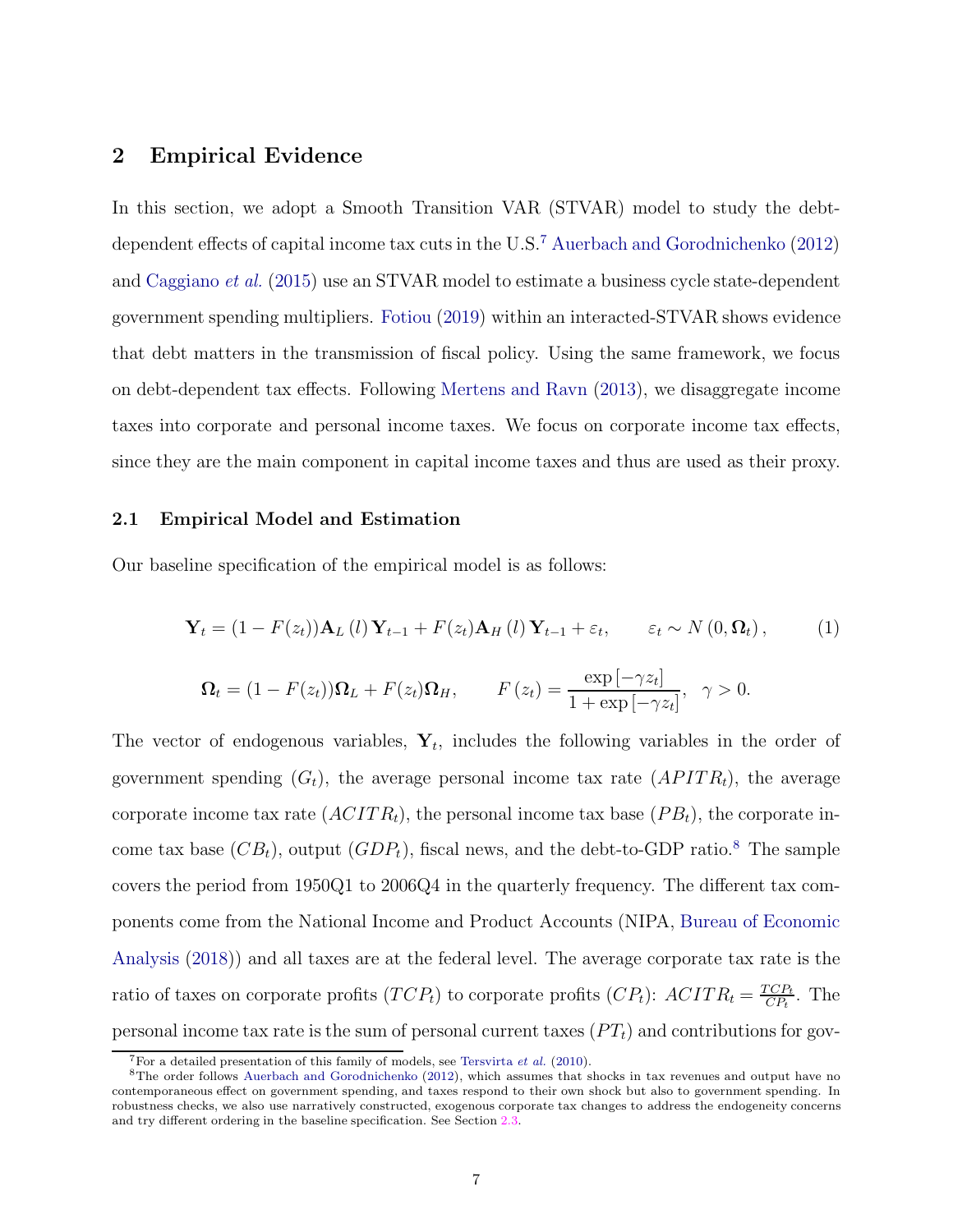ernment social insurance  $(SI_t)$  divided by personal tax income  $(PTI_t)$ :  $APITR_t = \frac{PT_t + SI_t}{PTt}$  $\frac{T_t + SI_t}{PT I_t}$ . GDP and corporate and personal income tax bases are all in logarithms and real terms. In our baseline specification, fiscal news is Ramey's defense spending news (e.g., Ramey, 2019). See Appendix A for data description.<sup>9</sup>

In specification (1), the debt state is determined by  $z_t$ . To construct  $z_t$ , we de-trend the debt-to-GDP series through a third-order polynomial and look into cases that the debt-to-GDP ratio is above or below the trend. The parameter  $\gamma$  controls transition smoothness, with large (small) values associated with immediate (smooth) switches. We calibrate  $\gamma = 2.1$  to match the frequency and duration in a high-debt state.  $A_L$  and  $A_H$  are the VAR coefficients corresponding to the dynamic behavior of the economy in low- and high-debt states.  $\varepsilon_t$  is the vector of reduced-form residuals, with zero-mean and a time-varying state-contingent variance-covariance matrix  $\Omega_t$ , which considers the covariance structure of the residuals in both states (i.e.,  $\Omega_L$ , in low-debt periods, and  $\Omega_H$ , in high-debt periods). Based on the Akaike criterion, the lag length of our model is set to three.

To estimate the empirical model, we follow the Monte-Carlo Markov-chain (MCMC) algorithm proposed by Chernozhukov and Hong (2003). A structural Cholesky-type identification is used. We then derive the generalized impulse response functions based on Koop et al. (1996). All impulse response functions are for a reduction in the corporate income tax rate, normalized to one percentage point, and cover a forecast horizon of 20 quarters.<sup>10</sup>

#### 2.2 Estimation Results

Figure 2 shows the impulse responses to a shock of a federal corporate income tax cut derived both with the linear and nonlinear VARs. The black line corresponds to the generalized impulse response function (GIRF) of the linear model, the red line to the GIRF in a highdebt state, and the blue line is for a low-debt state. The responses of the linear model point to a persistent output increase which then stabilizes. For the nonlinear model, on the other hand, we observe reversal dynamics with heterogeneous responses among various fiscal

<sup>9</sup>The NIPA corporate data do not include proprietors' income and taxes.

<sup>&</sup>lt;sup>10</sup>See the appendices of Auerbach and Gorodnichenko (2012) and Caggiano *et al.* (2015) for the estimation process.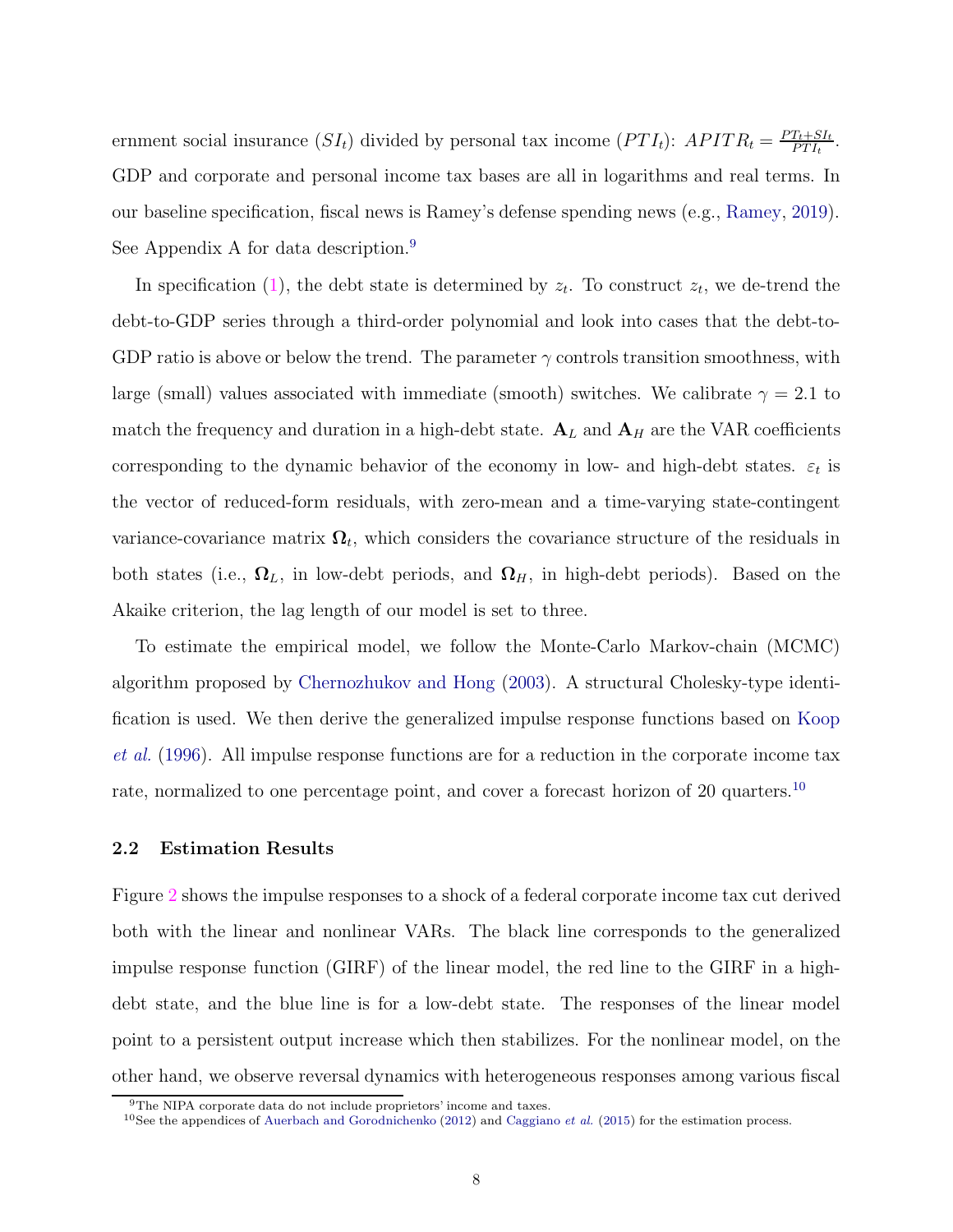variables.

Given the evidence of debt-dependent effects and to better understand our results, we focus on the outcomes of the smooth-transition nonlinear model. Figure 3 reports the GIRFs in high- and low-debt states. All GIRFs are constructed by taking into account all histories of a given debt state. The associated confidence bands are the 90-percent bands. The effect of a corporate income tax cut in a low-debt state is expansionary but less so in a high-debt state. In the short-run, a negative shock to the average corporate income tax rate generates heterogeneity in the responses of the two different states after two quarters. We observe a stronger increase in the personal and corporate income tax base in the low-debt state, which results in a more pronounced output increase. Also, both government spending and the average personal income tax rate increase more in the low-debt state.

Turning to the multipliers, we compute the cumulative multiplier as the integral of the output response divided by the integral of the response of corporate tax revenues. The response of tax revenues  $(TR_t)$  are computed as  $TR_t^{girf} = \frac{ACTTR_t^{girf}}{ACTTR} + CB_t^{girf}$ , where  $\overline{ACTTR}$ is the mean average corporate income tax rate. Table 1 reports the multipliers and the associated 90-percent confidence intervals. In the low-debt state, the only statistically significant multiplier is at the 8 quarter horizon  $(-0.36)$ , which is lower than the respective high-debt state multiplier  $(-0.14)$ .

The STVAR together with the GIRF gives us the flexibility to estimate the impact of the tax shock on the probability of being in a low- or high- debt state for each horizon after the shock. This allows us to track the endogenous transition of the economy from one state to the other. Figure 4 shows the estimated transition function of our baseline specification, together with the 90-percent confidence intervals. The likelihood of remaining in a high-debt state is high and persistent, and the probability of switching to a low-debt state may occur after 15 quarters.

Compared to the tax multipliers in the literature, our estimates are much smaller in absolute value than some existing estimates for the U.S. general tax multiplier. For example, Romer and Romer (2010) estimate a long-run output multiplier of −3, and Blanchard and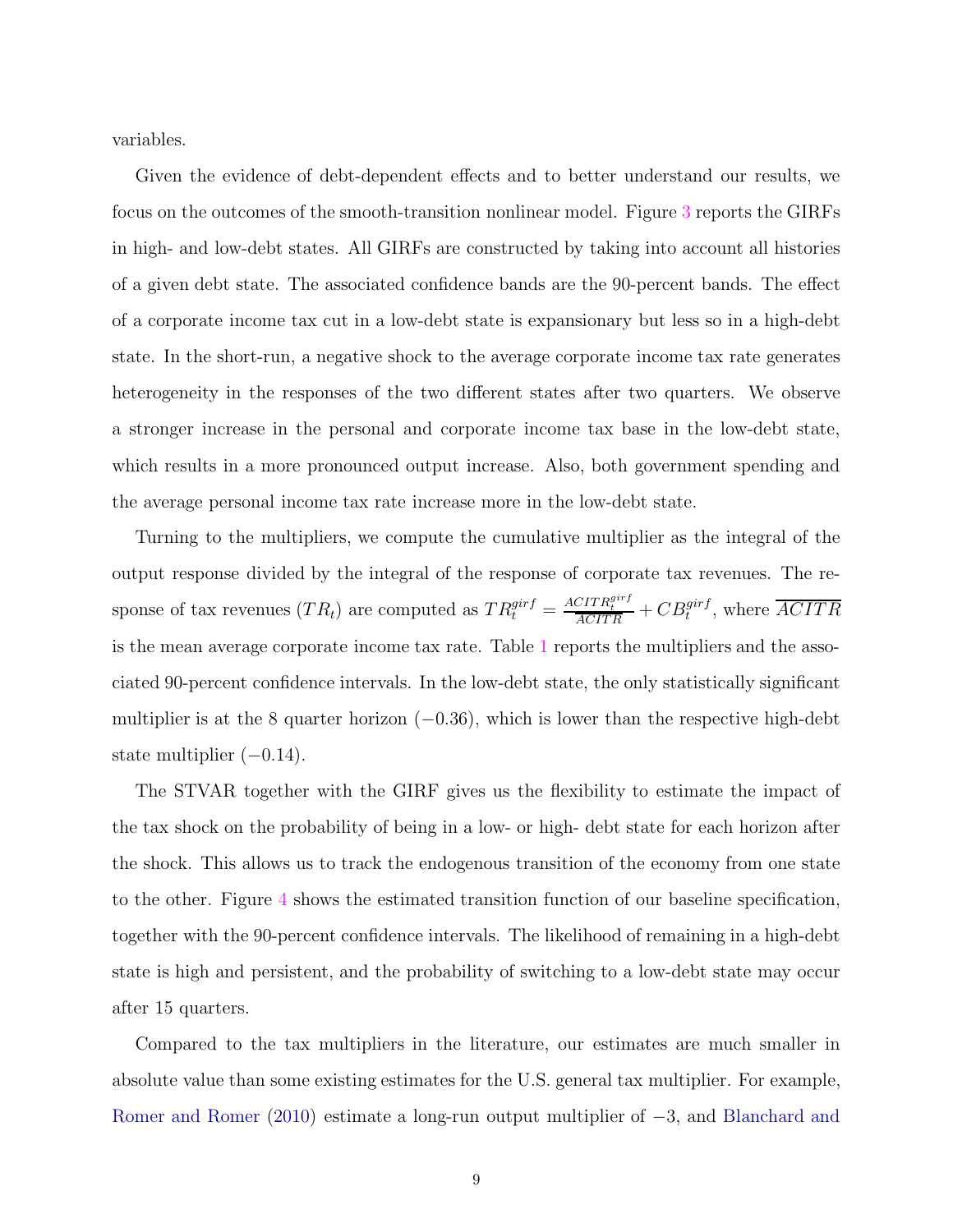Perotti (2002) estimate the twenty-quarter multiplier of  $-0.8$  ( $-1.3$ ) under a deterministic (stochastic) trend specification. Within a structural VAR with sign-restrictions, Mountford and Uhlig (2009) find a five-year cumulative multiplier of −5. Barro and Redlick (2011) study the relevance of an increase in marginal tax rates and find a tax multiplier around −1.1. Within a linear specification, Mertens and Ravn (2013) report a multiplier at about  $-2.5$  to  $-3$ .

#### 2.3 Robustness Checks

To see whether our results that debt-dependent effects of corporate income tax cuts are robust, we estimate alternative specifications in light of endogeneity and foresight concerns (Leeper et al., 2013). Instead of using the average corporate tax rate series, we use the exogenous, unanticipated corporate income tax series, narratively constructed in Mertens and Ravn (2013), to identify the corporate income tax rate shocks, and order it first in the estimation. Figure 5 shows that the debt-dependent effects of corporate income tax cuts from the estimation of the baseline specification continue to hold. The output response is mostly positively in response to an unanticipated corporate income tax cut in a low-debt state but mostly negative in a high-debt state.<sup>11</sup>

Other robustness checks conducted, while not presented here, include 1) adding to the baseline specification (1) the aggregate narratively constructed tax news measures in Mertens and Ravn  $(2012)$ , 2) adding to  $(1)$  the unanticipated, exogenous aggregate tax changes, narratively constructed in Mertens and Ravn (2012), and 3) different orderings of the variables in (1). By and large, our empirical conclusion that the effects of capital income tax cuts are more expansionary in a low-debt state than in a high-state state remains robust among these alternative estimations. See the results of these additional robustness checks in Appendix B.

<sup>11</sup>We also estimate with the series of the unanticipated corporate income tax changes ordered last. The debt-dependent corporate income tax effects are even more pronounced than those presented in Figure 5.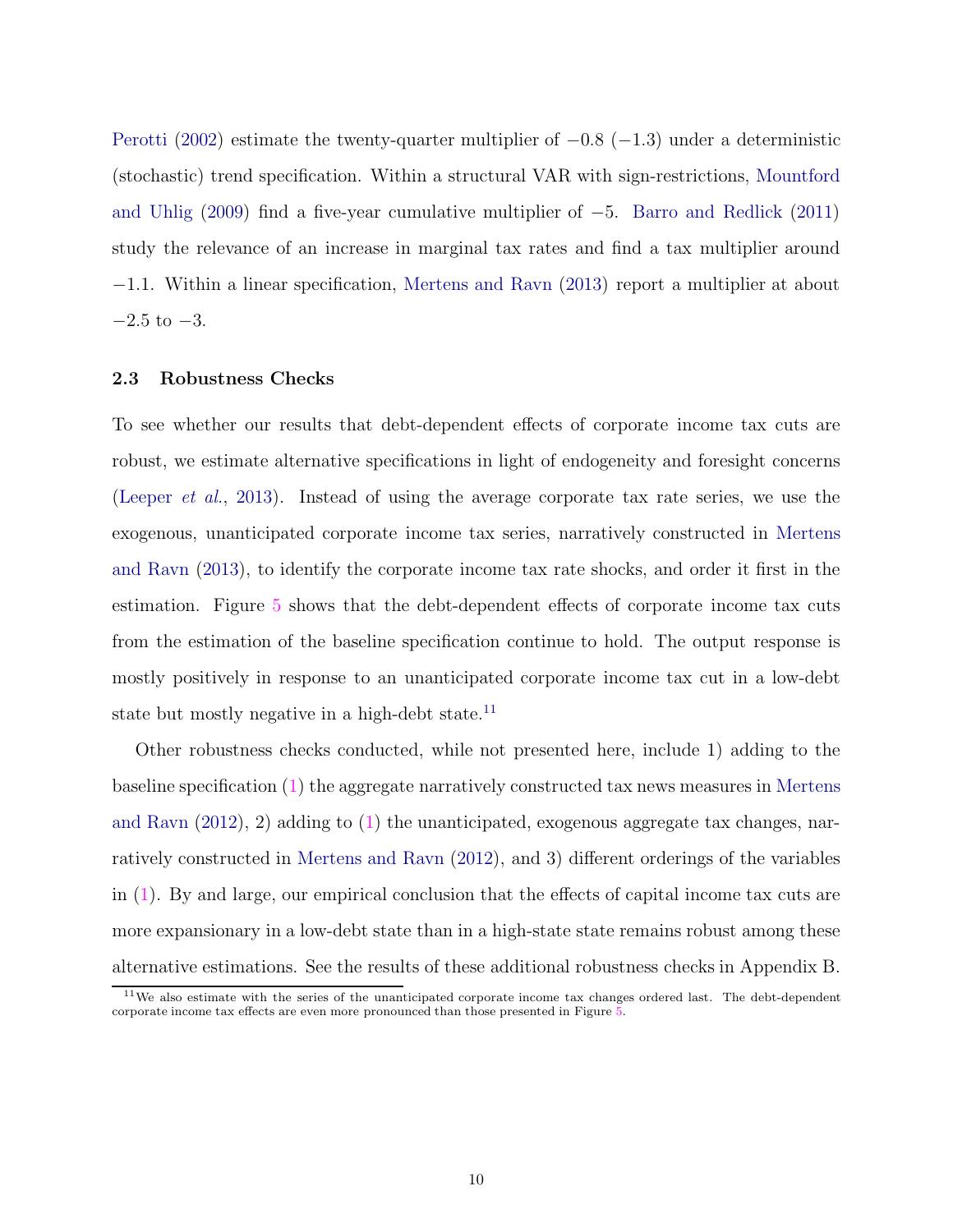# 3 The Baseline Model

To explain possible theoretical channels that can drive debt-dependent capital income tax effects, we pursue a theoretical analysis using a neoclassical growth model with regimeswitching fiscal policy. In the baseline model, fiscal adjustments are jointly implemented through a policy reversal and a transfer reduction. In Section 5.5, we revise the model to allow for adjustments jointly implemented by a consumption tax increase and a transfer reduction.

#### 3.1 The Private Sector

A representative agent chooses private consumption  $(c_t)$ , labor  $(l_t)$ , gross investment  $(i_t)$ , and capital  $(k<sub>t</sub>)$  to maximize expected utility:

$$
E_t \sum_{t=0}^{\infty} d_t \left( \frac{c_t^{1-\sigma}}{1-\sigma} - \frac{l_t^{1+\varphi}}{1+\varphi} \right) \tag{2}
$$

subject to the budget constraint

$$
c_t + i_t + q_t b_t = (1 - \tau_t^l) w_t l_t + (1 - \tau_t^k) r_t^k k_{t-1} + b_{t-1} + z_t,
$$
\n(3)

where  $b_t$  is a one-period government bond with a price  $q_t$  and paying one unit of goods at  $t + 1$ ,  $\tau_t^l$  is the labor income tax rate,  $w_t$  is the real wage rate,  $\tau_t^k$  is the capital income tax rate,  $r_t^k$  is the rental rate for capital, and  $z_t$  is government transfers. Define  $d_t = \prod_{j=1}^t \beta_j$ for  $t > 0$ , and  $d_0 \equiv 1$ , where  $\beta_j$  is a time-varying discount factor, which follows an AR(1) process:

$$
\ln \frac{\beta_t}{\beta} = \rho^{\beta} \ln \frac{\beta_{t-1}}{\beta} + \varepsilon_t^{\beta}, \qquad \varepsilon_t^{\beta} \sim N(0, \sigma_{\beta}^2), \tag{4}
$$

where  $\varepsilon_t^{\beta}$  $t<sub>t</sub><sup>\beta</sup>$  is the discount factor shocks. A variable without a time subscript indicates its initial steady-state level.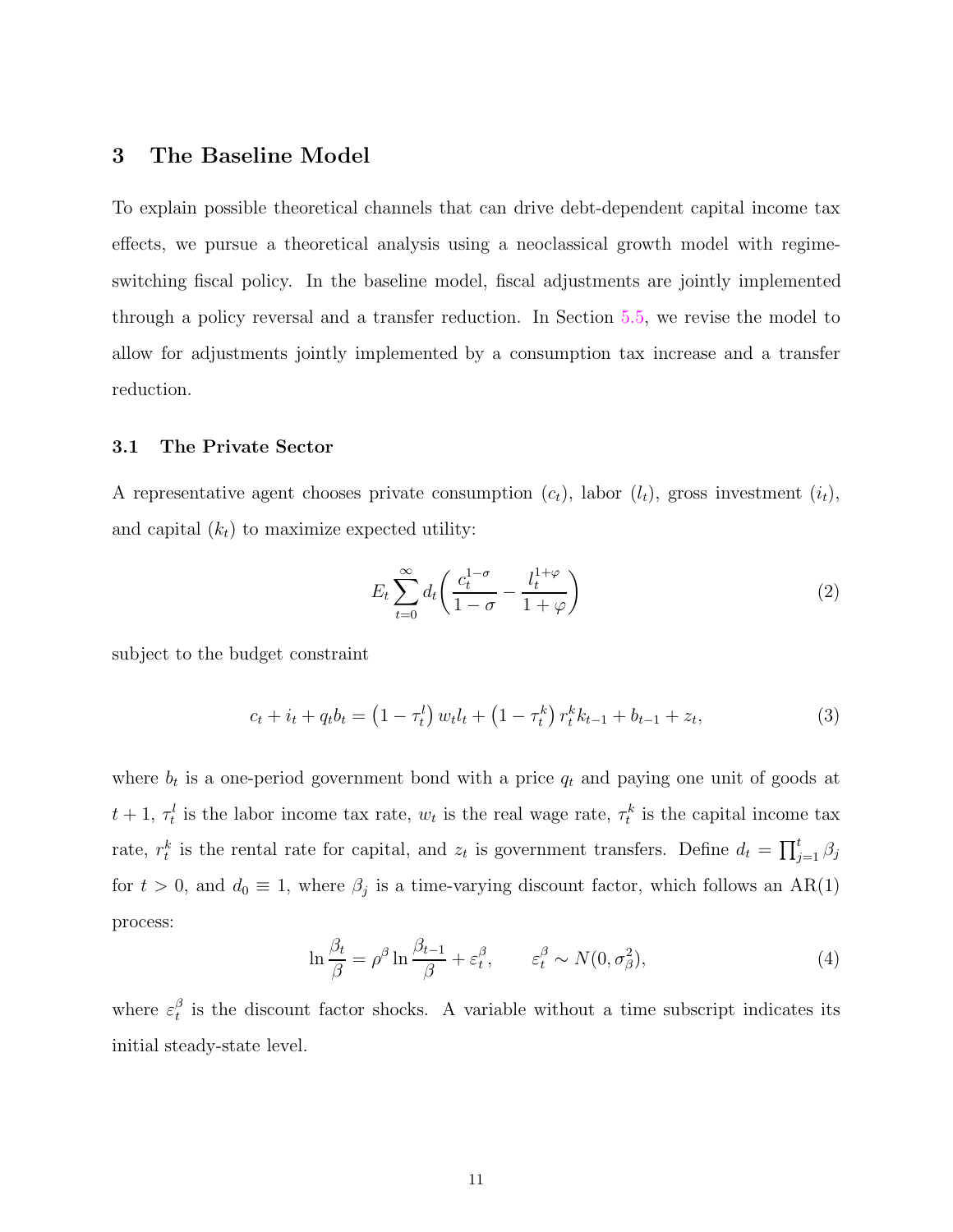The law of motion for capital is

$$
k_t = (1 - \delta)k_{t-1} + i_t - \frac{\kappa}{2} \left(\frac{i_t}{k_{t-1}} - \delta\right)^2 k_{t-1},
$$
\n(5)

where  $\frac{\kappa}{2}$  $\int_{-i_t}$  $\frac{i_t}{k_{t-1}} - \delta$  $\setminus^2$  $k_{t-1}$  is the capital adjustment cost.

Firms are perfectly competitive and produce with a Cobb-Douglas technology:

$$
y_t = a_t k_{t-1}^{\alpha} l_t^{1-\alpha}.
$$
\n
$$
(6)
$$

The total factor productivity (TFP),  $a_t$ , follows an AR(1) process:

$$
\ln \frac{a_t}{a} = \rho^a \ln \frac{a_{t-1}}{a} + \varepsilon_t^a, \qquad \varepsilon_t^a \sim N(0, \sigma_a^2). \tag{7}
$$

While we do not analyze the effects of macroeconomic shocks, the discount factor shock  $(\varepsilon_t^\beta$  $\binom{\beta}{t}$  and the TFP shocks  $(\varepsilon_t^a)$  represent demand and supply shocks in the economy. These shocks are then used in the simulation of fiscal limit distributions.

### 3.2 Government

The government collects taxes and issues debt to pay for its purchases, transfers, and debt service. Its budget constraint is

$$
tax_t + q_tb_t = g_t + b_{t-1} + z_t,
$$
\n(8)

where  $tax_t \equiv tax_t^l + tax_t^k$ ,  $tax_t^l = \tau_t^l w_t l_t$ , and  $tax_t^k = \tau_t^k r_t^k k_{t-1}$ . We assume that the government purchases and the labor income tax rate are equal to the steady-state value in each period, so  $g_t = g$  and  $\tau_t^l = \tau^l \,\forall t$ .

For the capital income tax rate, the economy is in the initial steady state before the tax rate cut, so

$$
\tau_t^k = \tau^k. \tag{9}
$$

After implementing the tax cut (with the shock  $\varepsilon^{\tau^k}$ ) at  $t=0$ , the capital income tax rate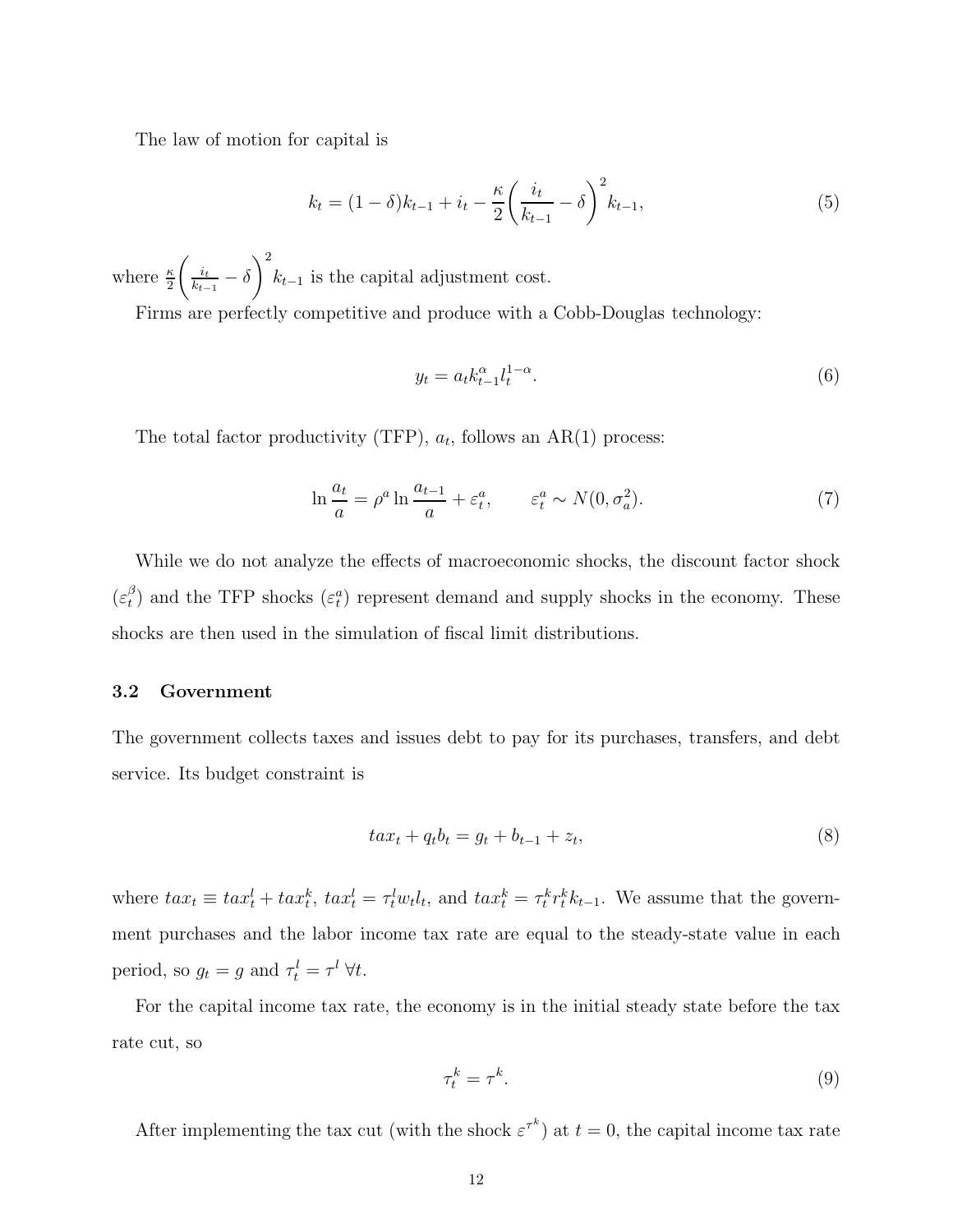can be in one of the two regimes starting at  $t = 1$ :

$$
\begin{cases}\n\mathfrak{R}1: \ \mathfrak{R}_t = 1, \quad \tau_t^k = \tau^k - \varepsilon^{\tau^k}, & z_t = z; \\
\mathfrak{R}2: \ \mathfrak{R}_t = 2, \quad \tau_t^k = \bar{\tau}^k + \gamma_\tau (b_{t-1} - \bar{b}), & z_t = \bar{z} - \gamma_z (b_{t-1} - \bar{b}),\n\end{cases} \tag{10}
$$

where  $\gamma_{\tau}, \gamma_z > 0$ , and  $\bar{\tau}^k$  and  $\bar{z}$  are the target fiscal policy values if the government pursues fiscal adjustments. Agents are assumed to know the targeted fiscal policy values.

R1 denotes "the tax cut regime," in which there is no fiscal instrument that stabilizes government debt. As debt can grow exponentially without adjustments, the tax cut regime is not expected to prevail forever. The alternative regime,  $\mathcal{R}2$ , is "the fiscal adjustment regime." As some VAR evidence shows that a tax reversal often follows a tax shock in the U.S. data (e.g., Blanchard and Perotti (2002) under the deterministic trend specification, Favero and Giavazzi (2007), and Mountford and Uhlig (2009)), we assume that the fiscal adjustment is implemented through a policy reversal. In this regime, the government stabilizes debt towards its targeted debt level,  $\bar{b}$ , consistent with a capital income tax rate  $\bar{\tau}^k$  and transfers  $\bar{z}$ . As we focus on advanced economies, which face rising transfer spending as population ages, we allow transfers to be a separate instrument.<sup>12</sup> The regime index,  $\mathcal{R}_t$ , evolves according to the transition matrix

$$
\begin{pmatrix} p_{1,t} & 1 - p_{1,t} \\ 1 - p_2 & p_2 \end{pmatrix},
$$

which means that switching from R1 to R2 occurs with probability  $1 - p_{1,t}$ . To capture agents' expectations of switching to  $\mathcal{R}2$ , depending on the fiscal state, we let  $1-p_{1,t+1}$  be the probability that government debt at the end of  $t$  can exceed a randomly drawn fiscal limit from its distribution (described in Section 4). At one extreme, very high debt implies that the probability of exceeding a fiscal limit is close to 1, meaning  $p_{1,t+1} \approx 0$ : agents expect that the government will almost certainly switch to the fiscal adjustment regime the next period.

<sup>&</sup>lt;sup>12</sup>As transfers are a non-distorting instrument in our model, they do not play a role on the effect of capital income tax cut.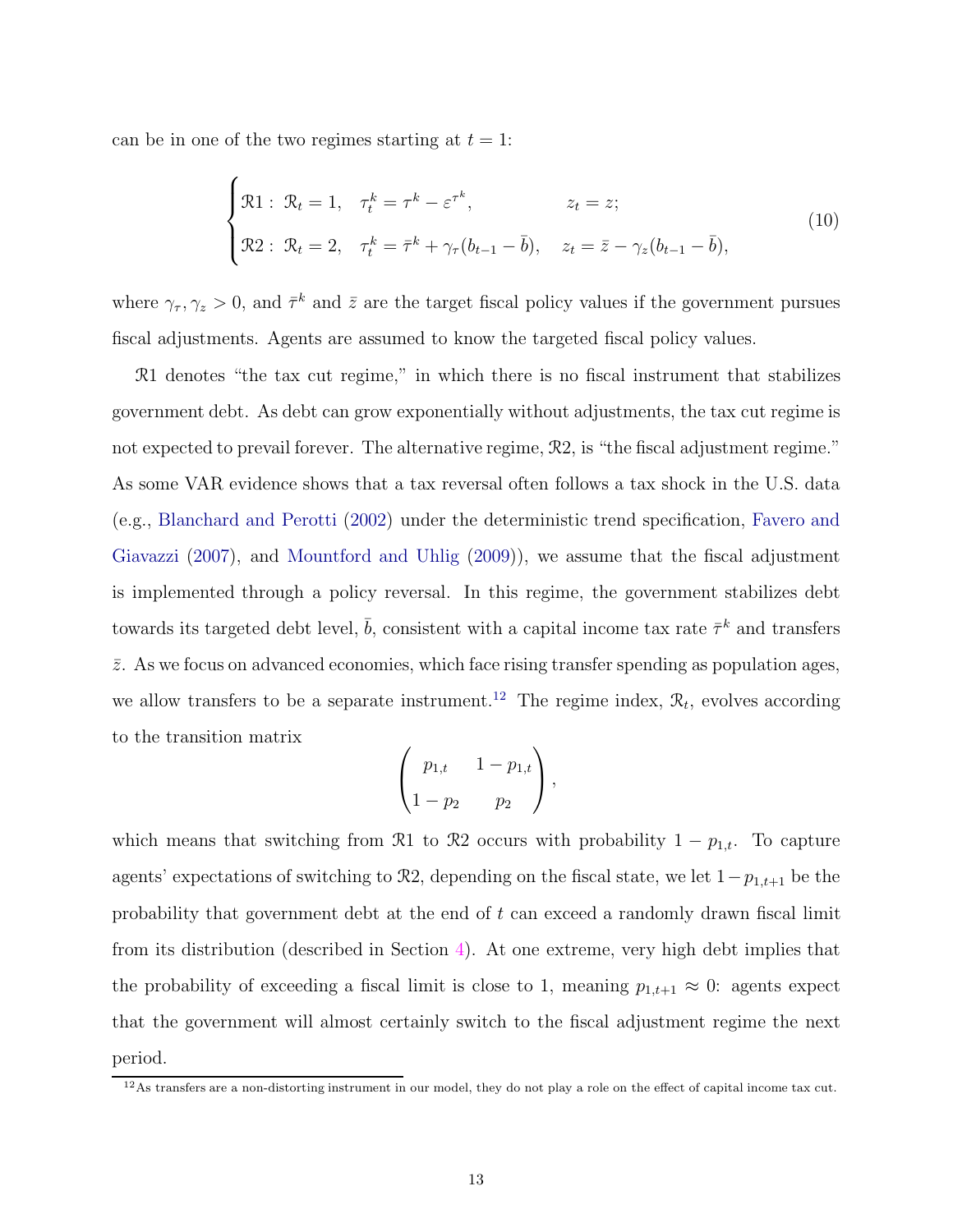#### 3.3 Calibration and Solution Method

The model is calibrated at a quarterly frequency and we adopt standard values for the structural parameters: the discount factor  $\beta = 0.99$ , the depreciation rate  $\delta = 0.025$ , the capital income share  $\alpha = 0.36$ , the capital adjustment parameter  $\kappa = 1.7$  (Gourio, 2012), and the steady-state TFP  $a = 1$ . We take the mean estimates of Smets and Wouters (2007) using the U.S. data to set  $\sigma = 1.38$  (the inverse of the intertemporal elasticity of substitution) and  $\varphi = 1.83$  (the inverse of the Frisch labor elasticity).

In the baseline analysis, the fiscal variables in the initial steady state are calibrated using U.S. federal government data. Based on the average federal capital and labor income tax rates from 1980 to 2017, we set  $\tau^k = 0.208$  and  $\tau^l = 0.204$ , where the two average tax rate data are constructed following Jones's (2002) definitions with the NIPA data (Bureau of Economic Analysis, 2018) but only applying to the federal government.<sup>13</sup> We set the debt-to-annual output ratio to  $\frac{b}{4y} = 0.45$ , corresponding to the average federal debt held by the public as a share of GDP from 1980 to 2017 (Table 7.1 of Historical Tables (Office of Management and Budget, 2018)). Also, the federal government purchases as a share of output are set to  $\frac{g}{y} = 0.08$  based on the historical average of discretionary outlays (Table 8.4 of Historical Tables (Office of Management and Budget, 2018)). The implied transfersto-output ratio is 0.11, matching the average mandatory spending-to-GDP ratio from 1980 to 2017 (Table 8.4 of Historical Tables (Office of Management and Budget, 2018)).

In the fiscal adjustment regime, the debt target is chosen such that the targeted debt-tooutput ratio is 0.7, which is the post-crisis (2009-2017) average of the debt-to-GDP ratio. Since there is no guidance in setting the long-run federal debt target, sensitivity analysis explores a different targeted debt-to-output ratio of 0.9. In the fiscal adjustment regime, we assume  $\gamma_{\tau} = 0.005$  and  $\gamma_z = 0.04$ . We let transfers stabilize a substantial part of outstanding debt and keep the adjustment through a policy reversal small. In the sensitivity analysis, we also examine a higher adjustment magnitude through a policy reversal ( $\gamma_{\tau} = 0.01$ ).

<sup>&</sup>lt;sup>13</sup>See Appendix 2 in Jones (2002) for the method and data used for constructing average capital and labor income tax rates with the NIPA data.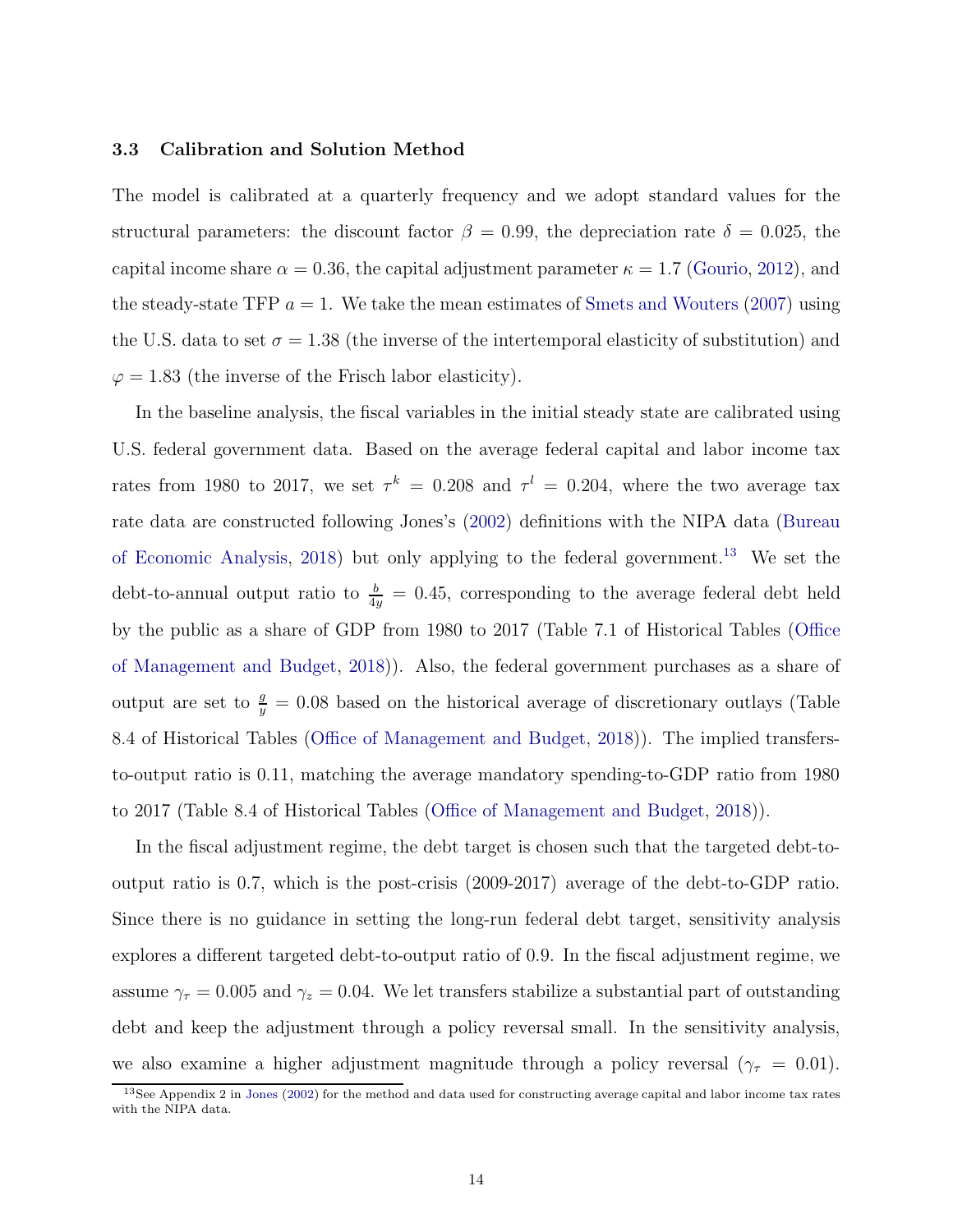Consistent with the debt target, we assume that the capital income tax rate eventually returns to the pre-cut level, and the labor income tax rate and government purchases remain at the steady-state levels, implying that targeted transfers  $(\bar{z})$  as a share of output are reduced from 0.11 to 0.09.

Regarding the regime switching probabilities, we set  $p_2 = 0.9375$ , implying that, on average, a fiscal adjustment continues for four years, roughly the average length of consolidation episodes documented in Devries *et al.* (2011) for 17 OECD countries from 1978 to 2009.<sup>14</sup> Table 2 summarizes the parameter and fiscal policy values in the initial steady state. The switching probability,  $p_{1,t}$ , is endogenously determined based on the relative position of current debt in a fiscal limit distribution.

With a regime-switching fiscal policy, we solve the model nonlinearly using the monotone mapping method, as in Coleman (1990) and Davig (2004). Appendix C.1 lists the equations in the equilibrium system of the baseline model, and Appendix C.2 describes the solution algorithm.

# 4 Fiscal Limits

To endogenize the switching probability from the tax cut to the fiscal adjustment regime, we resort to a simulated fiscal limit distribution based on the future fiscal policy paths under the maximum implementable tax rates. Following Bi (2012), we define fiscal limits as

$$
\mathbf{b}_{t-1} \sim \sum_{i=0}^{\infty} \frac{d_{t+i}}{d_t} E_t \left[ \frac{\lambda_{t+i}^{max}}{\lambda_t^{max}} \left( t a x_{t+i}^{max} - g - z_{t+i} \right) \right], \tag{11}
$$

where the superscript  $max$  indicates a variable's value calculated under  $\tau_{t+i}^{l,max}$  $t_{t+i}^{l,max}$  and  $\tau_{t+i}^{k,max}$   $\forall i$ , and  $\lambda_t^{max}$  is the marginal utility of consumption computed under the maximum tax rates. The expression resembles the intertemporal government budget constraint of the baseline model, but with the maximum implementable tax rates imposed. It thus has the interpretation of the maximum sustainable debt, signaling a government's debt repayment capacity.

<sup>&</sup>lt;sup>14</sup>The calculation is based on the data in Table A1 in Devries *et al.* (2011). Sensitivity analysis analyzes an average fiscal adjustment duration of ten years.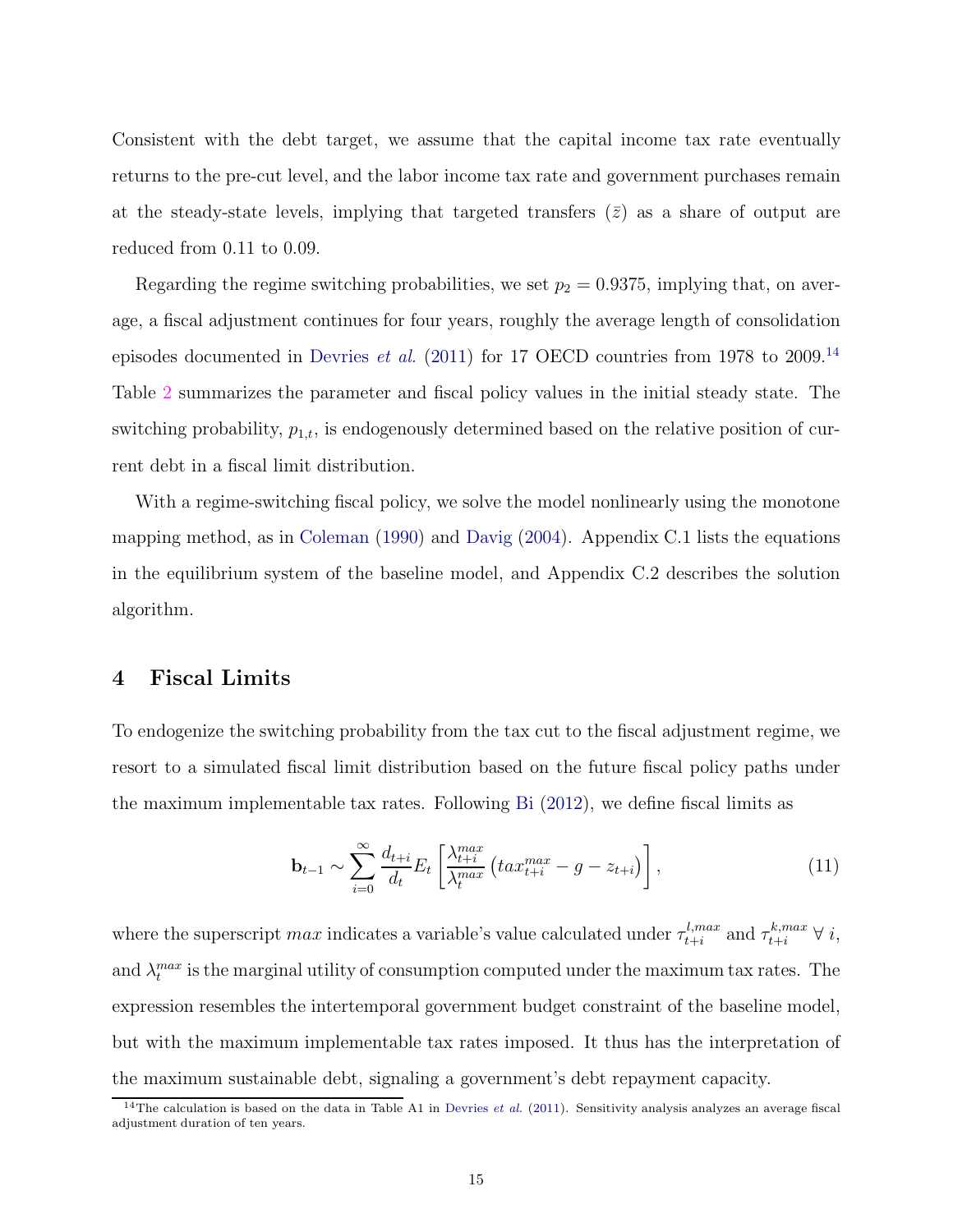When simulating the fiscal limit distribution for the federal government in the baseline analysis, we follow Bi *et al.* (2019) and set the maximum implementable average capital and labor income tax rates as  $\tau^{k,max} = 0.240$  and  $\tau^{l,max} = 0.292$ . These values are much lower than the typical values of the Laffer curve peaks, but are implementable based on historical experience.<sup>15</sup> The future transfers used in simulating fiscal limits take the values of the extended baseline projection by the Congressional Budget Office (2018a) from 2019 to 2038: rising from 12.7 percent to 16.5 percent of output at the end of the 20 years. We then assume that transfers follow an  $AR(1)$  process, to very slowly return to the original steady state value of 11 percent of output. Since Social Security and health care programs are the key drivers to an increasing debt ratio for the U.S. federal government, accounting for a rising transfers-to-output path is important to capture its impact on the federal government's ability to repay debt.

To simulate the fiscal limit distribution, we conduct 10,000 simulations with 1,000 periods each. In each simulation, we randomly draw sequences of the technology shocks  $(\varepsilon_{t+i}^a)$  and discount factor shocks  $(\varepsilon_t^{\beta})$  $t_{t+i}^{(p)}$  for  $i = \{1, 2, ..., 1000\}$  starting from the initial steady state. The parameters in the technology shock are calibrated in line with the RBC literature:  $\rho^a = 0.9$ and  $\sigma^a = 0.01$ . Following Fernández-Villaverde *et al.* (2015), the persistence of the discount factor,  $\rho^{\beta}$ , is set to 0.8 so a discount factor shock has a half life of about three quarters. Given the wide range of estimation on the standard deviation in the discount factor used in the literature, from 0.002 in Plante *et al.* (2018) to 0.0237 in Ajello (2016), we set  $\sigma^{\beta} = 0.005$ . Assuming that the labor and capital income tax rates are always at their maximum values each period, the discounted sum of maximum fiscal surpluses is computed by (11). We repeat the simulation 10,000 times to collect  ${\bf \{b_j\}}_{j=1}^{10,000}$ , which forms the fiscal limit distribution to be used for setting  $1 - p_{1,t}$ .

The solid line in Figure 6 plots the simulated fiscal limit distribution for the U.S. federal government in the baseline analysis. At the current net federal debt of 80 percent, the fiscal limit implies that the probability that this debt level can exceed a randomly drawn fiscal

<sup>15</sup>Bi (2012) uses the peak of Laffer curve peak to simulate fiscal limits. For the U.S., using the peak of the Laffer curve would imply a fiscal limit distribution with a very high mean (see Bi (2017)).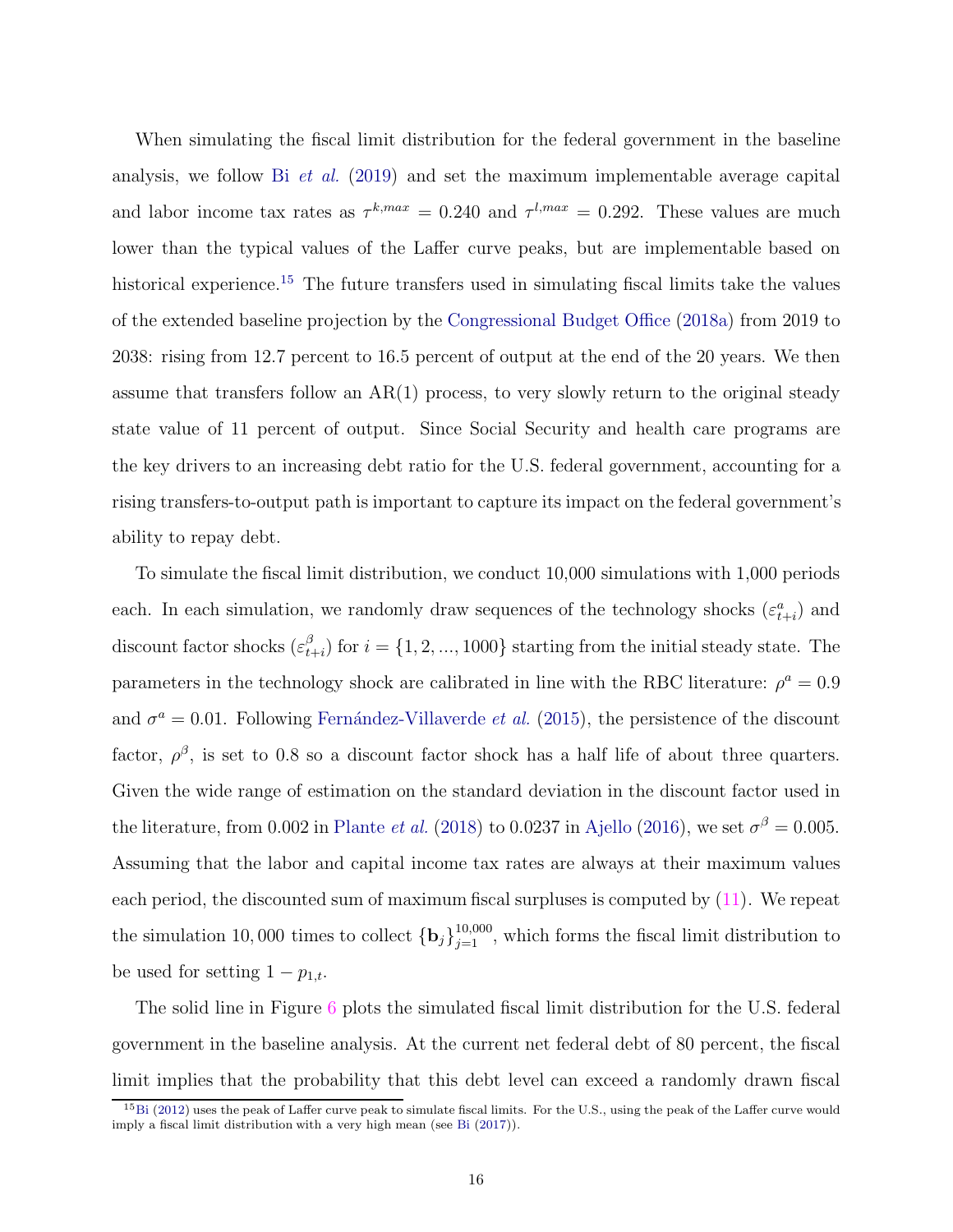limit is virtually zero. This suggests that the current debt burden of the federal government can be well supported by future primary surpluses. If the federal debt continues to rise—as projected by Congressional Budget Office (2018a,b), some risk to debt sustainability might emerge when the net federal debt exceeds 100 percent of GDP.

# 5 The Effects of Capital Income Tax Cuts

We begin with the baseline analysis for a persistent capital income tax cut and show how the implications on the fiscal state-dependent tax cut effects differ from a linear model. Then, we compute the revenue feedback effects and tax multipliers, which are the two indicators often used to assess the macroeconomic effects of tax policy. In addition to the baseline specification with a policy reversal, we investigate a fiscal adjustment regime with a consumption tax increase.

#### 5.1 The Baseline Analysis

We simulate the effects of a persistent capital income tax cut. The magnitude of the cut is the difference in the effective marginal tax rate on capital income as estimated in Congressional Budget Office (2017)—the estimate that does not incorporate the 2017 Tax Act—to that in Congressional Budget Office (2018a)—the estimate after the enactment of the 2017 Tax Act. The comparison shows a reduction of roughly two percentage points.<sup>16</sup>

In our simulations, we assume that at  $t = 0$ , the economy is in the tax cut regime with an unexpected capital income tax cut. Upon observing rising government debt burden resulted from the tax cut, agents form expectations about switching to the fiscal adjustment regime at  $t = 1$ , according to the probability that debt at  $t = 0$  can exceed a randomly drawn fiscal limit. Agents are aware of the fiscal limit distribution and the fiscal reaction functions adopted in the fiscal adjustment regime. Moreover, in our simulations, we assume that the regime does not switch for the first five years after the tax cut (which is the horizon that

<sup>16</sup>The capital income tax rates reported in Table 5 of Congressional Budget Office (2017) are 0.155, 0.181, and 0.191 for 2017, 2027, and 2047 and in Table 5 of Congressional Budget Office (2018a) are 0.147, 0.165, and 0.170 for 2018, 2028, and 2048. The effective marginal tax rate is the share of the return on an additional dollar of investment made in a particular year that will be paid in taxes over the life of that investment.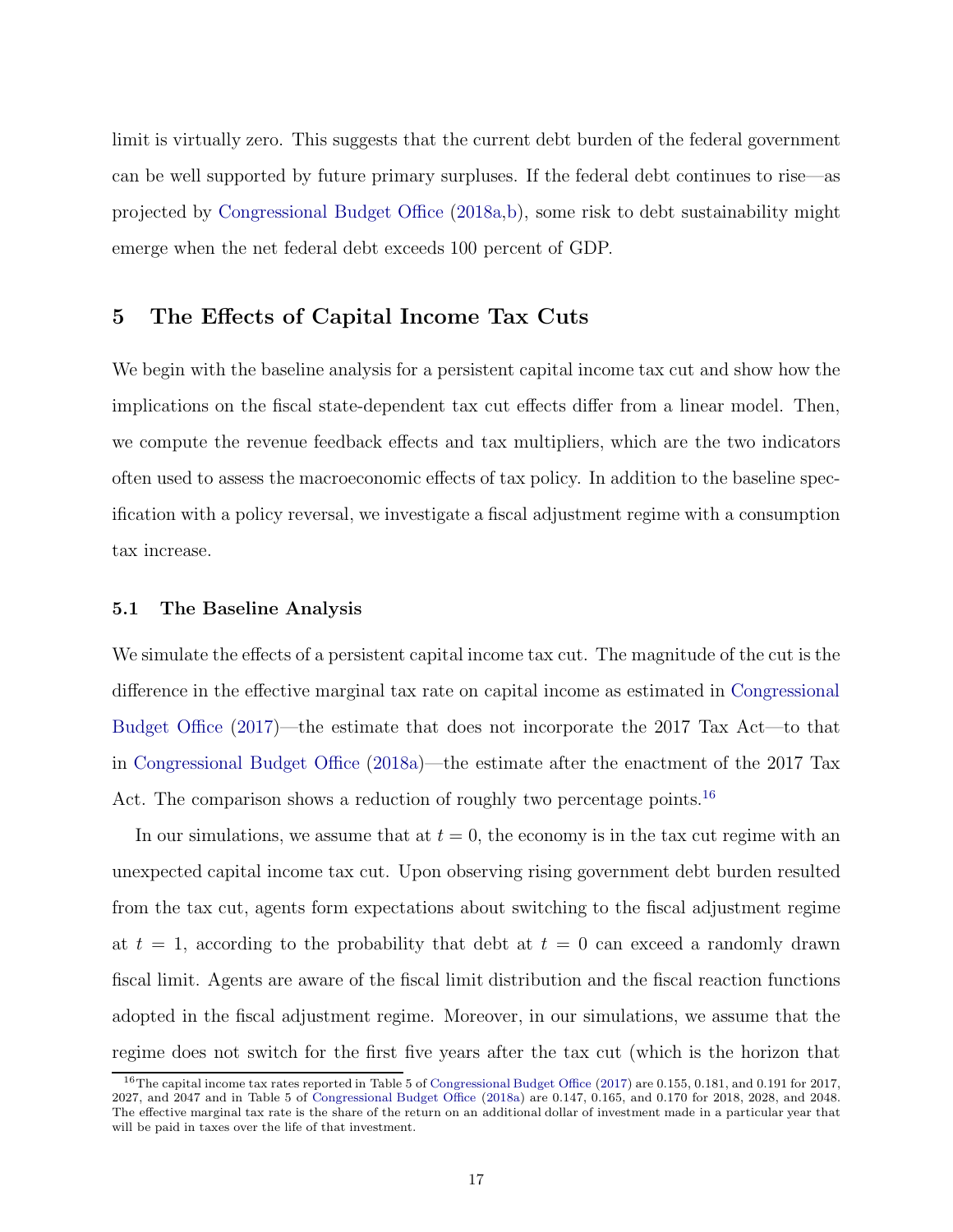our analysis is focused on). A priori, agents are unaware when the regime will switch.

Figure 7 compares the impulse responses under different initial government debt levels for a two-percentage-point cut in the capital income tax rate from 0.208 to 0.188. The solid lines represent the low-debt case with the initial debt at 45 percent of output—the steady state value. The dotted lines represent the debt ratio at 80 percent of output, and the dotted-dashed lines represent a high-debt case at 120 percent of output. The x-axis is in quarters after the tax cut. All variables are in percent deviations from the path without a capital income tax cut, except for those specified in parentheses. For the simulation without a tax cut, we assume that the income tax rates and government purchases stay in the initial steady state throughout the simulation horizon. In this case, transfers respond periodically to debt to maintain debt sustainability.

With moderate amounts of government debt (45 and 80 percent of output), a persistent capital income tax cut is expansionary, consistent with the conventional wisdom. An expected higher after-tax return to investment from a lower capital income tax encourages agents to increase saving. Higher investment leads to more capital accumulation, higher marginal product of labor, and hence more labor inputs. Output rises because of more capital and labor. Consumption initially responds negatively, as more investment drives up the demand of goods, increasing the real interest rate. A higher real interest rate then increases the opportunity cost to consume: agents substitute away from consumption into investment. As the agents' income rises over time because of the rising wage rate, consumption responses turn positive eventually. The real wage rate falls in the short run from an increased labor supply but becomes increasingly positive from higher labor productivity as a result of more capital.

On the fiscal side, a capital income tax cut reduces tax revenues, despite more labor taxes resulting from higher labor inputs. Since no fiscal adjustment is implemented in the tax cut regime, and the expansion of the tax base from the tax cut is insufficient to offset the revenue loss, the debt burden as a share of output increases. With the initial debt at 45 percent of output, it rises to 49 percent of output five years after the tax cut, indicating a worsening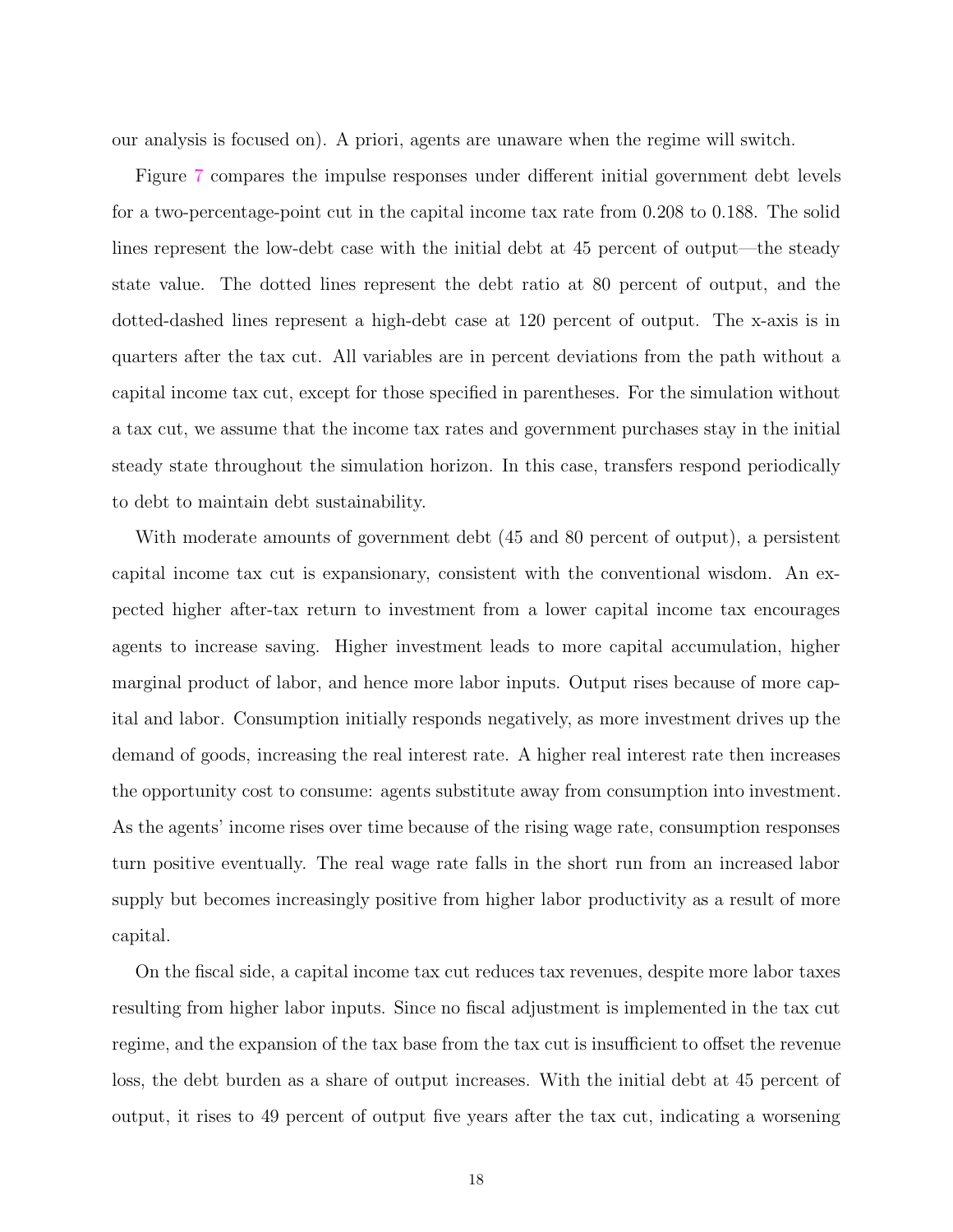of the fiscal outlook.

For debt at 80 percent of output, the same capital income tax cut is less expansionary compared to the 45 percent case. Against the fiscal limit distribution (the solid line in Figure 6), an initial debt ratio of 80 percent implies that agents start to place a small probability on switching to the fiscal adjustment regime, and this probability increases over time to 1.3 percent five years after the tax cut as government debt rises from 80 to 93 percent of output. Despite a small probability, it lowers the expected future return on current investment relative to the 45 percent scenario, weakening the stimulative effect on investment and, hence, output.

When the initial debt level is 120 percent of output, the dotted-dashed lines in Figure 7 show that the capital income tax cut becomes contractionary. Under this circumstance, debt rises to 144 percent of output five years after the tax cut. Although the capital income tax rate remains low, a policy reversal is, to some extent, anticipated as the switching probability rises substantially to almost 50 percent. Agents expect that once a policy reversal is realized, the government will raise the capital income tax rate substantially to stabilize debt at 70 percent of output.<sup>17</sup> Such expectations affect economic behavior in the tax cut regime, which dominate the stimulative effect of the original capital income tax cut and generate an unusual contractionary capital income tax cut.

Our results, that a capital income tax cut is expansionary to the extent that they are unlikely to result in a future fiscal adjustment, are consistent with Sutherland (1997). In Sutherland's model, finite-lived agents ignore the negative wealth effect of higher taxes when current debt is low, as the debt stabilization program is expected to take place beyond their lifetime. If, instead, debt is sufficiently high, the probability of tax hikes within their generation becomes high. Although we do not model fiscal adjustment expectations associated with inter-generational tax distribution, the mechanism that links fiscal adjustment expectations to government indebtedness is the same as in our model with infinitely-lived agents.

 $17$ Following (10), when fiscal policy actually switches from the tax cut regime to the fiscal adjustment regime, the capital income tax rate increase from the level after the tax cut would be quite large, because of the large difference between the targeted debt level (70 percent of output) and the current debt level (120 percent of output). Sensitivity analysis explores an alternative value of the debt target.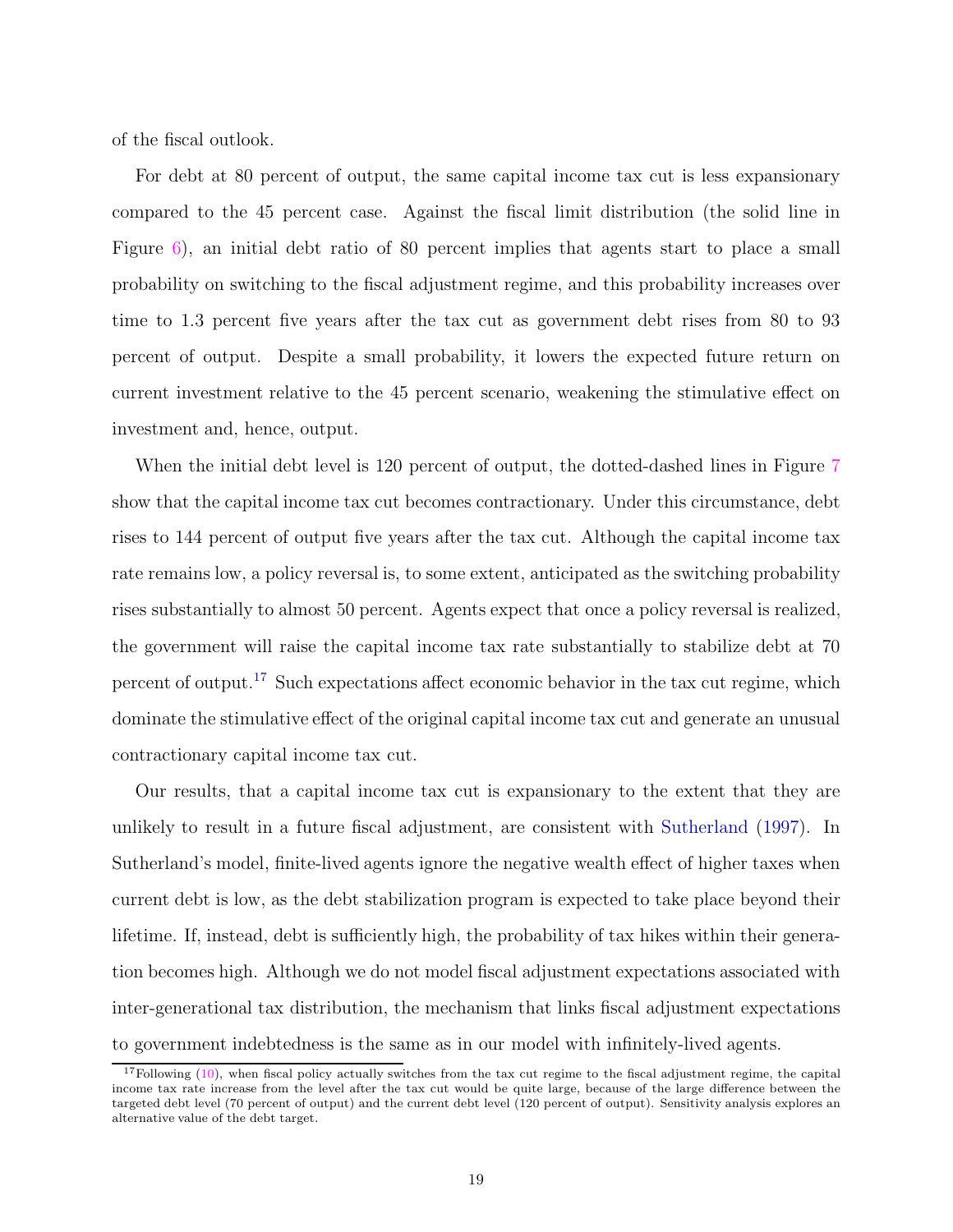#### 5.2 Capital Income Tax Effects with a Linear Model

One motivation to solve the model fully nonlinearly concerns that nonlinearity in economic decisions may lead to poor quality of linear approximation when the economy moves substantially away from its steady state. To see how our nonlinear model reveals the important difference on the implications of capital income tax effects, we compare the policy functions and impulse responses from the nonlinear and linear models.

In the linear model for comparison, we replace the fiscal policy, (10), by the following rules:

$$
\tau_t^k = \gamma_\tau^{lin} \left( b_{t-1} - b \right) + \varepsilon_t^k, \quad z_t = z. \tag{12}
$$

We calibrate  $\gamma_{\tau}^{lin} = 0.0001$ , the minimum value to maintain debt sustainability in the linear model. The capital income tax rate responds to the debt deviation from its steady-state level by one-period lag, a fiscal reaction function typically used in a linear model.<sup>18</sup>

Figure 8 plots the policy functions of the realized and expected capital income tax rate for the baseline nonlinear model and the linear model described above.<sup>19</sup> The realized capital income tax rates in the two models (left panel) are quite close. In the nonlinear model, as a policy reversal does not occur in the tax cut regime, the capital income tax rate stays constant at two percentage points below the steady-state level. In the linear model, although the capital income tax rate responds systematically to debt following  $(12)$ , the magnitude of the response is set to be quite small, so the path in the nonlinear model is only slightly higher.

Despite close magnitudes in the realized tax rates, the expected capital income tax rates  $(E_t \tau_{t+1}^k)$  are quite different (right panel) especially under high debt-to-output ratios. In the linear model, as the fiscal adjustment is periodic, agents expect that the capital income tax cut will gradually reverse as debt grows. In the nonlinear model, the expected tax rate remains constant when debt is below 100 percent of output, but increases rapidly as the

<sup>18</sup>Since the nonlinear model has both transfers and capital income tax reversals as adjustment instruments, an alternative specification in the linear model is to replace  $\tau_t^k$  with  $z_t$  for fiscal adjustment in the linear model. While the responses under the two adjustment instruments are quite different, the implication that a linear model cannot differentiate capital income tax effects among different fiscal states holds with a transfer rule.

<sup>19</sup>When plotting the policy functions against debt, other state variables are set at their steady-state values.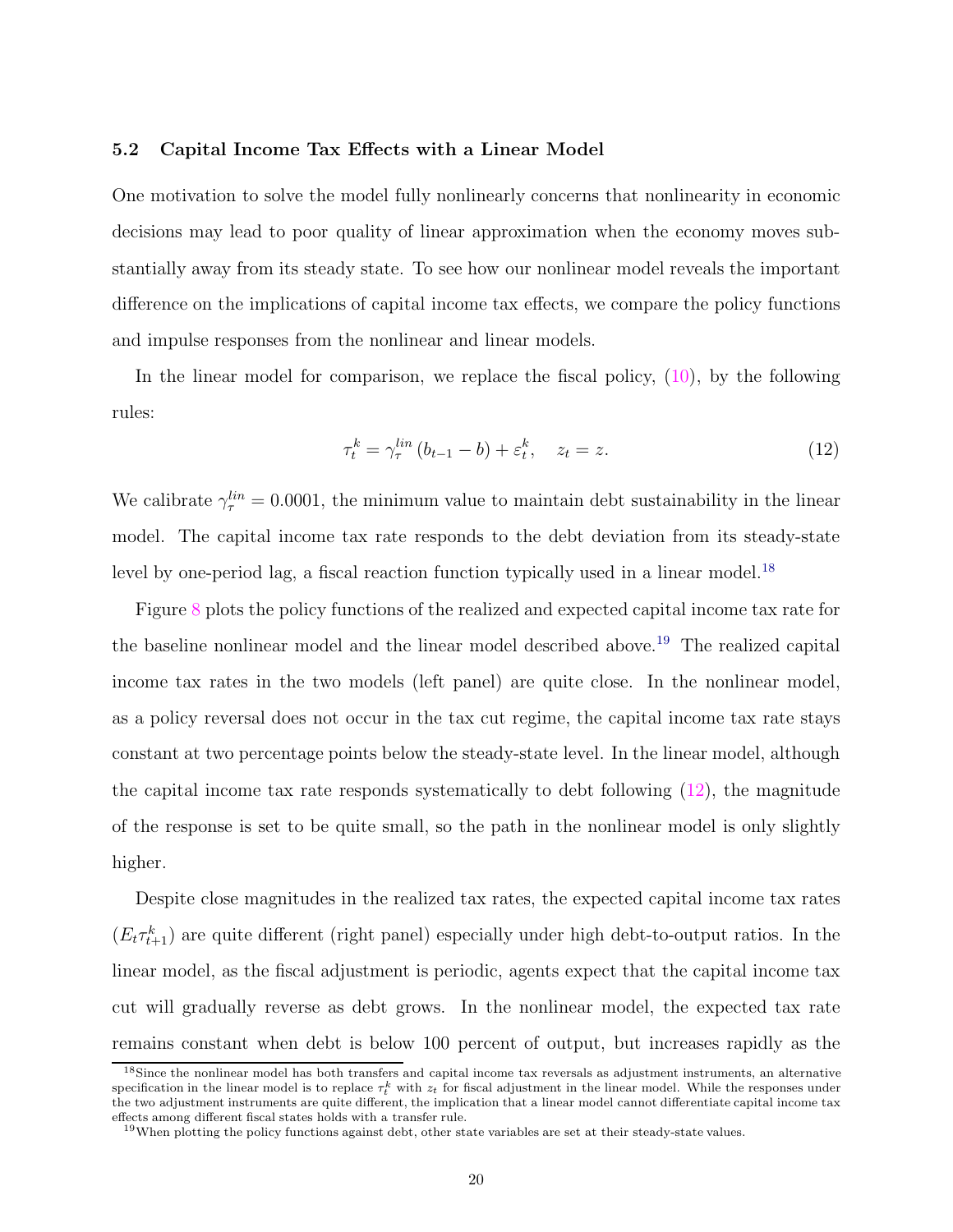debt ratio rises above 120 percent, as high debt implies a nontrivial probability of fiscal adjustment. The policy function on the expected capital tax rate reveals the source of fiscal state-dependent tax cut effects in the nonlinear model. This is something that a linear model is unable to capture.

Figure 9 plots the impulse responses for a two-percentage-point capital income tax cut in the linear and nonlinear models under an initial low debt ratio of 45 percent versus a high debt ratio of 120 percent. Consistent with the policy functions, the linear model (dashed lines) predicts a positive output response, investment, and labor respond similar to the nonlinear model with an initial debt-to-output ratio of 45 percent. However, when the initial debtto-output ratio reaches 120 percent, the nonlinear model predicts a contractionary capital income tax cut. This is driven by a higher expected capital income tax rate. Instead, the linear model implies that the tax cut effects are independent of debt levels. The comparison shows that as government debt deviates from its steady-state level, the bias from using a linear model increases and even produces qualitatively different results from a nonlinear model.

#### 5.3 Revenue Feedback Effects

Figure 7 shows that government debt rises following a capital income tax cut, regardless of the initial debt levels. While there is no free lunch associated with a capital income tax cut, the expanded tax base (at least for the initial debt of 45 and 80 percent of output) offsets some revenue loss from the tax cut. The fiscal state-dependent tax cut effects suggest that the revenue feedback effects—the extent to which a capital income tax cut pays for itself—should also be fiscal state-dependent. To better understand this, the bottom-right plot in Figure 7 reports the revenue feedback effect, defined as

$$
x_t \equiv 1 - \frac{tax_t^{\text{dynamic scoring}} - tax_t^{\text{no tax cut}}}{tax_t^{\text{static scoring}} - tax_t^{\text{no tax cut}}},\tag{13}
$$

where  $\textit{tax}_t^{\text{static scoring}}$  is the tax revenue under static scoring (which computes tax revenues of a tax cut by holding the tax base at the level without such a cut) and  $\textit{tax}_t^{\text{dynamic scoring}}$  is the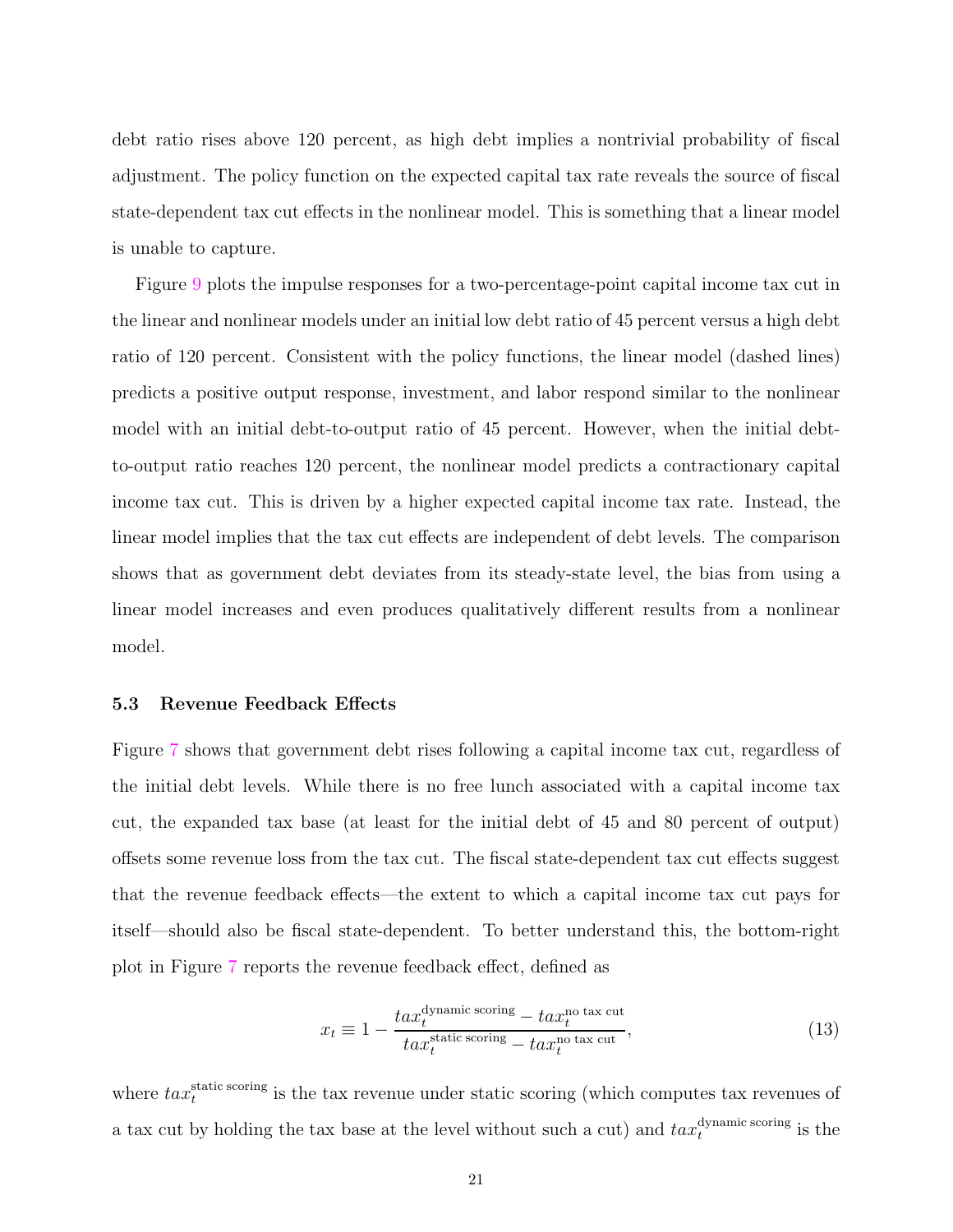tax revenue under dynamic scoring (which accounts for the macroeconomic effect on the tax base). In the extreme case where a capital income tax cut has no expansionary effect on the tax base,  $tax_t^{dynamic scoring} = tax_t^{static scoring}$ , so  $x_t = 0$ ; none of the revenue loss is self-financed.

In our baseline simulation, the revenue feedback effects are much smaller than those reported in Mankiw and Weinzierl (2006), who calculate that 53 percent of the revenue loss associated with a capital income tax cut is self financing. Even with the initial debt ratio at 45 percent, the impact revenue feedback effect is 0.10—only 10 percent of revenue loss is self-financed. In later years, as capital is gradually built up to generate more output, the feedback effect rises to 0.25 five years after the tax cut. When the initial debt ratio is 80 percent, the five-year revenue feedback effect falls to 0.17. Relative to Leeper and Yang (2008), we confirm that debt-financed income tax cuts have smaller revenue feedback effects than those financed by lump-sum taxes (as in Mankiw and Weinzierl (2006)). Also, we show that revenue feedback of a capital income tax cut is fiscal state-dependent.

#### 5.4 Tax Multipliers

To summarize the state-dependent effects of capital income tax cuts, we compute the cumulative multipliers at various horizons for output, consumption, and investment as shown in Table 3. Cumulative tax multipliers for output l periods after a tax shock are computed as

$$
\frac{\sum_{j=0}^{l} \left( \prod_{i=0}^{j} r_{t+i}^{-1} \right) \Delta y_{t+j}}{\sum_{j=0}^{l} \left( \prod_{i=0}^{j} r_{t+i}^{-1} \right) \Delta t a x_{t+j}^{k}},
$$
\n(14)

where  $\triangle y$  and  $\triangle tax^k$  are level changes in output and capital tax revenue relative to the path without a capital income tax cut.  $r_t = \frac{1}{a}$  $\frac{1}{q_t}$  is the real interest rate, and when  $j = 0$ ,  $\prod_{i=0}^{j} r_{t+i}^{-1} \equiv 1$ . To compute the consumption and investment multipliers,  $\Delta y$  is replaced by  $\triangle c$  and  $\triangle i$ .

Table 3 shows that, with an initial debt of 45 percent of output, a capital income tax cut has a five-year cumulative multiplier of about  $-1$ , in line with the VAR evidence (e.g., Blanchard and Perotti, 2002; Perotti, 2008; Favero and Giavazzi, 2012). The output multi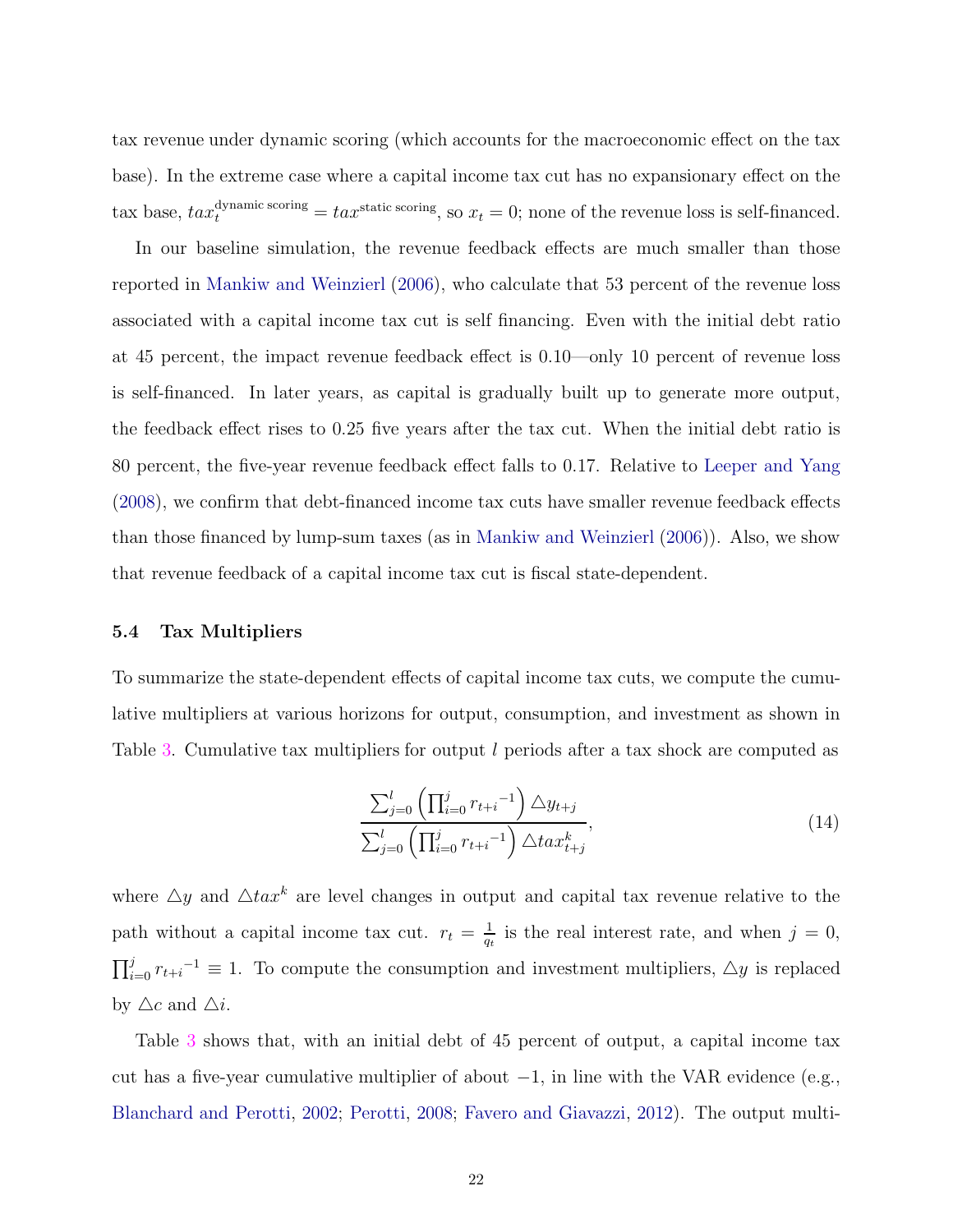pliers, however, fall in absolute value as the initial debt level increases, particularly in the longer horizon. With debt at 80 percent of output, the five-year output multiplier is −0.7, suggesting a less expansionary tax cut. When the government debt ratio increases to 120 percent, both impact and five-year output multipliers turn positive, at 0.1 and 0.4, suggesting a contractionary capital income tax cut. Similarly, we find that both consumption and investment multipliers also change signs when debt is 120 percent, consistent with the impulse responses in Figure 7.

As the current net federal debt ratio is about 80 percent, our simulation suggests that the capital income tax cut as enacted in the 2017 Tax Act is expansionary but has a multiplier less than one in absolute value. The simulation is conditional on a fiscal limit distribution assuming no transfer reform in the next 20 years. If credible reform can be enacted, the output multiplier need not reduce (in absolute value) relative to the low-debt case. In the sensitivity analysis, we explore a case that future transfer spending stabilizes at a higher level than what is assumed in the baseline fiscal limit distribution.

#### 5.5 Fiscal Adjustment via Consumption Tax Increases

Facing the highest level of public debt in the developed world, Japan has gradually increased its consumption tax rate following a recent reduction in the corporate income tax rates. This section analyzes an alternative fiscal adjustment instrument via consumption tax increases. We modify  $(10)$  in the baseline model as follows:

$$
\begin{cases}\n\mathfrak{R}1: \ \mathfrak{R}_t = 1, \quad \tau_t^k = \tau^k - \varepsilon^{\tau^k}, & z_t = z \\
\mathfrak{R}2: \ \mathfrak{R}_t = 2 \quad \tau_t^c = \bar{\tau}^c + \gamma_\tau (b_{t-1} - \bar{b}), & z_t = \bar{z} - \gamma_z (b_{t-1} - \bar{b}),\n\end{cases} (15)
$$

where  $\gamma_{\tau}, \gamma_z > 0$ . Similarly to the baseline fiscal adjustment regime, the government has a targeted debt-to-output ratio and the consumption tax rate  $(\bar{\tau}^c)$ . We assume  $\bar{\tau}^c = 0.10$ , and  $b$  is consistent with a targeted debt-to-output ratio of 150 percent, roughly the current debt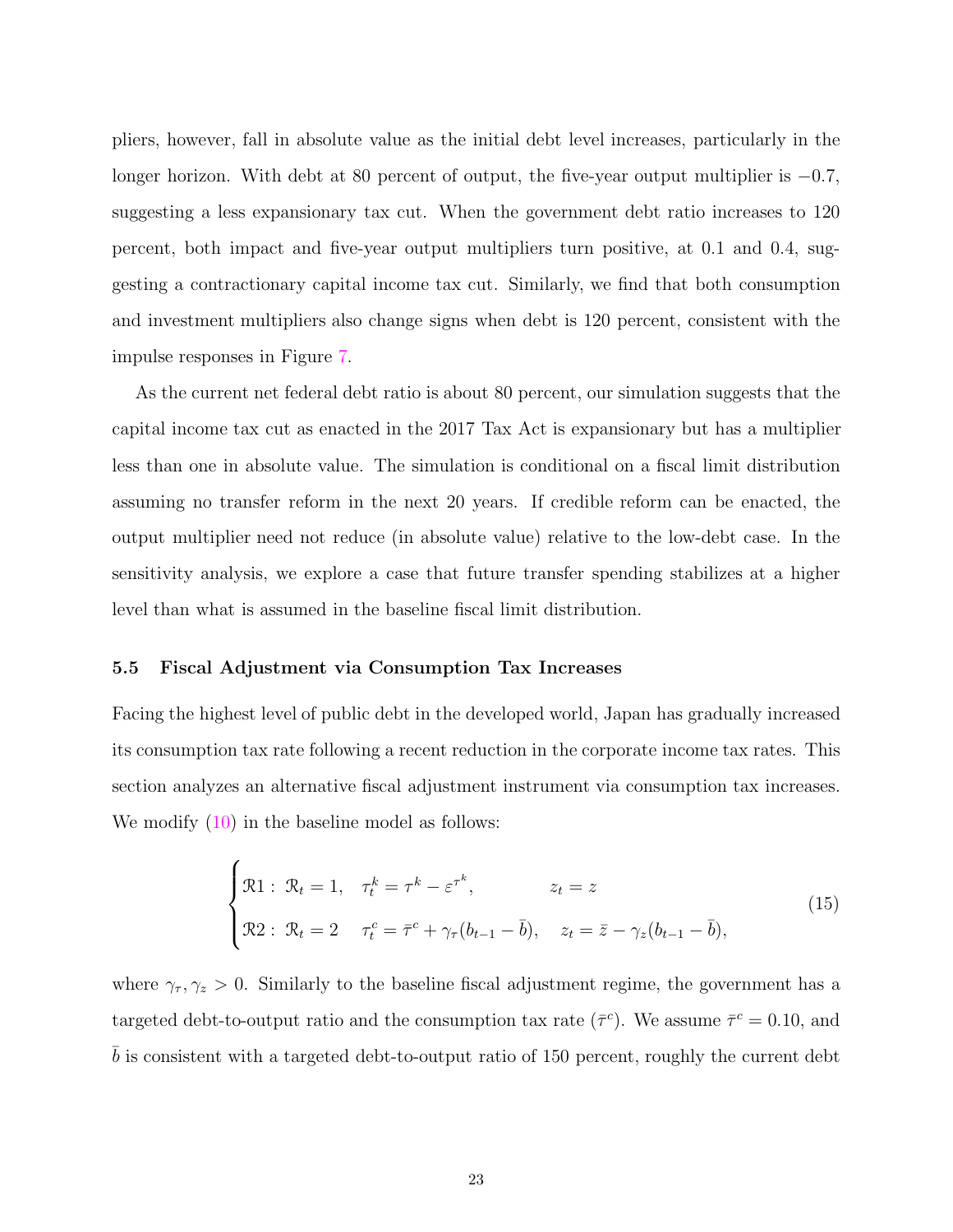burden. Moreover, the budget constraints,  $(3)$  and  $(8)$ , are modified as

$$
(1 + \tau_t^c) c_t + i_t + q_t b_t = (1 - \tau_t^l) w_t l_t + (1 - \tau_t^k) r_t^k k_{t-1} + b_{t-1} + z_t,
$$
\n(16)

$$
\tau_t^c c_t + \tau_t^l w_t l_t + \tau_t^k r_t^k k_{t-1} + q_t b_t = g_t + b_{t-1} + z_t,
$$
\n(17)

where  $\tau_t^l = \tau^l$  and  $g_t = g$ .

To facilitate the comparison to the baseline simulation, we keep the tax cut magnitude at two percentage points as in the baseline. Since the reference country for a consumption tax adjustment is Japan, we simulate a fiscal limit distribution based on the fiscal data of Japan from 2000 to 2017 (the database of International Monetary Fund (2019)). We use the average of general government revenue-to-GDP ratio to set the tax revenue-to-output ratio to 0.31 and use the average of the general government net debt-to-GDP ratio to set the debt-to-output ratio to 1.19 in the initial steady state. Based on the corporate income tax rate data summarized in Table 1 of De Mooij and Saito (2014), we set  $\tau^k = 0.32$ . While the statutory consumption tax rate is now 10 percent, we set  $\tau^c = 0.07$  to reflect the average from 2010 to 2019. Given the tax revenue-to-output ratio, and the consumption and capital income tax rates, we have  $\tau^l = 0.24$ . For a transfers-to-output of 0.036 and given other fiscal values, the government budget constraint implies that the government purchase-to-output ratio is 0.23. The structural parameters are set to those used in the baseline model.

Based on the recommendation of International Monetary Fund (2018), we set  $\tau^{c,max}$  = 0.15, when simulating Japan's fiscal limit distribution. The reason is that the consumption tax rate is assumed to likely be the main instrument for raising the future primary surplus in Japan. Other fiscal variables are set as in the initial steady state. Figure 10 plots the simulated fiscal limit distribution for Japan. In the context of our model, the distribution suggests that at the current net government debt of 153 percent of GDP (the net debt level in 2018), there exists a nontrivial probability (about 0.1) that the government will switch to the fiscal adjustment regime.

Figure 11 plots the impulse responses to a persistent two-percentage-point cut in the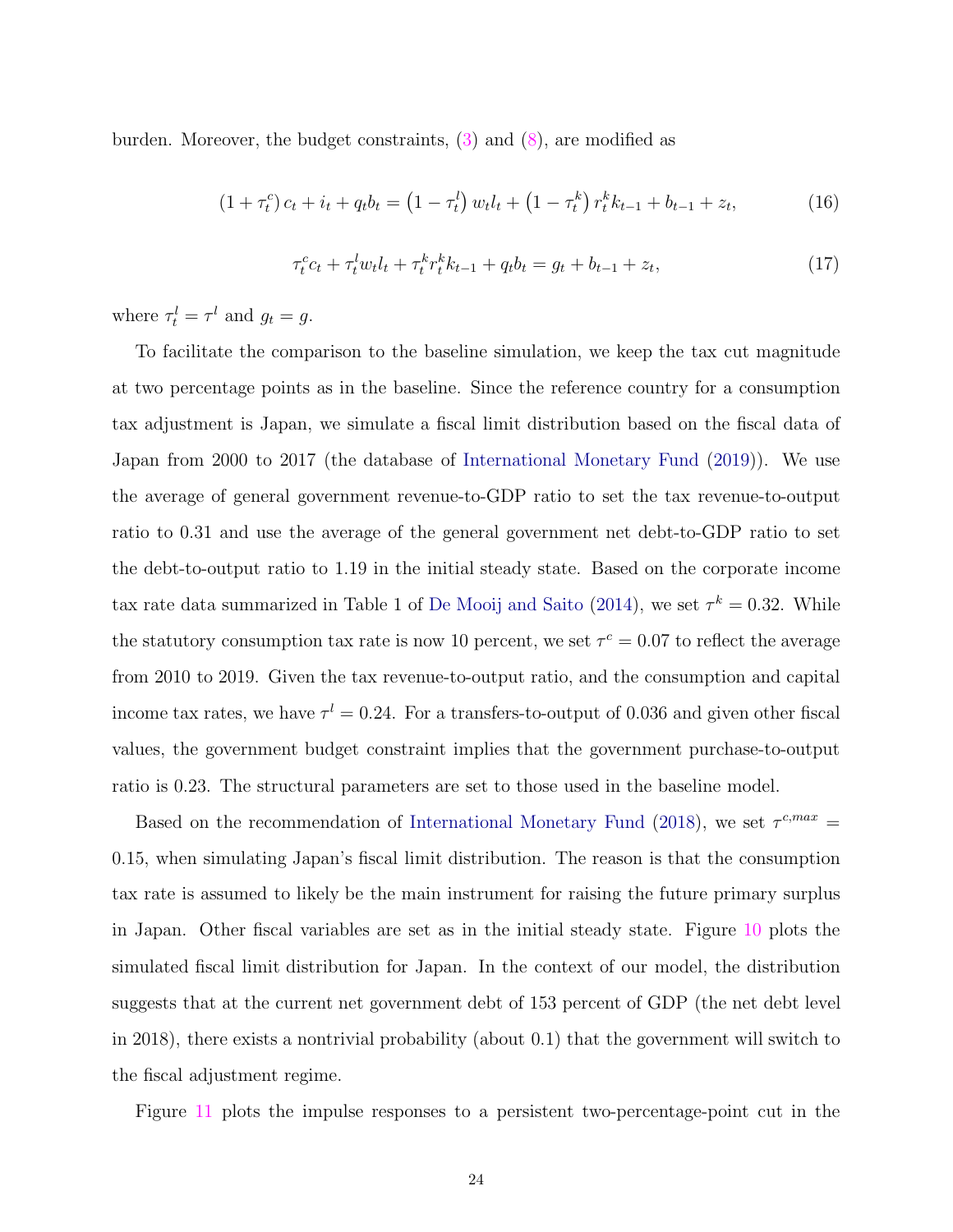capital income tax rate under three initial debt levels: 119 percent of output (the historical average), 150 percent (roughly the current debt burden), and 200 percent (a very high debt scenario). Table 4 summarizes the output, consumption, and investment multipliers as computed by (14).

Similarly to the baseline simulations with a potential policy reversal, the expansionary effects of a capital income tax cut diminish when debt is rising. When agents place an increasing switching probability to the fiscal adjustment regime, an expected higher consumption tax rate lowers Tobin's  $q$ , indicating a decrease in the value of the installed capital from investment. To see this, note that equation  $(C.2)$  in 7 in the model with consumption taxes is modified as

$$
\lambda_t = \frac{c_t^{-\sigma}}{(1 + \tau_t^c)}.\tag{18}
$$

Tobin's q, as described by (C.4), implies that the right-hand-side term,  $E_t \frac{\lambda_{t+1}}{\lambda_t}$  $\frac{t+1}{\lambda_t} = E_t \frac{c_{t+1}^{-\sigma}}{c_{\tau}^{-\sigma}}$  $c_t^{-\sigma}$  $\frac{1+\tau_t^c}{1+\tau_{t+1}^c}$ . With a higher expected consumption tax rate, this means that the Tobin's  $q$  is lower, inducing agents to substitute away from current investment into consumption. When the current debt level is sufficiently high, this effect can dominate the investment incentives provided by a capital income tax cut and make current investment respond negatively, as shown by the dotted-dashed lines in Figure 11.

Note that in the baseline simulation, higher initial debt makes the real interest rate increase less because aggregate goods demand does not increase as much when agents expect higher future capital income taxes (see Figure 7). While this channel still operates in the model with consumption tax adjustment, the real interest rate is also affected by the expected consumption tax rate. A higher initial debt leads to a bigger increase in the real interest rate instead. With higher debt, the future consumption tax rate is expected to rise more. This implies that the relative price of future goods is expected to increase more, which drives the real interest rate more up relative to the case with less government debt.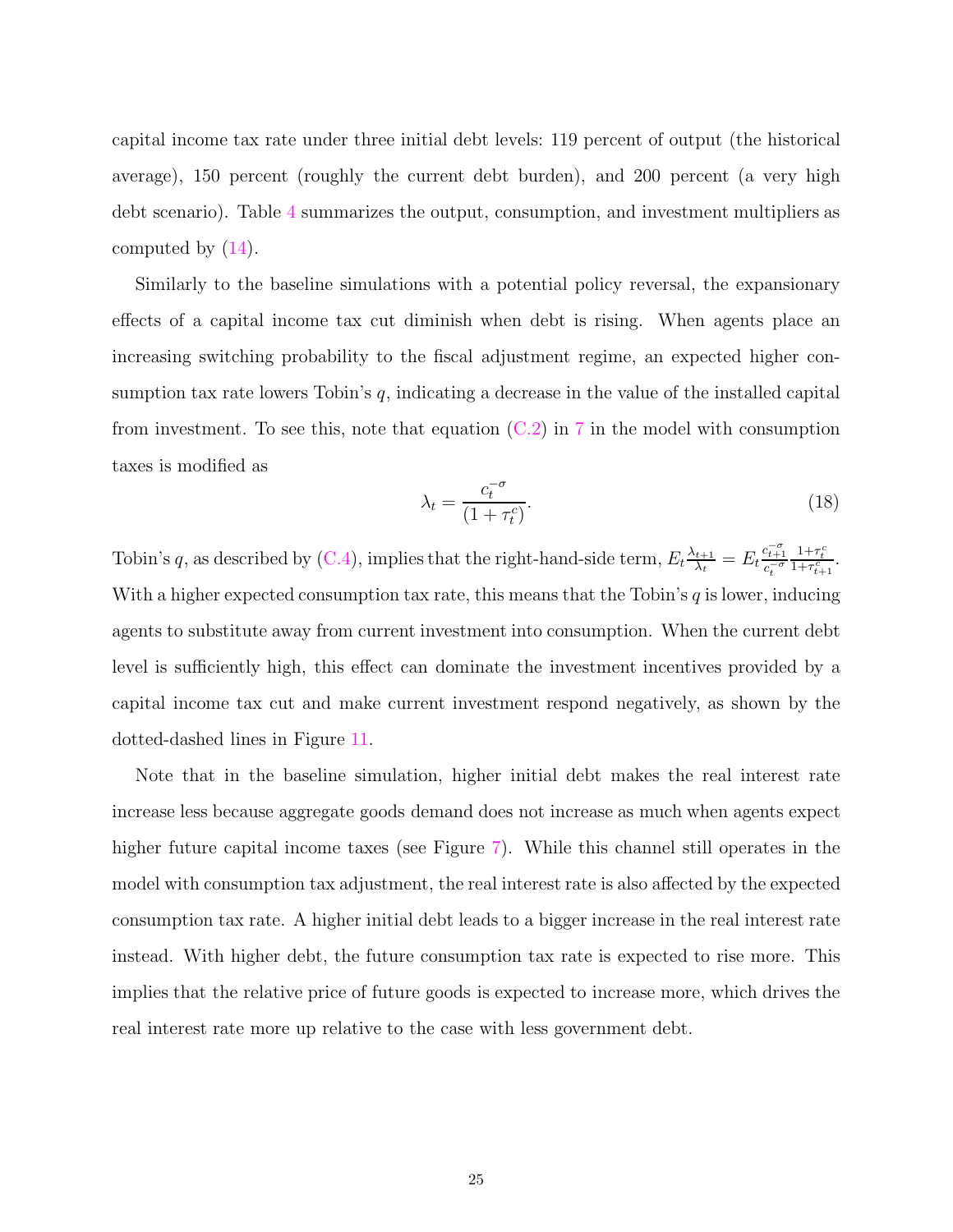# 6 Sensitivity Analysis

To see if the fiscal state-dependent effects of capital income tax cuts are robust to alternative parameterization and modeling assumptions, we pursue a variety of sensitivity analysis with respect to fiscal adjustment calibrations and duration, regime- switching probability, and an alternative fiscal limit distribution.

#### 6.1 Fiscal Adjustment Speed and Debt Target

First, we investigate different values of  $\gamma_{\tau}$  and b in (10). The output multipliers in Table 5 are under  $\gamma_{\tau} = 0.01$  (compared to 0.005 in the baseline) and the targeted debt-to-output ratio is 0.9 (compared to 0.7 in the baseline). When the initial debt is relatively low, the size of multipliers does not change from the baseline as agents place zero probability of switching to the fiscal adjustment regime. Thus, we focus on initial debt ratios of 80 and 120 percent.

As expected, a higher adjustment magnitude ( $\gamma_{\tau} = 0.01$ ) leads to a smaller expansionary effect for a given initial debt level. A higher  $\gamma_{\tau}$  means that once a policy reversal occurs, the government facilitates the fiscal adjustment to reach a given debt target. Conditional on a given initial debt level, this decreases the expected investment return and produces a less expansionary capital income tax cut compared to the baseline with  $\gamma_{\tau} = 0.005$ .

In addition, conditional on the same initial debt level, the last column of Table 5 shows a higher debt target that leads to a more expansionary capital income tax cut. A higher debt target means that the fiscal adjustment magnitudes in the fiscal adjustment regime are smaller. The difference in the output multipliers between the higher debt target at 0.9 is trivial when the initial debt ratio is 80 percent, but is more pronounced when the initial debt ratio is 120 percent.

#### 6.2 Average Duration of Fiscal Adjustment

Next, we explore how the average duration of consolidation episodes affects the capital income tax cut effects. The parameter  $p_2$ , in the regime transition matrix governs the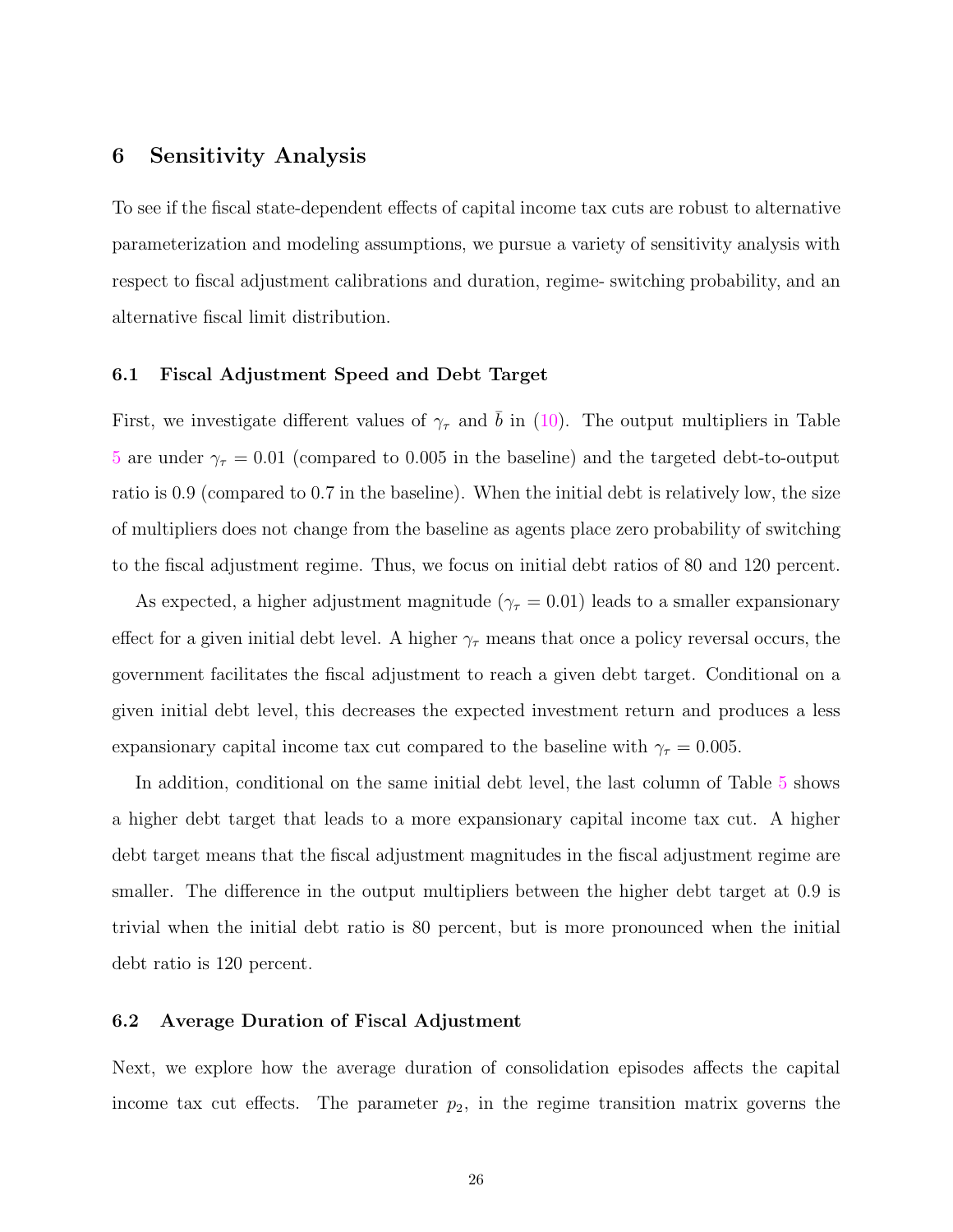average consolidation length. The baseline analysis assumes four years  $(p_2 = 0.9375)$ , and the sensitivity analysis assumes  $p_2 = 0.975$ , or an average duration of ten years (Table 6).

An expected longer duration of the consolidation period makes a capital income tax cut slightly more contractionary when the initial debt ratio is 120 percent. The one-year (fiveyear) cumulative output multiplier is  $0.26 \ (0.55)$ , compared to  $0.17 \ (0.42)$  in the baseline analysis. As agents expect a longer duration of the fiscal consolidation regime, this implies that the expected future capital income tax rates are higher than in the baseline case, leading to a more contractionary capital income tax cut when the debt ratio is high. As the economy is currently at the tax cut regime, the average duration of the fiscal adjustment only plays a role when the probability of switching to the fiscal adjustment regime is sufficiently high. When the initial debt ratio is 80 percent, the effects of a longer fiscal consolidation horizon from four to ten years are much smaller. The one-year (five-year) cumulative output multiplier is  $-0.49$  ( $-0.66$ ), compared to  $-0.51$  ( $-0.71$ ) in the baseline.

#### 6.3 Alternative Fiscal Limit Distributions

The baseline analysis simulates the fiscal limit distribution for the U.S. federal government, assuming that government transfers will be gradually reduced following the projection by the CBO (see Section 4). We now assume that the transfers-to-output ratio would stabilize at a higher level—0.165, the end of 20-year projection value by the CBO. Higher transfer spending lowers future primary surplus, shifting the fiscal limit distribution to the left. As shown by the dashed line in Figure 6, the mean of the fiscal limit distribution lowers from 1.44 in the baseline analysis to 0.90.

With lower fiscal limits, agents place a higher probability to switch to the fiscal adjustment regime for a given debt ratio. As shown in the last column of Table 6, even at an initial debt ratio of 80 percent, the capital income tax cut becomes barely expansionary, with the one-year cumulative output multiplier at  $-0.05$ . When the initial debt ratio is 120 percent, the tax cut becomes quite contractionary with the one-year multiplier at 0.43, compared to 0.17 in the baseline analysis.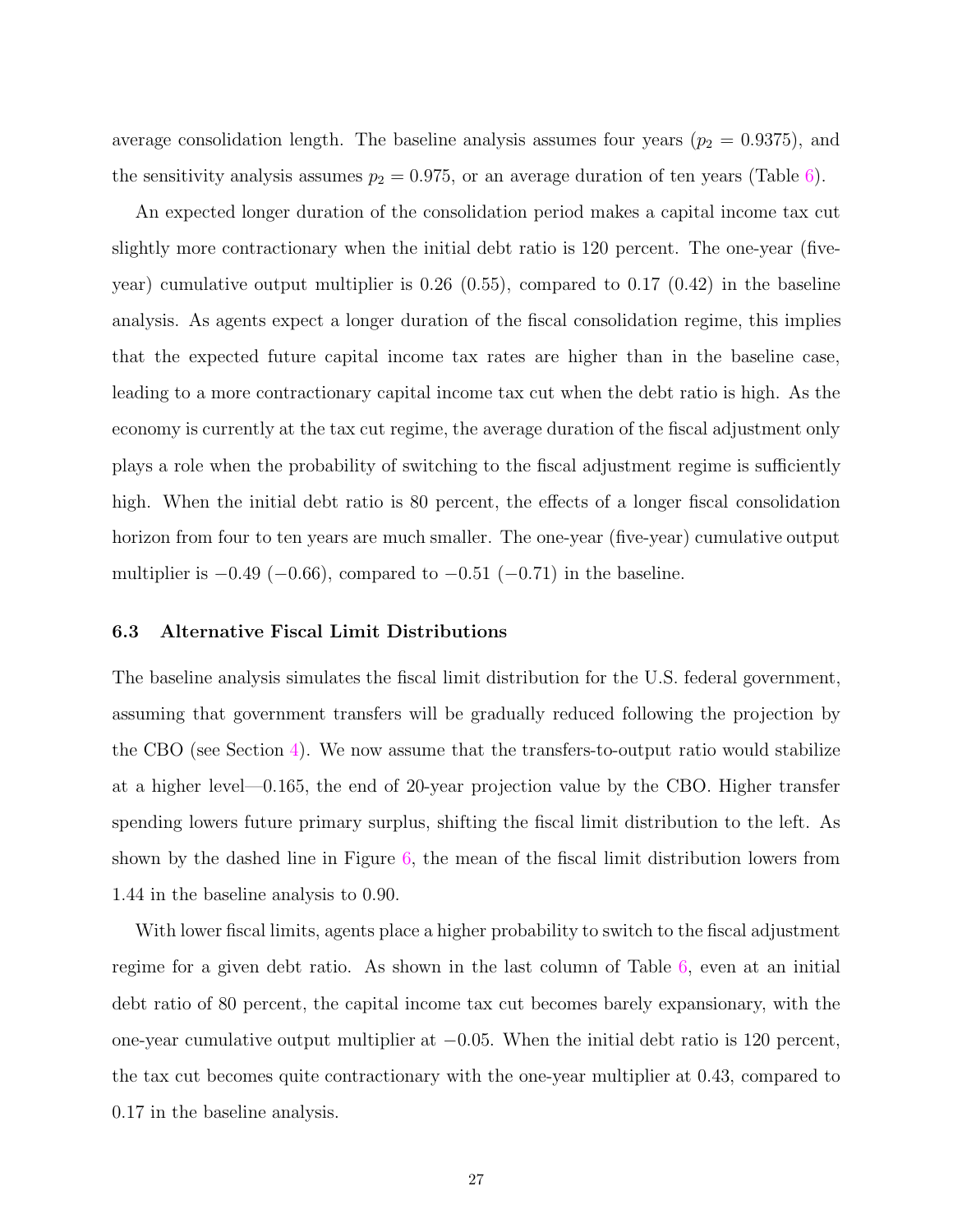# 7 Conclusion

We examine the macroeconomic effects of a capital income tax cut, accounting for the fiscal state in terms of government indebtedness and its future debt repayment capacity. Empirically, we find that the U.S. federal capital income tax cuts are expansionary in a low-debt state and less so or even turn contractionary in a high-debt state. Theoretically, we find that fiscal state-dependent capital income tax effects can be driven by the expectations of future fiscal adjustments. In the simulations for a capital income tax cut in the U.S., the cumulative five-year output multiplier is −1 with an initial government debt at 45 percent of GDP, is only −0.7 with an initial government debt at 80 percent of GDP (roughly the current net federal debt level), and turns contractionary when debt reaches 120 percent. The fiscal state-dependent tax effects are robust when the expected fiscal adjustment is consumption tax increases, as in the simulation for Japan. These results illustrate that tax policy effects are highly nonlinear, and the fiscal state is important to consider when assessing fiscal policy effects.

One major component in the U.S. 2017 Tax Act is corporate tax reductions. Preliminary evidence shows that its growth benefits and the stimulative effect on investment may be limited (e.g., Gravelle and Marples, 2019). Kopp et al. (2019) attribute the reduced investment responses to rising corporate market power. Our paper provides an alternative explanation: as the fiscal state of the federal government has deteriorated, expectations of future fiscal adjustments to stabilize debt can dampen the expansionary effects of a capital income tax cut.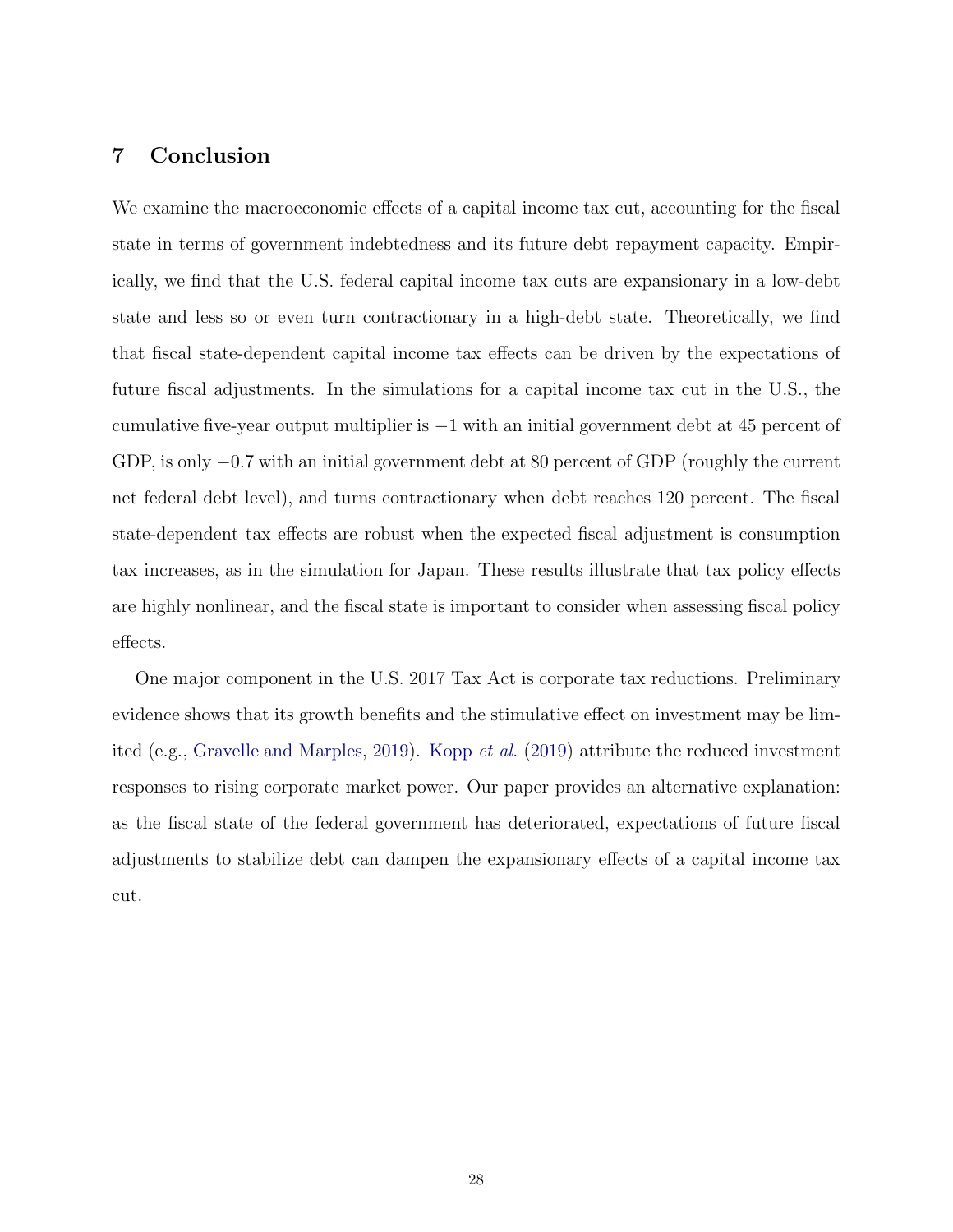| Horizon/Initial debt | $low-debt$        | $\overline{high\text{-}} debt$ |  |  |
|----------------------|-------------------|--------------------------------|--|--|
| output multiplier    |                   |                                |  |  |
| $h=4$                | 1.6               | $-0.11$                        |  |  |
|                      | $[-10.84, 12.62]$ | $[-0.17, -0.06]$               |  |  |
| $h = 8$              | $-0.36$           | $-0.14$                        |  |  |
|                      | $[-1.24, -0.12]$  | $[-0.23, -0.09]$               |  |  |
| $h=12$               | $-0.07$           | $-0.38$                        |  |  |
|                      | $[-0.83, 0.01]$   | $[-0.47, -0.26]$               |  |  |
| $h = 16$             | $-0.03$           | $-0.85$                        |  |  |
|                      | $[-0.68, 0.06]$   | $[-2.1, -0.6]$                 |  |  |
| $h=20$               | 0.01              | 1.1                            |  |  |
|                      | $[-0.66, 0.35]$   | $[-1.08, 1.9]$                 |  |  |

Table 1: Estimated cumulative multipliers for the U.S. corporate income tax changes: baseline specification. The brackets contain the 90-percent confidence intervals.

| parameters/fiscal values in the initial steady state |                                                                     |        |  |  |
|------------------------------------------------------|---------------------------------------------------------------------|--------|--|--|
| $\beta$                                              | the discount factor                                                 | 0.99   |  |  |
| $\sigma$                                             | inverse of intertemporal elasticity of substitution for consumption | 1.38   |  |  |
| $\varphi$                                            | inverse of Frisch labor elasticity                                  | 1.83   |  |  |
| $\delta$                                             | capital depreciation rate for capital                               | 0.025  |  |  |
| $\alpha$                                             | capital income share                                                | 0.36   |  |  |
| $\kappa$                                             | investment adjustment cost parameter                                | 1.7    |  |  |
| $\alpha$                                             | normalized TFP                                                      | 1      |  |  |
| $p_2$                                                | probability to continue stay in R2                                  | 0.9375 |  |  |
| $\gamma_{\tau}$                                      | capital tax response to debt                                        | 0.005  |  |  |
| $\gamma_z$                                           | transfer response to debt                                           | 0.04   |  |  |
| $\rho_{\beta}$                                       | AR(1) coefficient for $\beta_t$                                     | 0.8    |  |  |
| $\rho_a$                                             | AR(1) coefficient for $a_t$                                         | 0.9    |  |  |
| $\sigma_{\beta}$                                     | standard deviation of $\varepsilon^{\beta}$                         | 0.005  |  |  |
| $\sigma_a$                                           | standard deviation of $\varepsilon^a$                               | 0.01   |  |  |
| $\tau^k$                                             | capital income tax rate                                             | 0.208  |  |  |
| $\tau^l$                                             | labor income tax rate                                               | 0.204  |  |  |
|                                                      | net public debt-to-annual output ratio                              | 0.45   |  |  |
| $\frac{b}{4y}$ $\frac{g}{y}$ $\frac{z}{y}$           | government spending-to-output ratio                                 | 0.08   |  |  |
|                                                      | government transfers-to-output ratio                                | 0.11   |  |  |

Table 2: Baseline calibration.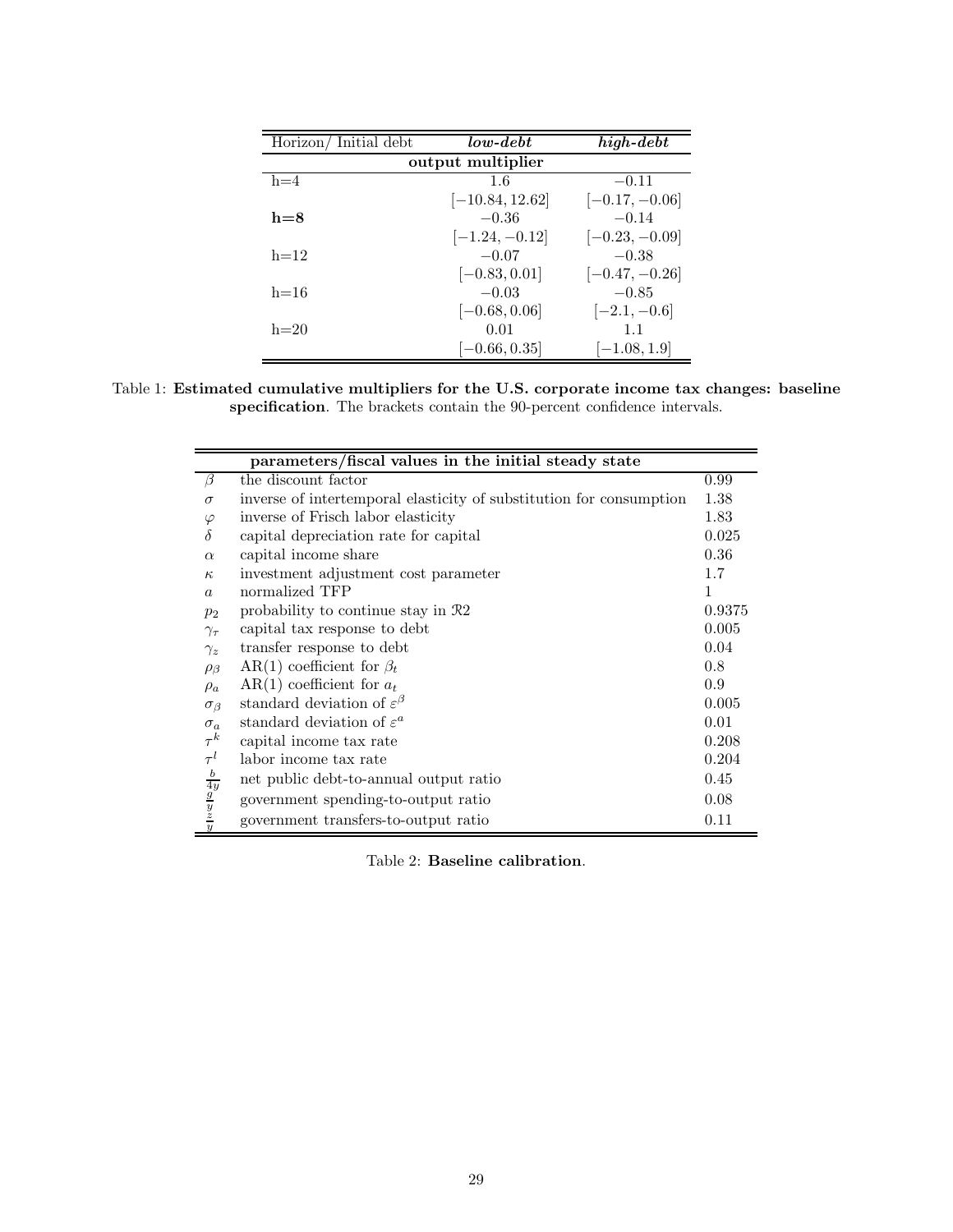| initial debt            | $45\%$ of output | 80% of output | 120% of output |  |  |
|-------------------------|------------------|---------------|----------------|--|--|
| output multiplier       |                  |               |                |  |  |
| impact                  | $-0.53$          | $-0.45$       | 0.13           |  |  |
| 1 year                  | $-0.61$          | $-0.51$       | 0.17           |  |  |
| 5 years                 | $-0.95$          | $-0.71$       | 0.42           |  |  |
| consumption multiplier  |                  |               |                |  |  |
| $\operatorname{impact}$ | 0.94             | 0.79          | $-0.24$        |  |  |
| 1 year                  | 0.86             | 0.71          | $-0.25$        |  |  |
| 5 years                 | 0.50             | 0.35          | $-0.27$        |  |  |
| investment multiplier   |                  |               |                |  |  |
| impact                  | $-1.48$          | $-1.24$       | 0.37           |  |  |
| 1 year                  | $-1.47$          | $-1.22$       | 0.42           |  |  |
| 5 years                 | $-1.44$          | $-1.06$       | 0.70           |  |  |

Table 3: Cumulative multipliers: the baseline model with a policy reversal.

| initial debt           | 119% of output | 150% of output | $\sqrt{200\%}$ of output |  |  |
|------------------------|----------------|----------------|--------------------------|--|--|
| output multiplier      |                |                |                          |  |  |
| impact                 | $-0.56$        | $-0.40$        | 0.19                     |  |  |
| 1 year                 | $-0.64$        | $-0.45$        | 0.24                     |  |  |
| 5 years                | $-1.00$        | $-0.61$        | 0.53                     |  |  |
| consumption multiplier |                |                |                          |  |  |
| impact                 | 0.82           | 0.59           | $-0.29$                  |  |  |
| 1 year                 | 0.74           | 0.52           | $-0.29$                  |  |  |
| 5 years                | 0.38           | 0.21           | $-0.26$                  |  |  |
| investment multiplier  |                |                |                          |  |  |
| impact                 | $-1.38$        | $-0.99$        | 0.48                     |  |  |
| 1 year                 | $-1.38$        | $-0.97$        | 0.53                     |  |  |
| 5 years                | $-1.38$        | $-0.82$        | 0.79                     |  |  |

Table 4: Cumulative multipliers: the alternative model with consumption tax increases.

| scenario                     | baseline ( $\gamma^{\tau} = 0.005$ , debt target 0.7) | $\gamma^{\tau} = 0.01$ | debt target 0.9 |  |
|------------------------------|-------------------------------------------------------|------------------------|-----------------|--|
| initial debt: 80% of output  |                                                       |                        |                 |  |
| impact                       | $-0.45$                                               | $-0.42$                | $-0.46$         |  |
| 1 year                       | $-0.51$                                               | $-0.47$                | $-0.53$         |  |
| 5 years                      | $-0.71$                                               | $-0.62$                | $-0.75$         |  |
| initial debt: 120% of output |                                                       |                        |                 |  |
| impact                       | 0.13                                                  | 0.41                   | 0.04            |  |
| 1 year                       | 0.17                                                  | 0.50                   | 0.07            |  |
| 5 years                      | 0.42                                                  | 1.00                   | 0.25            |  |

Table 5: Sensitivity analysis: a faster fiscal adjustment speed and a higher debt target.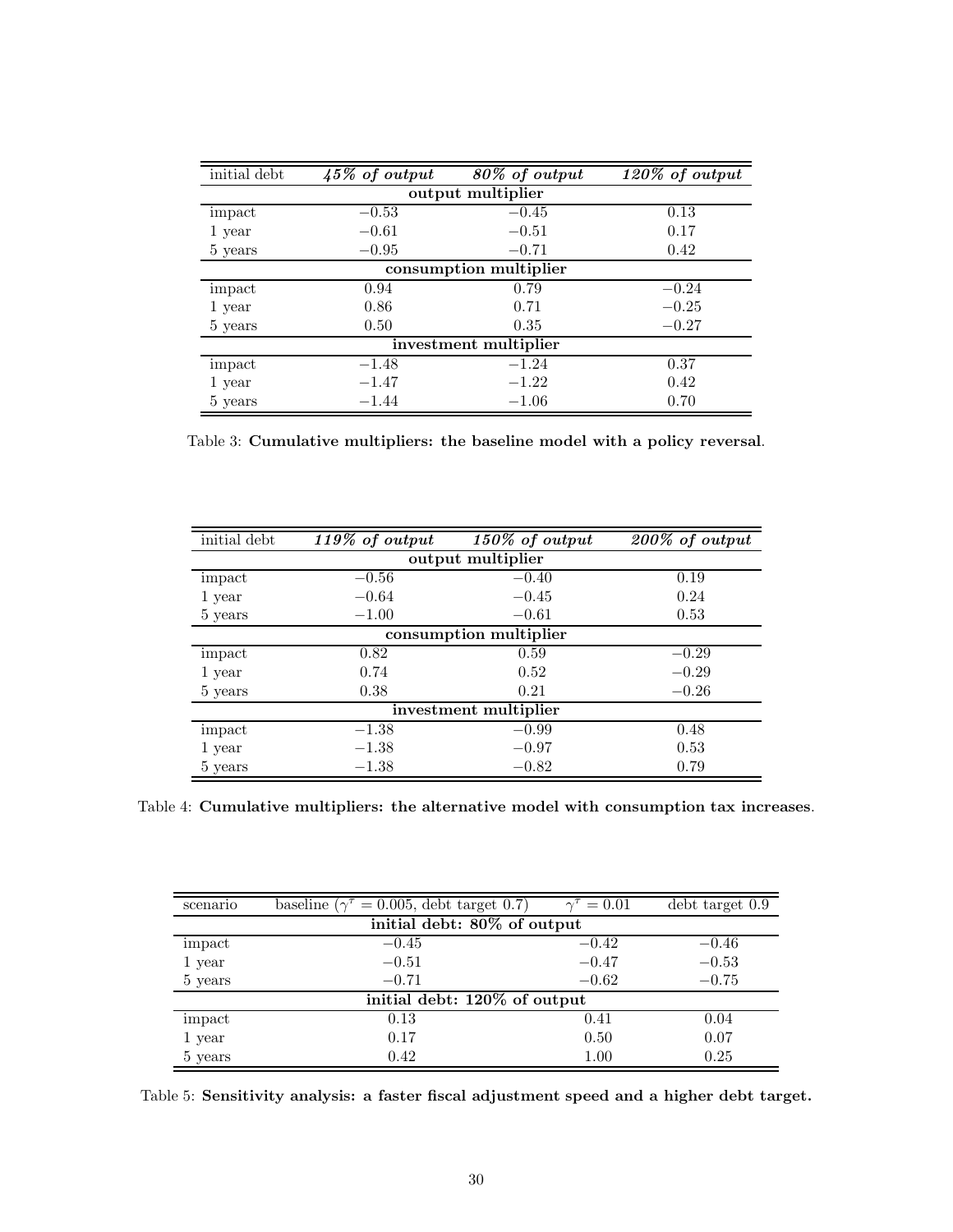| scenario                     | baseline | $p_2 = 0.975$ | higher future transfers |
|------------------------------|----------|---------------|-------------------------|
| initial debt: 80% of output  |          |               |                         |
| impact                       | $-0.45$  | $-0.43$       | $-0.06$                 |
| 1 year                       | $-0.51$  | $-0.49$       | $-0.05$                 |
| 5 years                      | $-0.71$  | $-0.66$       | 0.02                    |
| initial debt: 120% of output |          |               |                         |
| impact                       | 0.13     | 0.21          | 0.37                    |
| 1 year                       | 0.17     | 0.26          | 0.43                    |
| 5 years                      | 0.42     | 0.55          | 0.74                    |

Table 6: Sensitivity analysis: longer adjustment duration and an alternative fiscal limit distribution.



Figure 1: Federal tax legislations driven by deficit and debt concerns against government debt. The vertical dashed lines indicate the timing of a tax legislation enacted. The blue line is U.S. gross federal debt held by the public in percent of GDP (Table 7.1 of Historical Tables (Office of Management and Budget, 2018)).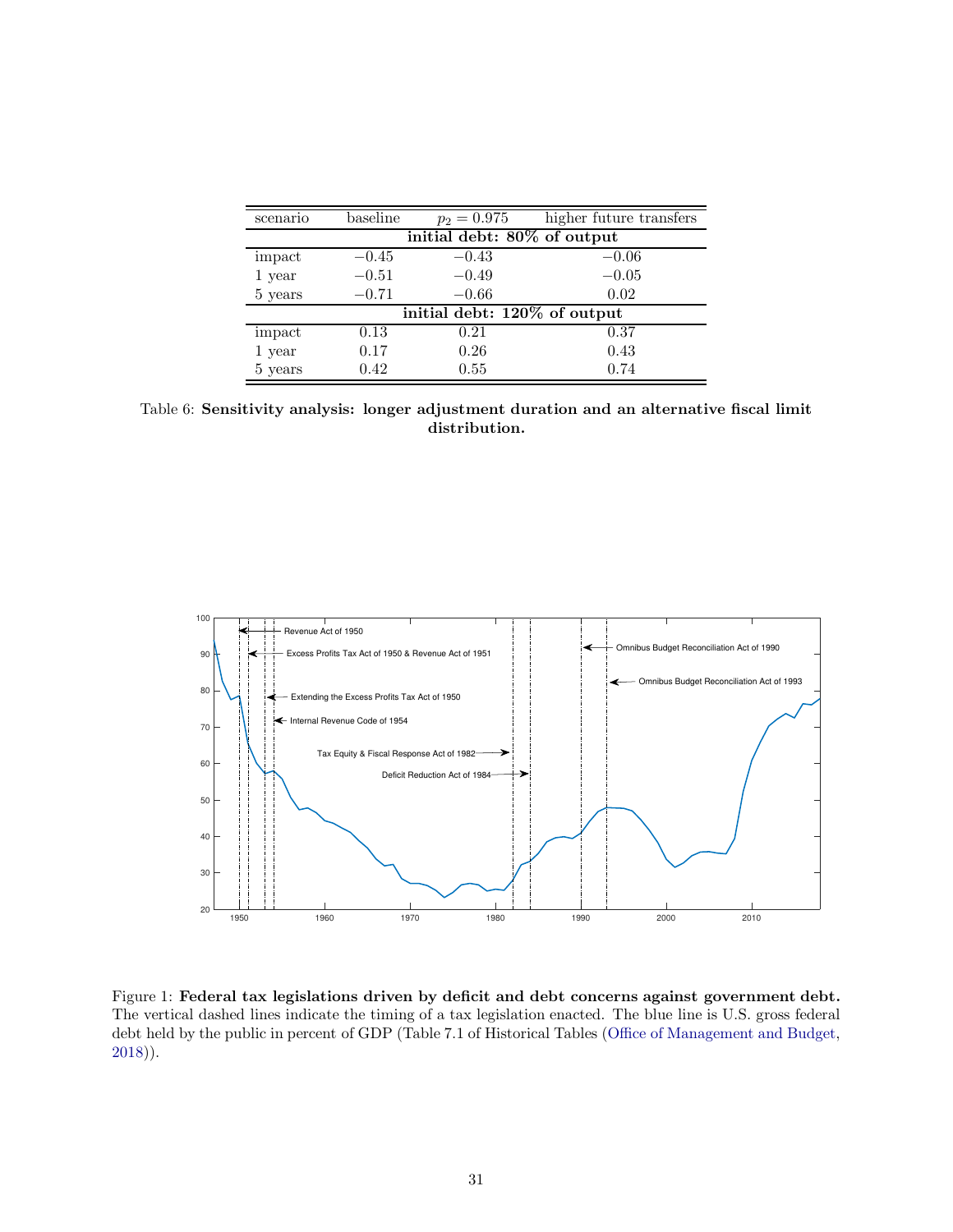

Figure 2: Responses of a federal corporate income tax cut: linear vs. nonlinear models. Black lines are the GIRF to a federal corporate income tax cut for the linear VAR, the red (blue) lines are the GIRFs to a federal corporate income tax cut when federal government net debt is at a high- (low-) debt state for the STVAR. The y-axis is in percent deviation from the path without the tax shock. The x-axis is in quarters after the shock.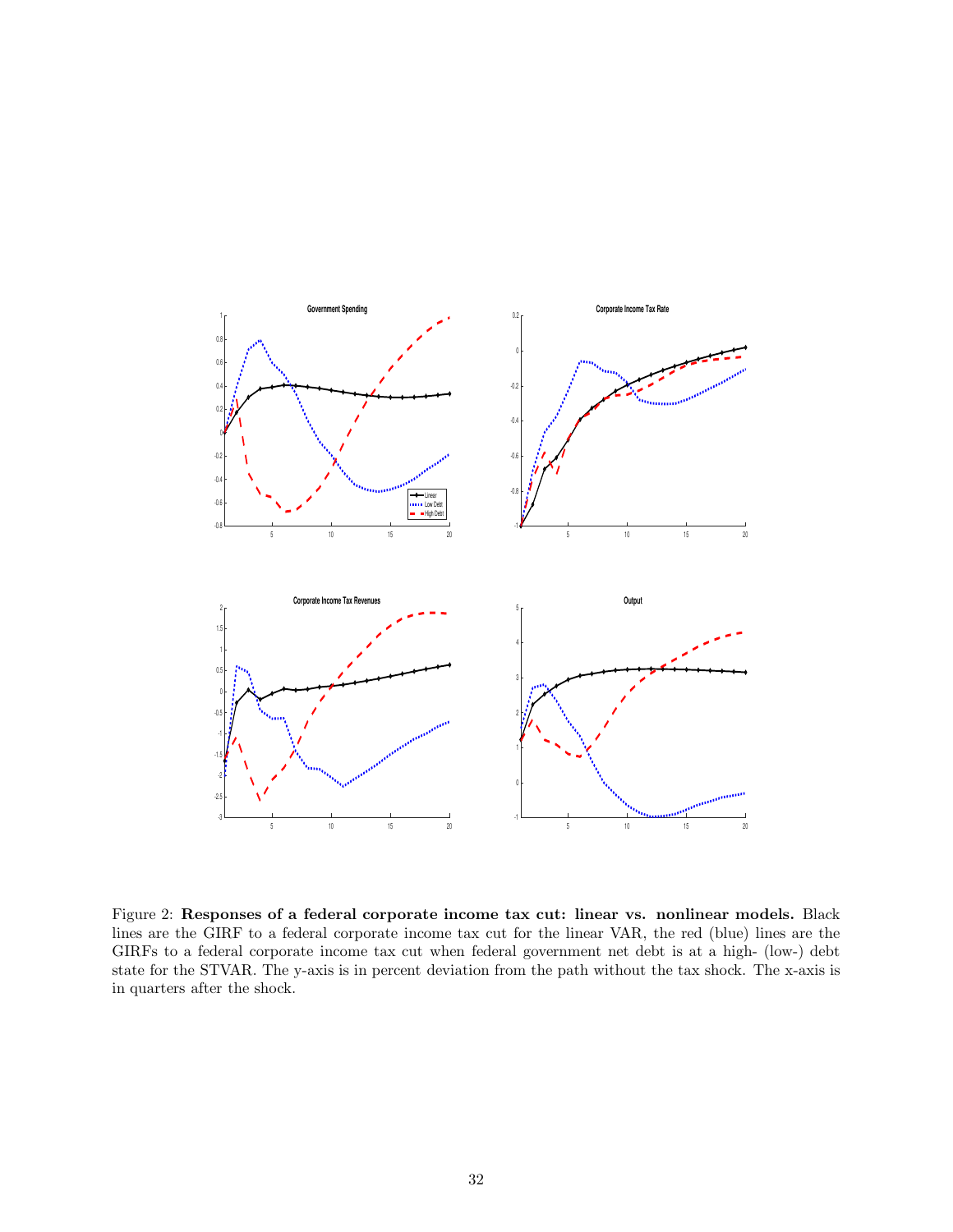

Figure 3: Responses of a federal corporate income tax cut. The red (blue) lines are the generalized impulse response functions (GIRFs) to a federal corporate income tax cut when federal government net debt is at a high- (low-) debt state. See Figure 2 for axis units.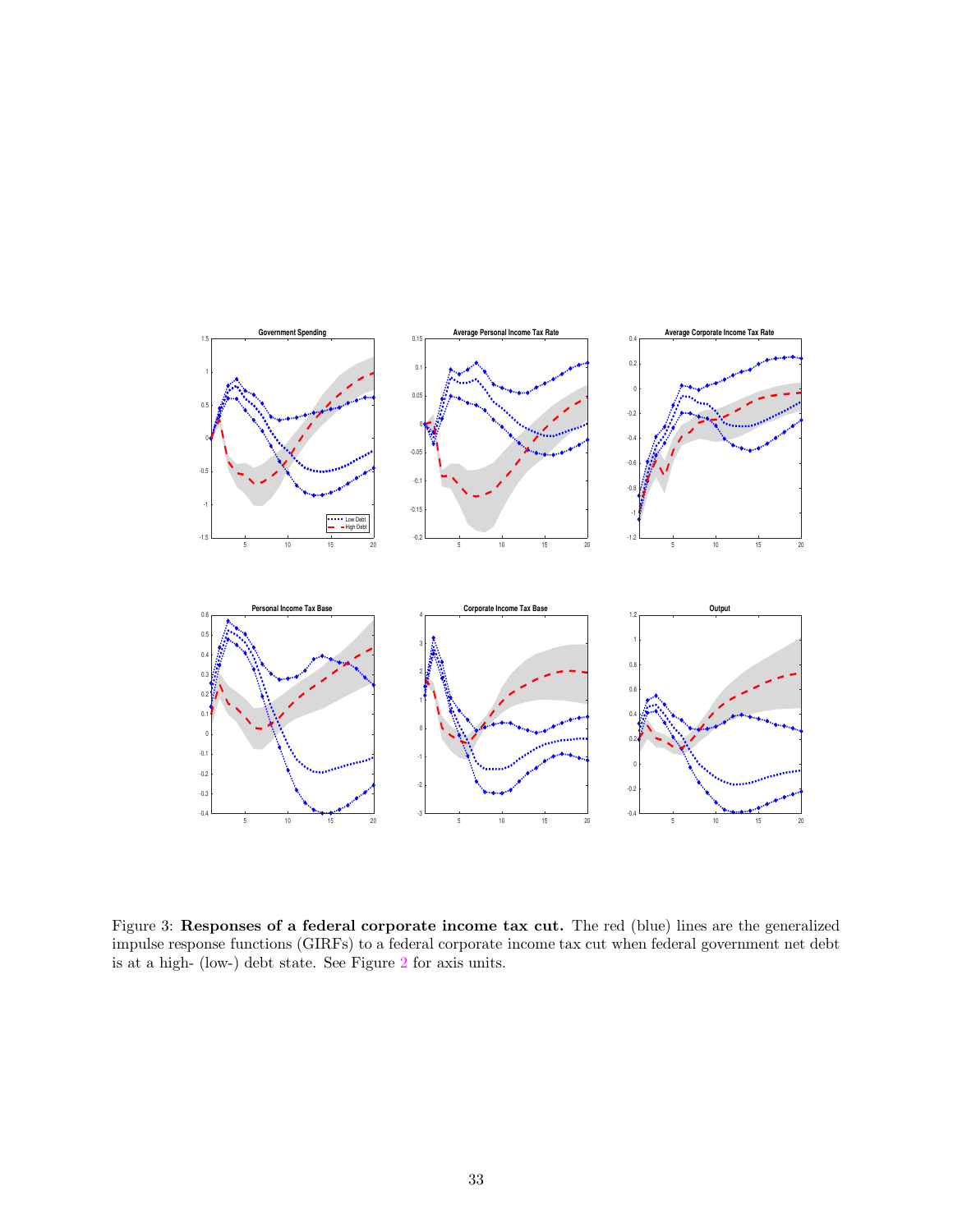

Figure 4: Probability of being in a high-debt state. The red (blue) lines are when debt is at a high- (low-) debt state. The dashed lines are the 90-percent confidence intervals. The x-axis is in quarters.



Figure 5: Responses of an unanticipated corporate income tax cut: narratively constructed shocks (ordered first). The red (blue) lines are the GIRFs to a federal corporate income tax cut when federal government net debt is at a high- (low-) state. The dashed lines are the 90-percent confidence intervals. See Figure 2 for axis units.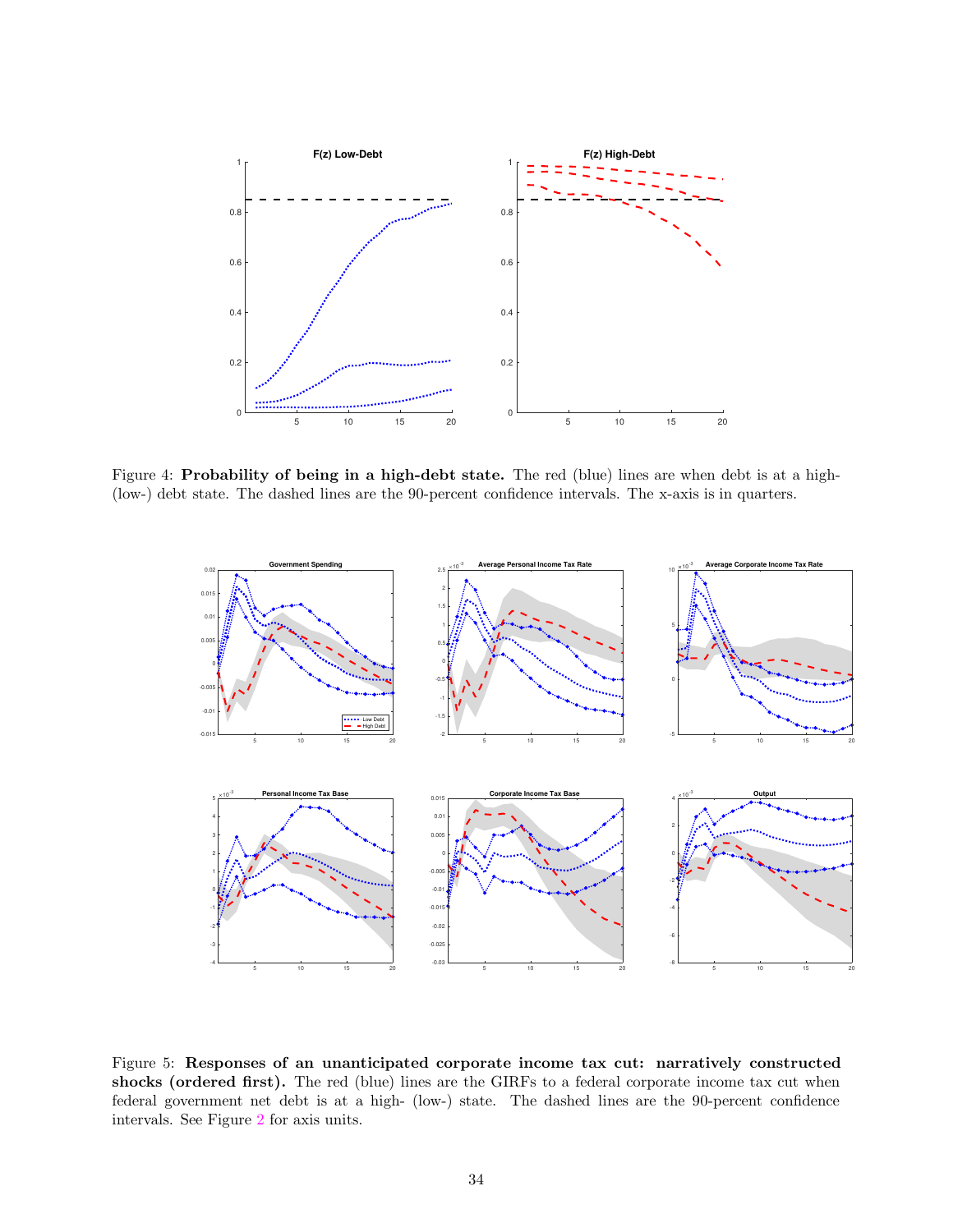

Figure 6: Simulated fiscal limit distributions for the U.S. federal government in net debt. The alternative simulation assumes higher future transfers. The fiscal limit distribution is simulated using the U.S. federal government fiscal data.



Figure 7: Impulse responses to a capital income tax rate cut with different initial debt levels: expected fiscal adjustment through a policy reversal. Unless specified in parentheses, the units are in percent deviation from the path without the tax cut. The x-axis is in quarters after the tax cut.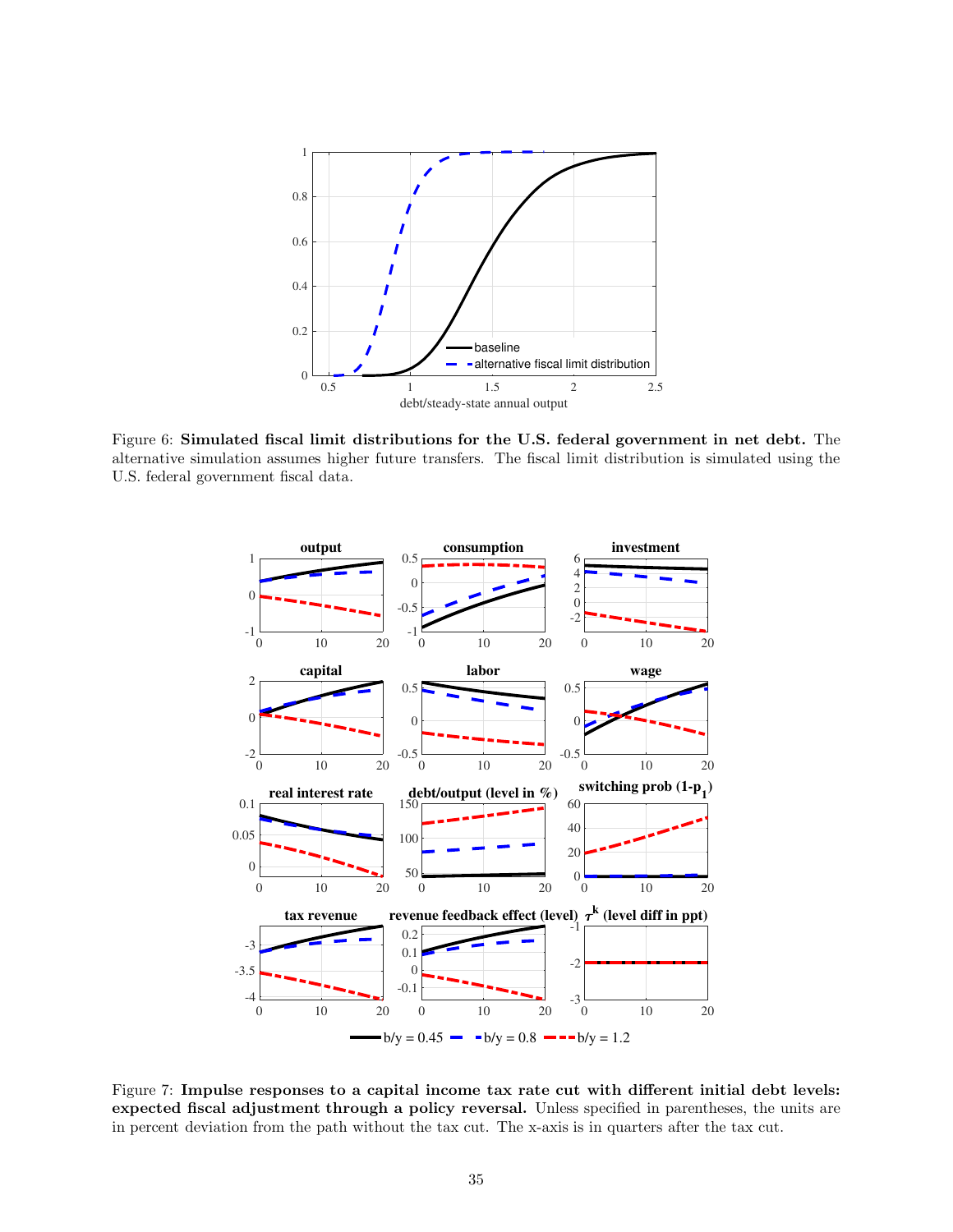

Figure 8: Policy functions under different government debt ratios. The left panel is the realized capital income tax rate, and the right panel is the expected capital income tax rates of next period.



Figure 9: Impulse responses: linear vs. nonlinear models. The y-axes are in percent deviation from the deterministic steady state unless specified in parentheses.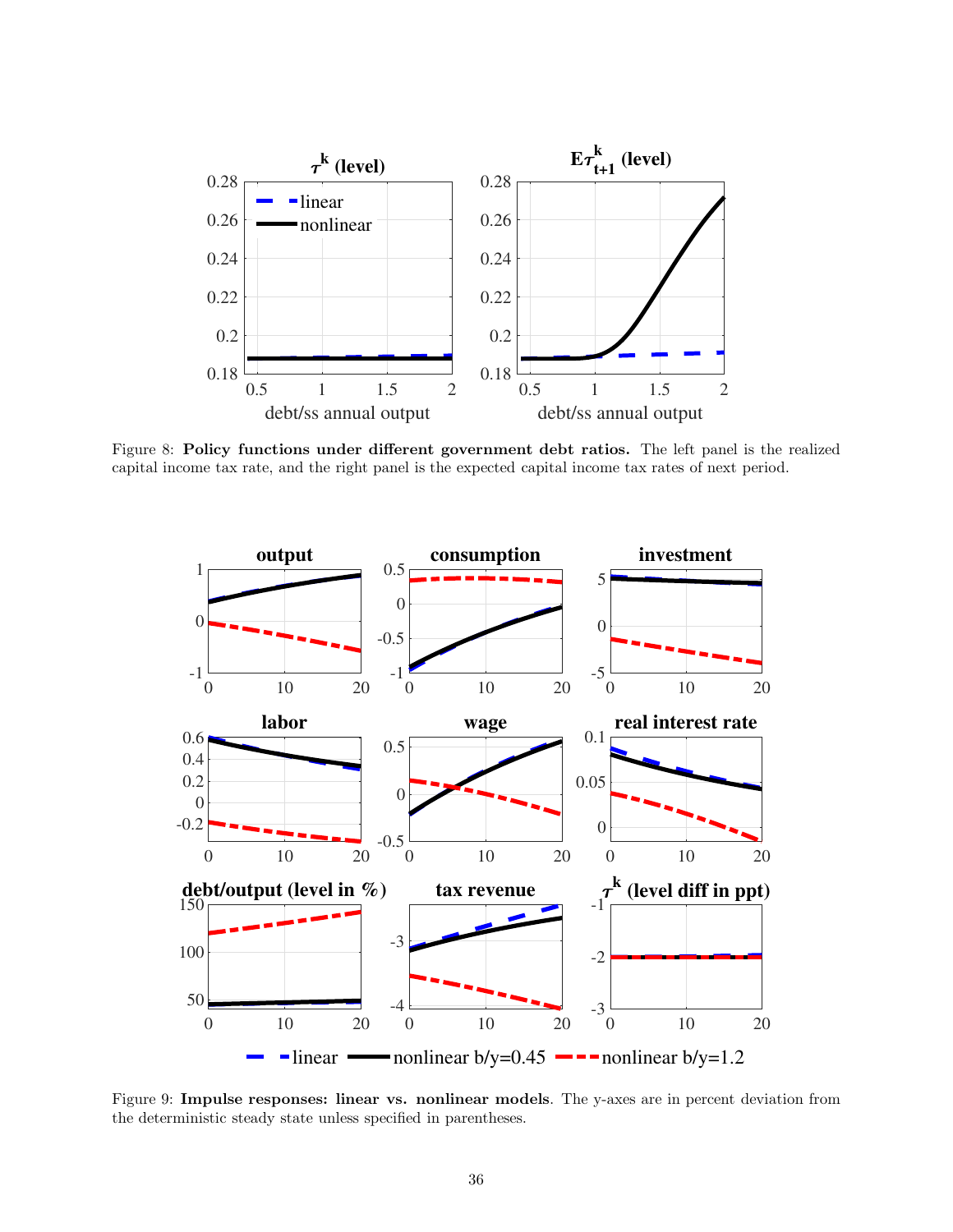

Figure 10: A simulated fiscal limit distribution for the general government of Japan in net debt.



Figure 11: Impulse responses to a capital income tax rate cut with different initial debt levels: expected fiscal adjustment through a consumption tax rate increase. Unless specified in parentheses, the units are in percent deviations from the path without the tax cut. The x-axis is in quarters after the tax cut.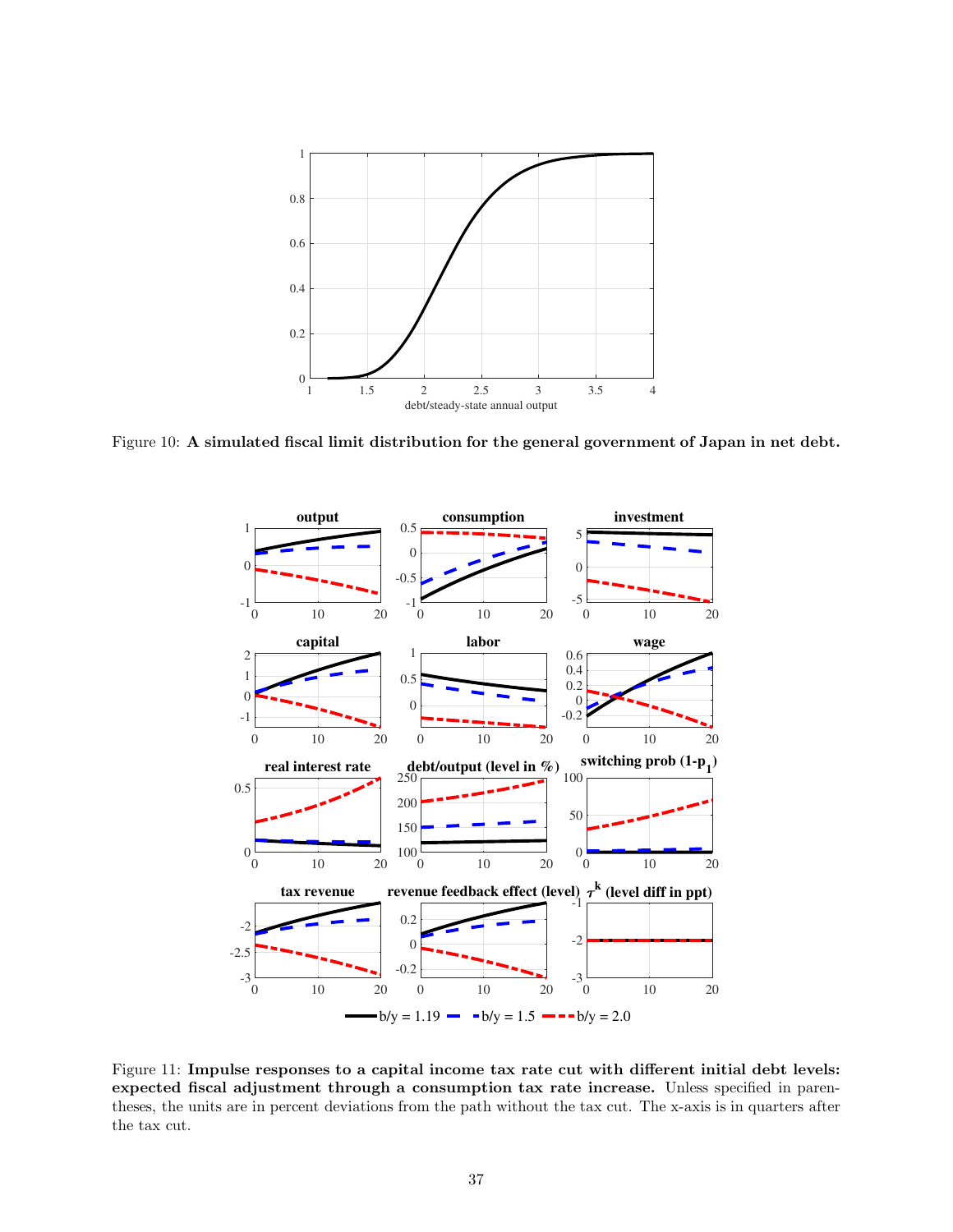# References

- Ajello, A. (2016). Financial intermediation, investment dynamics, and business cycle fluctuations. American Economic Review, 106 (8), 2256–2303.
- Alesina, A., Azzalini, G., Favero, C. and Giavazzi, A., Miano (2018). Is it the "how" or the "when" that matters in fiscal adjustments? IMF Economic Review,  $66$  (1), 144–188.
- Arin, K. P., Koray, F. and Spagnolo, N. (2015). Fiscal multipliers in good times and bad times. Journal of Macroeconomics, 44 (June), 303–311.
- AUERBACH, A. and GORODNICHENKO, Y. (2012). Measuring the output responses to fiscal policy. American Economic Journal: Economic Policy, 4 (2), 1–27.
- and  $(2013)$ . Fiscal Multipliers in Good Times and Bad Times, pp. 63–98. In Fiscal Policy after the Financial Crisis, edited by A. Alesina and F. Giavazzi, University of Chicago Press.
- BARRO, R. J. and REDLICK, C. J. (2011). Macroeconomic effects from government purchases and taxes. Quarterly Journal of Economics, 123 (1), 51–102.
- Bertola, G. and Drazen, A. (1993). Trigger points and budget cuts: Explaining the effects of fiscal austerity. American Economic Review,  $83$  (1), 11–26.
- Bi, H. (2012). Sovereign default risk premia, fiscal limits, and fiscal policy. European Economic Review, **56** (3), 389–410.
- (2017). Fiscal sustainability: A cross-country analysis. Economic Review, Fourth Quarter, 5-35, Federal Reserve Bank of Kansas City.
- —, Leeper, E. M. and Leith, C. (2013). Uncertain fiscal consolidations. Economic Journal, 123 (February), F31–F63.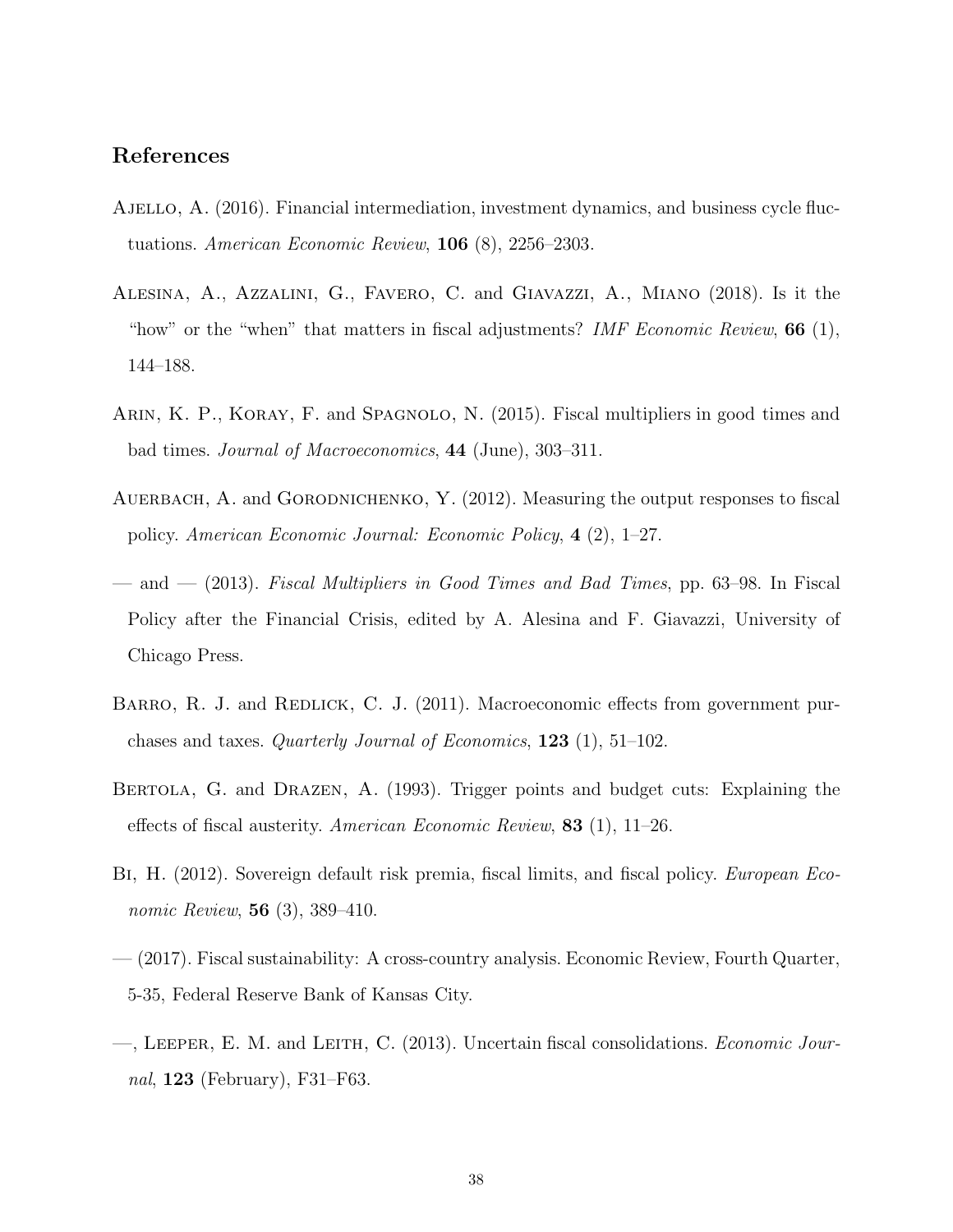- —, Shen, W. and Yang, S.-C. S. (2016). Debt-dependent effects of fiscal expansions. European Economic Review, 88, 142–157.
- $-$ ,  $-$  and  $-$  (2019). Fiscal implications of interest rate normalization in the United States. IMF Working Paper 19/90, International Monetary Policy, Washington, D.C.
- BLANCHARD, O. J. and PEROTTI, R. (2002). An empirical characterization of the dynamic effects of changes in government spending and taxes on output. Quarterly Journal of Economics, 117 (4), 1329–1368.
- Braun, R. A. (1994). Tax disturbances and real economic activity in the postwar United States. Journal of Monetary Economics, 33 (June), 441–462.
- Bureau of Economic Analysis (2018). National Income and Product Accounts.
- Caggiano, G., Castelnuovo, E., Colombo, V. and Nodari, G. (2015). Estimating fiscal multipliers: News from a non-linear world. The Economic Journal, 125 (584), 746– 776.
- CANDELON, B. and LIEBMAN, B. L. (2015). Fiscal policy in good and bad times. *Journal* of Economic Dynamics & Control, 37 (12), 2679–2694.
- CANZONERI, M., COLLARD, F., DELLAS, H. and DIBA, B. (2016). Fiscal multipliers in recessions. The Economic Journal, 590 (February), 75–108.
- Chamley, C. (1986). Optimal taxation of capital income in general equilibrium with infinite lives. Econometrica, 54 (3), 607–622.
- Chernozhukov, V. and Hong, H. (2003). An MCMC approach to classical estimation. Journal of Econometrics,  $115$  (2), 293-346.
- Coleman, W. J., II (1990). Solving the stochastic growth model by policy-function iteration. Journal of Business and Economic Statistics, 8 (1), 27–29.
- Congressional Budget Office (2017). The 2017 long-term budget outlook. The U.S. Congress, Washington, D.C., available at https://www.cbo.gov/publication/52480.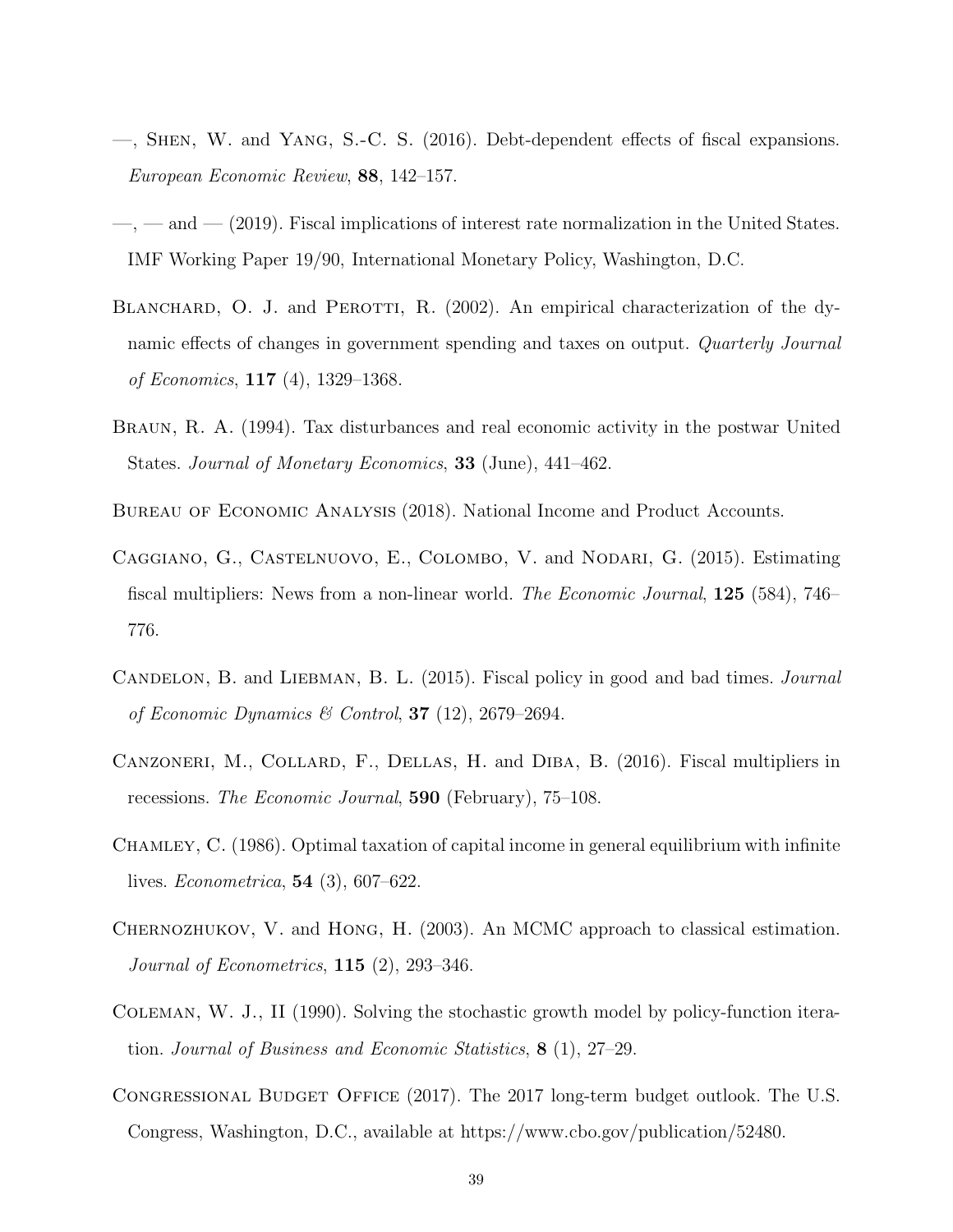- Congressional Budget Office (2018a). The 2018 long-term budget outlook. The U.S. Congress, Washington, D.C.
- Congressional Budget Office (2018b). The long-term budget outlook under alternative scenarios for fiscal policy. The U.S. Congress, Washington, D.C.
- CORSETTI, G., MEIER, A. and MÜLLER, G. J.  $(2012)$ . Fiscal stiumulus with spending reversals. Review of Economics and Statistics, 94 (4), 878–895.
- DAVIG, T. (2004). Regime-switching debt and taxation. Journal of Monetary Economics, 51 (4), 837–859.
- and FOERSTER, A. (forthcoming). Uncertainty and fiscal cliffs. Journal of Money, Credit and Banking.
- and LEEPER, E. M. (2011). Monetary-fiscal policy interactions and fiscal stimulus.  $Eu$ ropean Economic Review, 55 (2), 211–227.
- DE MOOIJ, R. and SAITO, I. (2014). Japan's corporate income tax: Facts, issues and reform options. IMF Working Paper 14/138, International Monetary Fund, Washington, DC.
- DEMIREL, U. D. (2016). The short-term effects of tax changes—Evidence for state dependence. CBO Working Paper 2016-03, Congresional Budget Office, U.S. Congress.
- DEVRIES, P., GUAJARDO, J., LEIGH, D. and PESCATORI, A. (2011). A new action-based dataset of fiscal consolidation. IMF Working Paper 11/128, International Monetary Fund, Washignton, D.C.
- ERCEG, C. J. and LINDÉ, J.  $(2014)$ . Is there a fiscal free lunch in a liquidity trap? *Journal* of the European Economic Association, 12 (1), 73–107.
- Eskandari, R. (2019). State-dependent macroeconomic effects of tax changes. Working Paper, available at SSRN: https://ssrn.com/abstract=3374984.
- FAVERO, C. and GIAVAZZI, F. (2007). Debt and the effects of fiscal policy. NBER Working Paper 12822.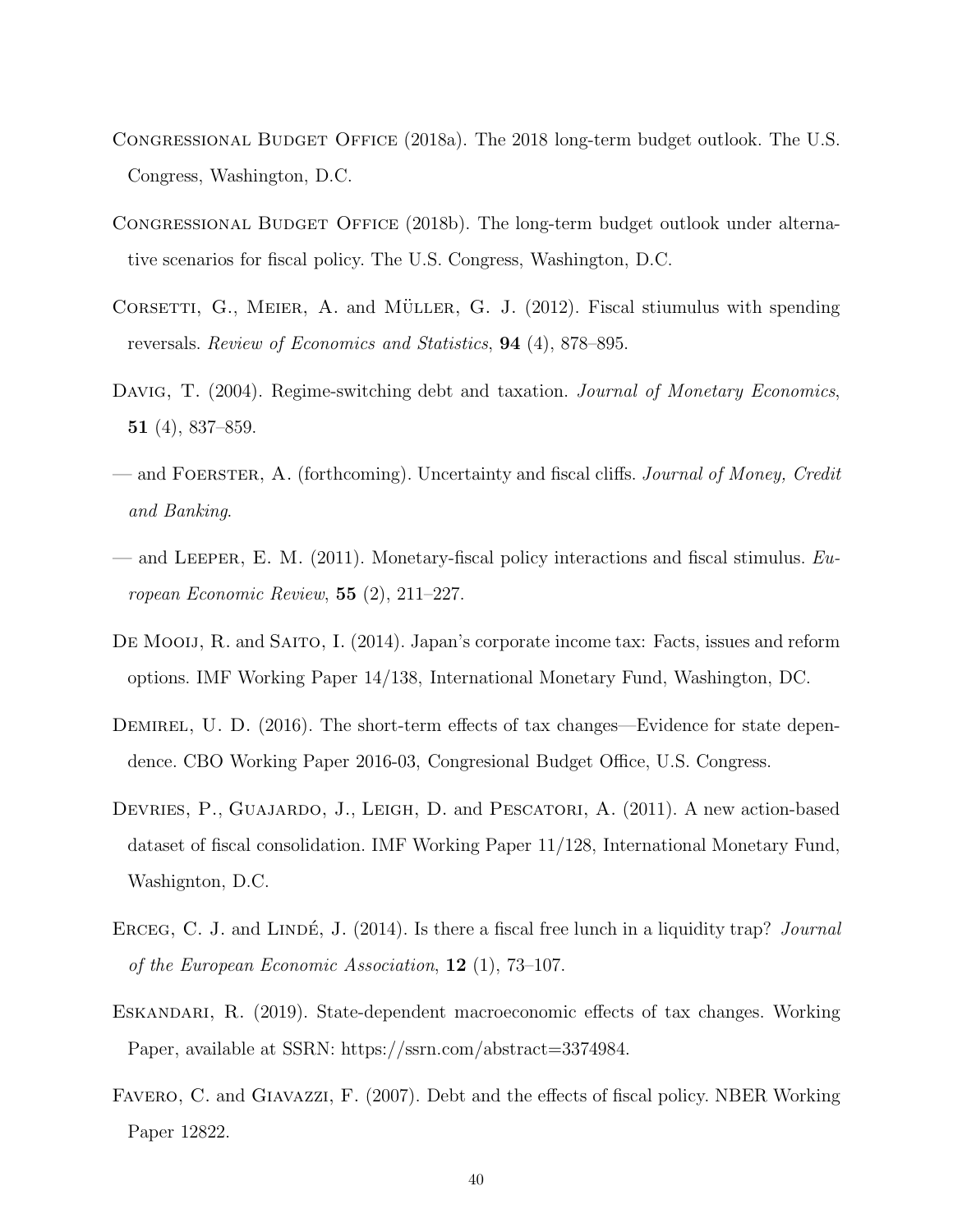- $-$  and  $-$  (2012). Measuring tax multipliers: The narrative method in fiscal VARs. American Economic Journal: Economic Policy, 4 (2), 69–94.
- FERNÁNDEZ-VILLAVERDE, J., GORDON, G., GUERRÓN-QUINTANA, P. and RUBIO-RAMÍREZ, J. (2015). Nonlinear adventures at the zero lower bound. Journal of Economic Dynamics & Control, 57 (August), 180–204.
- FORNI, L., MONTEFORTE, L. and SESSA, L. (2009). The general equilibrium effects of fiscal policy: Estimates for the euro area. Journal of Public Economics, **93** (3-4), 559–585.
- Fotiou, A. (2019). Non-linearities and fiscal policy. EUI Working Papers, MWP (2019/11), 1–55.
- GOURIO, F. (2012). Disaster risk and business cycles. American Economic Review, 102 (6), 2734–2766.
- Gravelle, J. G. and Marples, D. J. (2019). The Economic Effects of the 2017 Tax Revision: Preliminary Observations. CRS Report R45736, Congressional Research Service, the U.S. Congress.
- HUIDROM, R., KOSE, M. A., LIM, J. J. and OHNSORGE, F. L. (2016). Do fiscal multipliers depend on fiscal positions? Policy Research Working Paper 7724, World Bank Group.
- ILZETZKI, E., MENDOZA, E. G. and VÉGH, C. A.  $(2013)$ . How big (small?) are fiscal multipliers? *Journal of Monetary Economics*, **60** (2), 239–254.
- International Monetary Fund (2018). Japan—Staff Report for the 2018 Article IV Consultation. IMF Country Report No. 18/333, Washington, D.C.
- International Monetary Fund (2019). World Economic Outlook, April. Chapter 1: Global Prospects and Policies, Washington, D.C.
- IRELAND, P. N. (1994). Supply-side economics and endogenous growth. *Journal of Monetary* Economics, 33 (3), 559–571.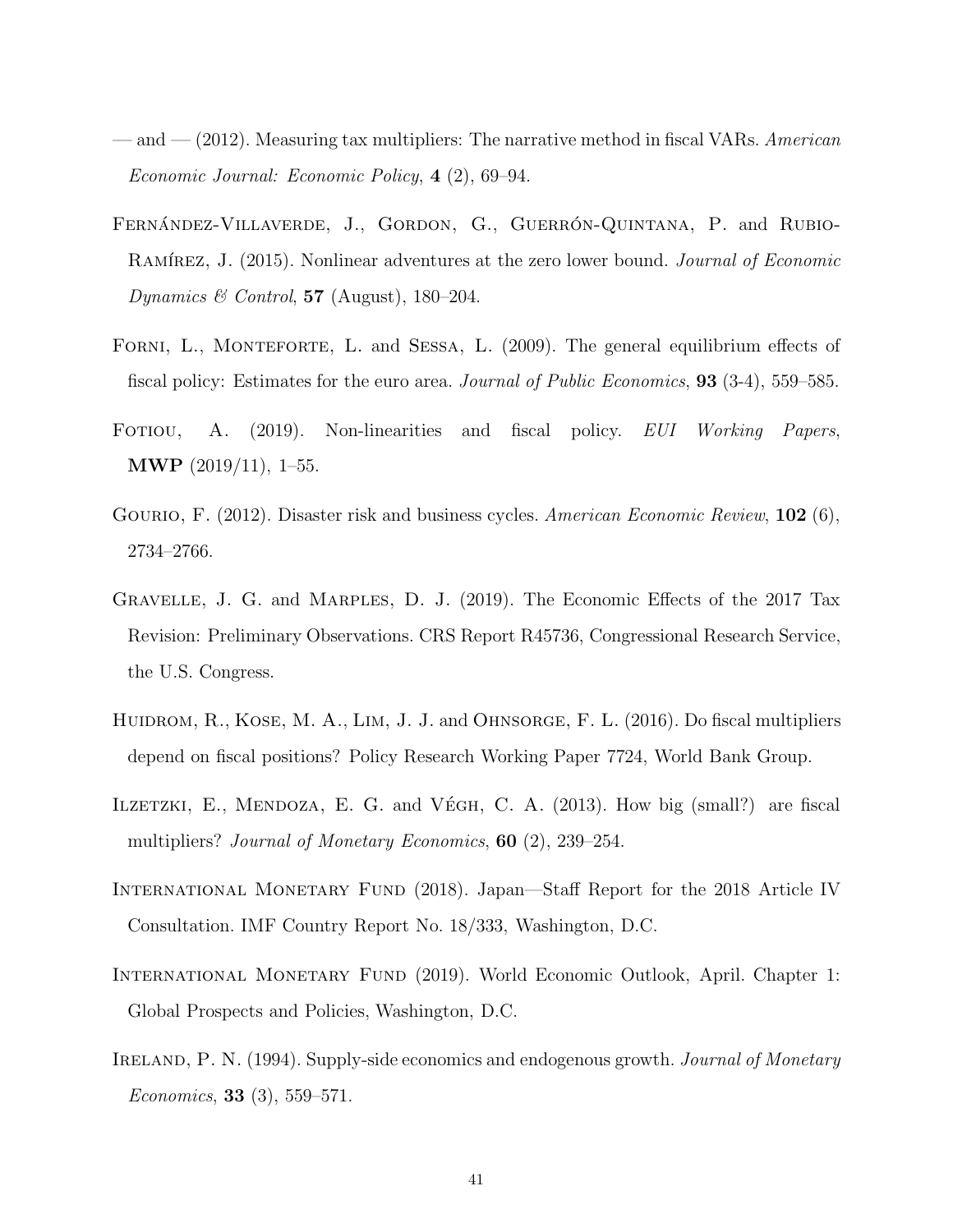- JONES, J. B. (2002). Has fiscal policy helped stabilize the postwar U.S. economy? *Journal* of Monetary Economics, 49 (May), 709–746.
- JUDD, K. L. (1985). Redistributive taxation in a simple perfect foresight model. *Journal of* Public Economics, 28 (1), 59–83.
- $-$  (1987). The welfare cost of factor taxation in a perfect-foresight model. *Journal of Political* Economy, **95** (4), 675–709.
- KIRCHNER, M., CIMADOMO, J. and HAUPTMEIER, S. (2010). Transmission of government spending shocks in the euro area time variation and driving forces. Working Paper Series No. 1219, European Central Bank.
- KOOP, G., PESARAN, M. and POTTER, S. (1996). Impulse response analysis in non-linear multivariate models. *Journal of Econometrics*, **74** (1), 119–47.
- Kopp, E., Leigh, D., Mursula, S. and Tambunlertchai, S. (2019). U.S. Investment since the Tax Cuts and Jobs Act of 2017. IMF Working Paper 19/120, International Monetary Fund, Washington, D.C.
- Leeper, E. M., Plante, M. and Traum, N. (2010). Dynamics of fiscal financing in the United States. Journal of Econometrics, 156 (2), 304–321.
- —, Walker, T. B. and Yang, S.-C. S. (2013). Fiscal foresight and information flows. Econometrica, 81 (3), 1115–1145.
- and Yang, S.-C. S. (2008). Dynamic scoring: Alternative financing schemes. Journal of Public Economics, 92, 159–182.
- MANKIW, N. G. and WEINZIERL, M. (2006). Dynamic scoring: A back-of-the-envelope guide. Journal of Public Economics,  $90$  (8-9), 1415–1433.
- McGrattan, E. R. (1994). The macroeconomic effects of distortionary taxation. Journal of Monetary Economics, 33  $(3)$ , 573–601.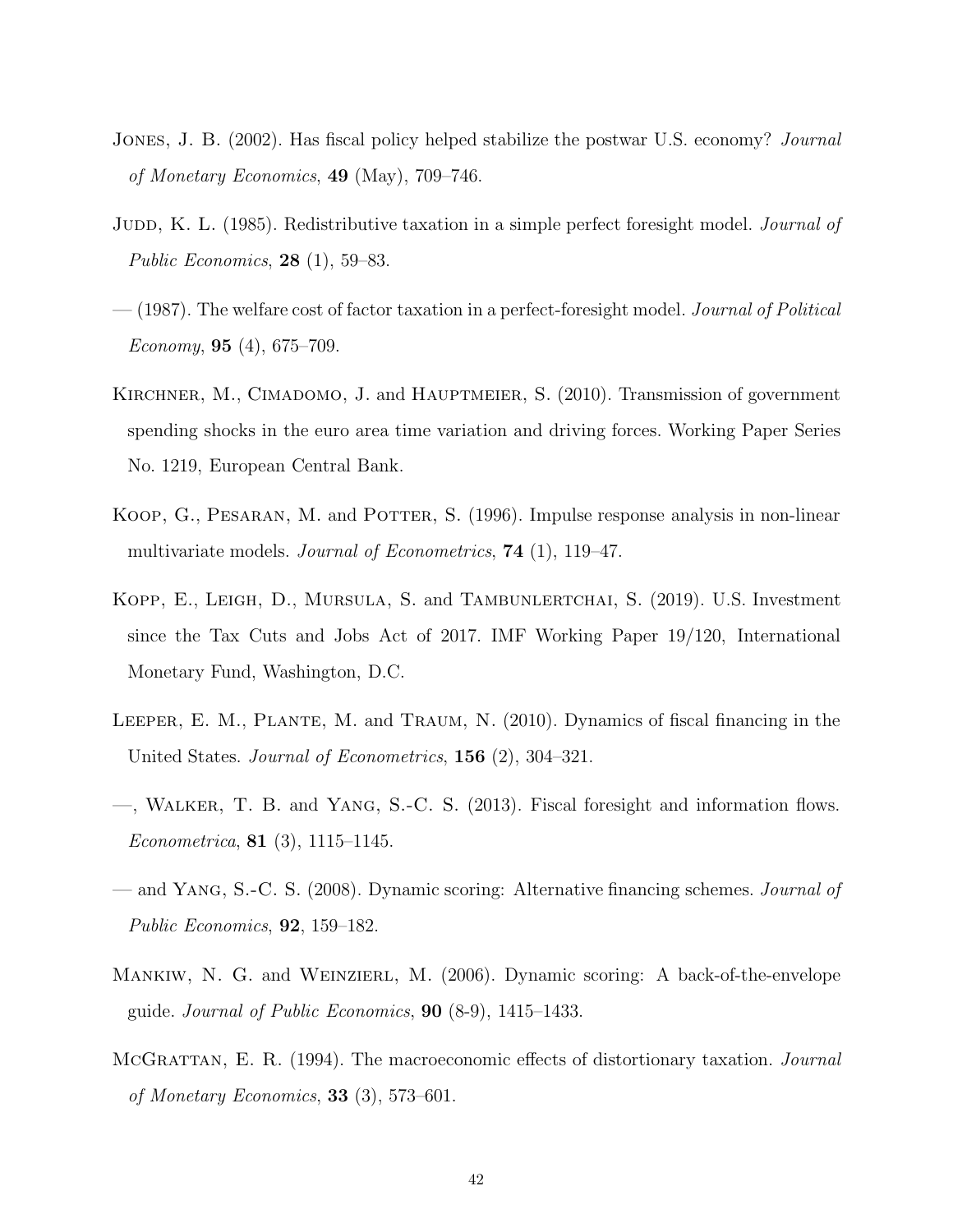- Mertens, K. and Ravn, M. (2013). The dynamic effects of personal and corporate income tax changes in the United States. American Economic Review, 103 (4), 1212–1247.
- and Ravn, M. O. (2012). Empirical evidence on the aggregate effects of anticipated and unanticipated us tax policy shocks. American Economic Journal: Economic Policy,  $4(2)$ , 145–181.
- MOUNTFORD, A. and UHLIG, H. (2009). What are the effects of fiscal policy shocks? Journal of Applied Econometrics, 24 (6), 960–992.
- NICKEL, C. and TUDYKA, A. (2014). Fiscal stimulus in times of high debt: Reconsidering multipliers and twin deficits. Journal of Money, Credit and Banking, 46 (7), 1313–1344.
- Office of Management and Budget (2018). Historical tables. Retrived from https://www.whitehouse.gov/omb/historical-tables/, August 25, 2018.
- PEROTTI, R. (2008). In Search of the Transmission Mechanism of Fiscal Policy, pp. 169– 226. In NBER Macroeconomics Annual 2007, Volumn 22, edited by D. Acemoglu, K. Rogoff, and M. Woodford, University of Chicago Press.
- PLANTE, M., RICHTER, A. W. and THROCKMORTON, N. A. (2018). The zero lower bound and endogenous uncertainty. The Economic Journal,  $128$  (611), 1730–1757.
- Ramey, V. A. (2019). Ten years after the financial crisis: What we learned from the Renaissance in fiscal research? Journal of Economic Perspective, 33 (2), 89–114.
- and Zubairy, S. (2018). Government spending multipliers in good times and in bad: Evidence from U.S. historical data. Journal of Political Economy, 126 (2), 850–901.
- ROMER, C. D. and ROMER, D. H. (2010). The macroeconomic effects of tax changes: Estimated based on a new measure of fiscal shocks. American Economic Review, 100 (3), 763–801.
- SIMS, E. and WOLFF, J. (2018). The state-dependent effects of tax shocks. European Economic Review, 107 (C), 57–85.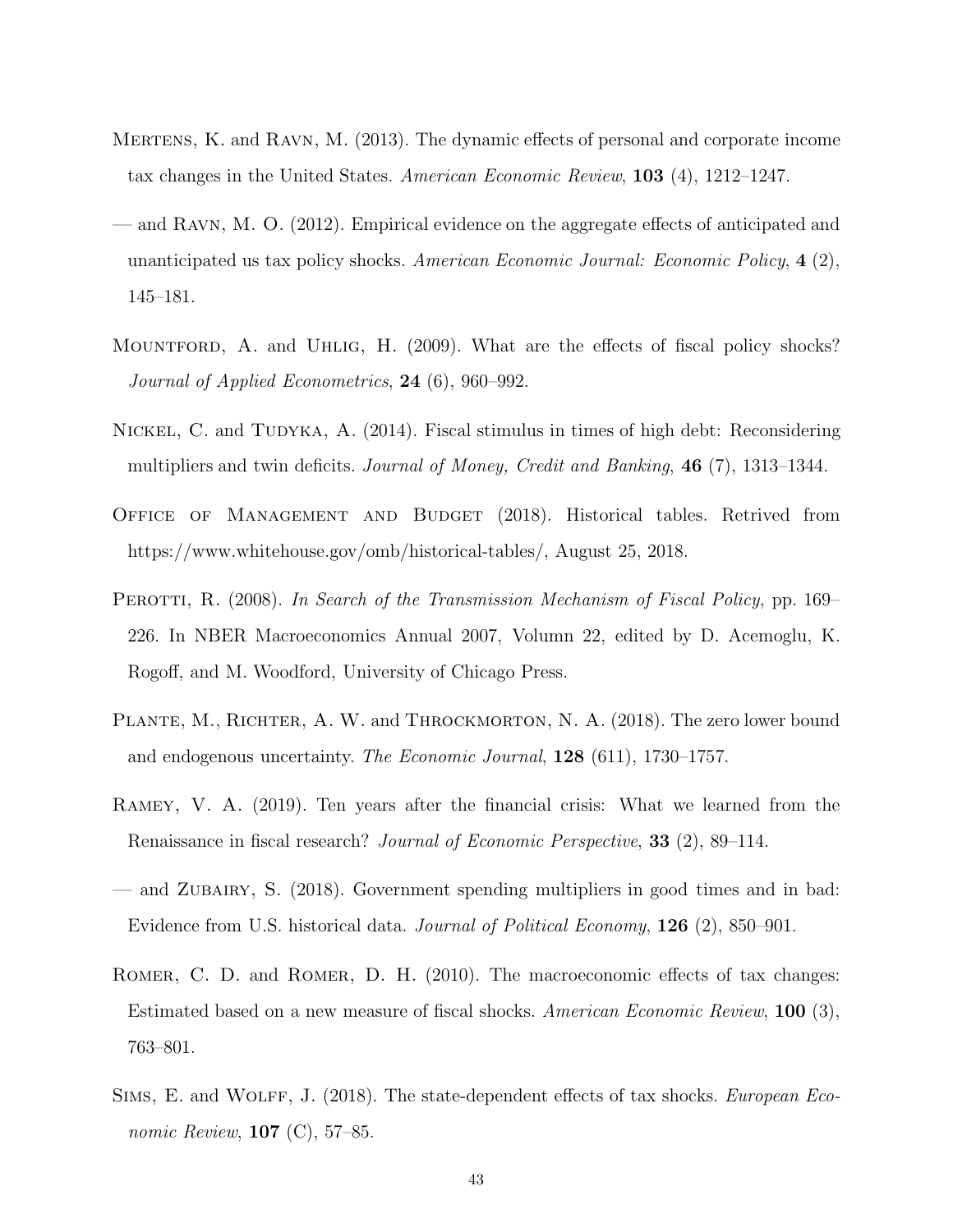- SMETS, F. and WOUTERS, R. (2007). Shocks and frictions in US business cycles: A Bayesian DSGE approach. American Economic Review, 97 (3), 586–606.
- SUTHERLAND, A. (1997). Fiscal crises and aggregate demand: Can high public debt reverse the effects of fiscal policy? Journal of Public Economics, 65 (2), 147–162.
- TERSVIRTA, T., TJOSTHEIM, D. and GRANGER, C. (2010). Modelling Nonlinear Economic Time Series. Oxford: Oxford University Press.
- Traum, N. and Yang, S.-C. S. (2011). Monetary and fiscal policy interactions in the post-war U.S. European Economic Review, 55 (1), 140–164.
- Yang, S.-C. S. (2009). A chronology of federal income tax policy: 1947-2009. CAEPR Working Paper No. 2007-021, Center for Applied Economics and Policy Research, Indiana University Bloomington.
- ZUBAIRY, S. (2014). On fiscal multipliers: Estimates from a medium scale DSGE model. International Economic Review, 55 (1), 169–195.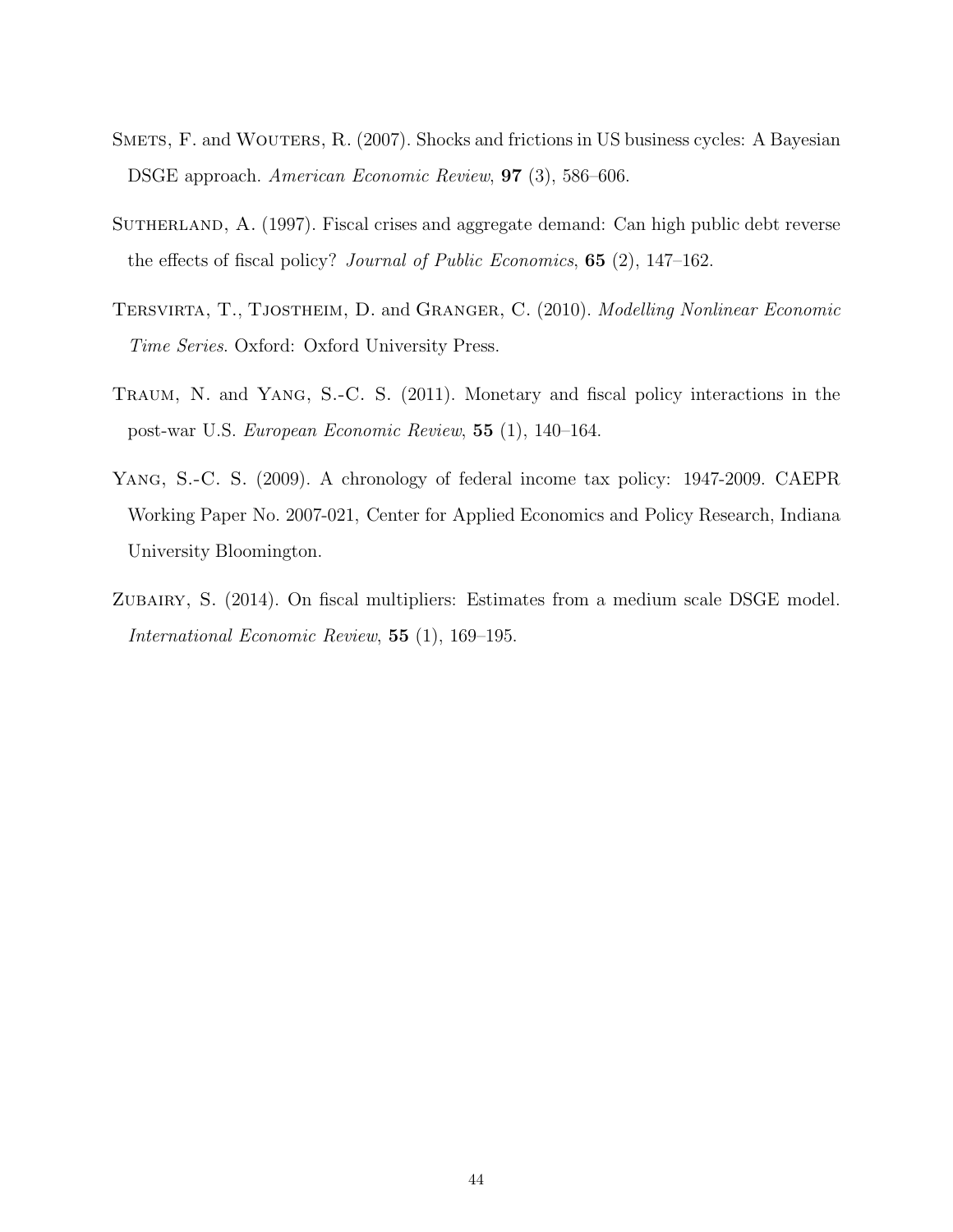# Appendix A Data Sources

Output: Real GDP (NIPA Table 1.1.3 line 1).

Government spending: Real federal government consumption expenditures and gross investment (NIPA Table 1.1.3 line 22).

Personal income tax base: Personal income (NIPA Table 2.1 line 1) less government transfers (NIPA Table 2.1 line 17) plus contributions for government social insurance (NIPA Table 3.2 line 11), deflated by the GDP deflator (NIPA Table 1.1.9 line 1).

Corporate income tax base: Corporate profits (NIPA Table 1.12 line 13) less Federal Reserve Bank profits (NIPA Tables 6.16 B-C-D), deflated by the GDP deflator (NIPA Table 1.1.9 line 1).

Average personal income tax rate: Sum of federal personal current taxes (NIPA Table 3.2 line 3) and contributions for government social insurance (NIPA Table 3.2 line ) divided by the nominal personal income tax base.

Average corporate income tax rate: Federal taxes on corporate income excluding Federal Reserve banks (NIPA Table 3.2 line 9) divided by the nominal corporate income tax base.

Debt: Federal debt is total public debt as percent of GDP (FRED, Federal Reserve Bank of Saint Louis).

Defense spending news: Valerie Ramey's news series (e.g., Ramey, 2019).

Narrative corporate income taxes: Mertens and Ravn narrative series (Mertens and Ravn, 2013).

# Appendix B Empirical Results: Robustness Checks

To assess the robustness of our baseline specification and whether a corporate income tax cut results to a more expansionary effect in periods of low-debt, we proceed with further checks. Within our STVAR framework we report results for specifications in which we replace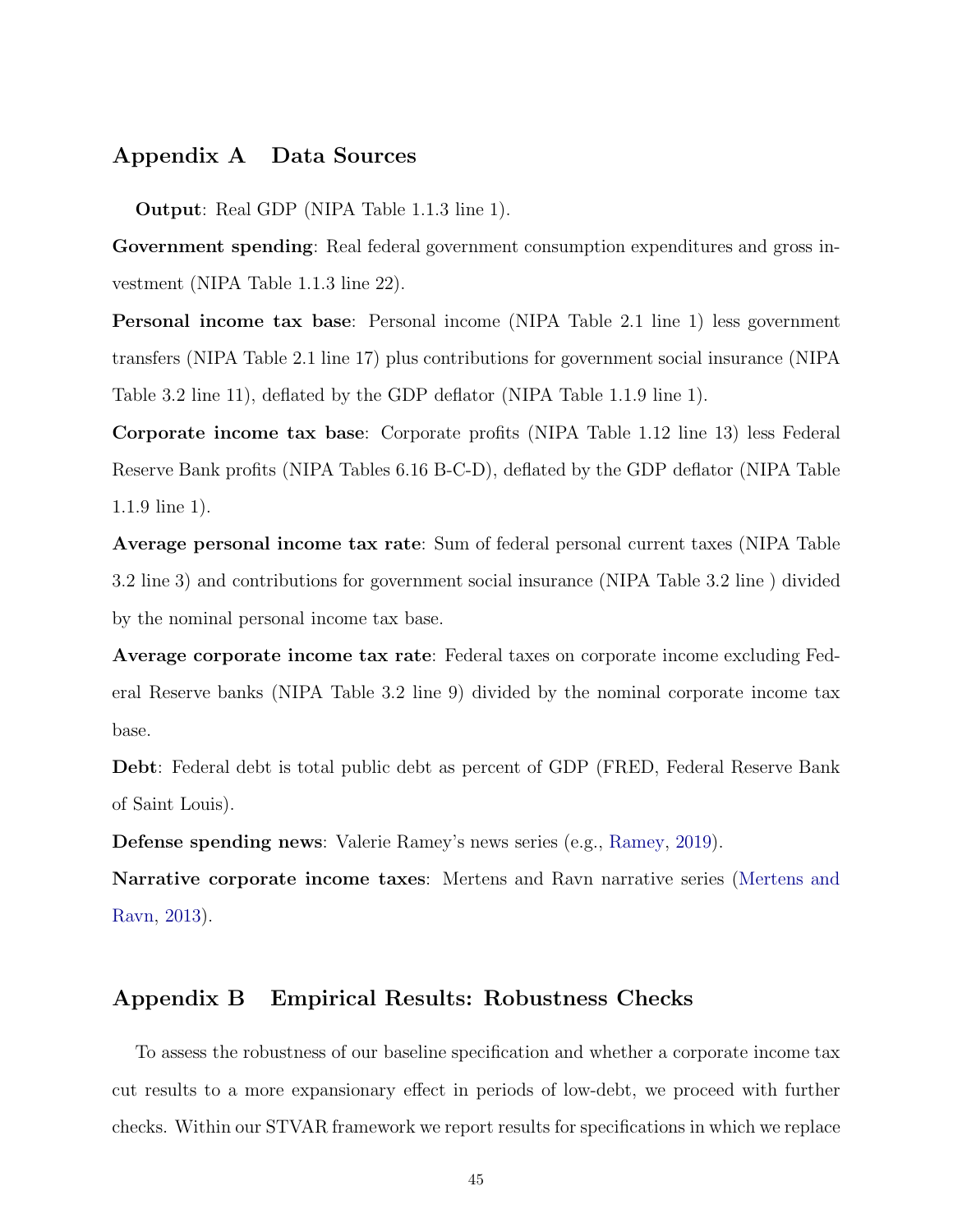Ramey's military news with alternative measures of fiscal news, or we change the ordering of the variables, or we treat a narratively identified measure of corporate taxes as our shock. The results of our checks include:

- a) The aggregate narratively identified tax news measure of Mertens and Ravn (2012). This is the only case that we do not find a strong evidence of debt-dependent effects (Figure B.1). We observe that the output responses are debt-dependent around the 5th quarter, with output being more expansionary in periods of low debt, compared to periods of high debt.
- b) The aggregate narratively identified unanticipated tax measure. The results for this specification are very close to our baseline specification (Figure B.2).
- c) The corporate narratively identified unanticipated income tax cut series, order first in our VAR specification and treated as the shock. In both states the output is contractionary, but not statistically significantly different in the short run (Figure 5). After 4 quarters, the effect on output at the high-debt state remains negative, but turns positive for the low-debt state.
- d) Finally, we conducted some checks in which we changed the ordering of the variables. Interestingly, when we order government spending as the 5th variable, in this case the effect on output is contractionary in a high-debt state (Figure B.4).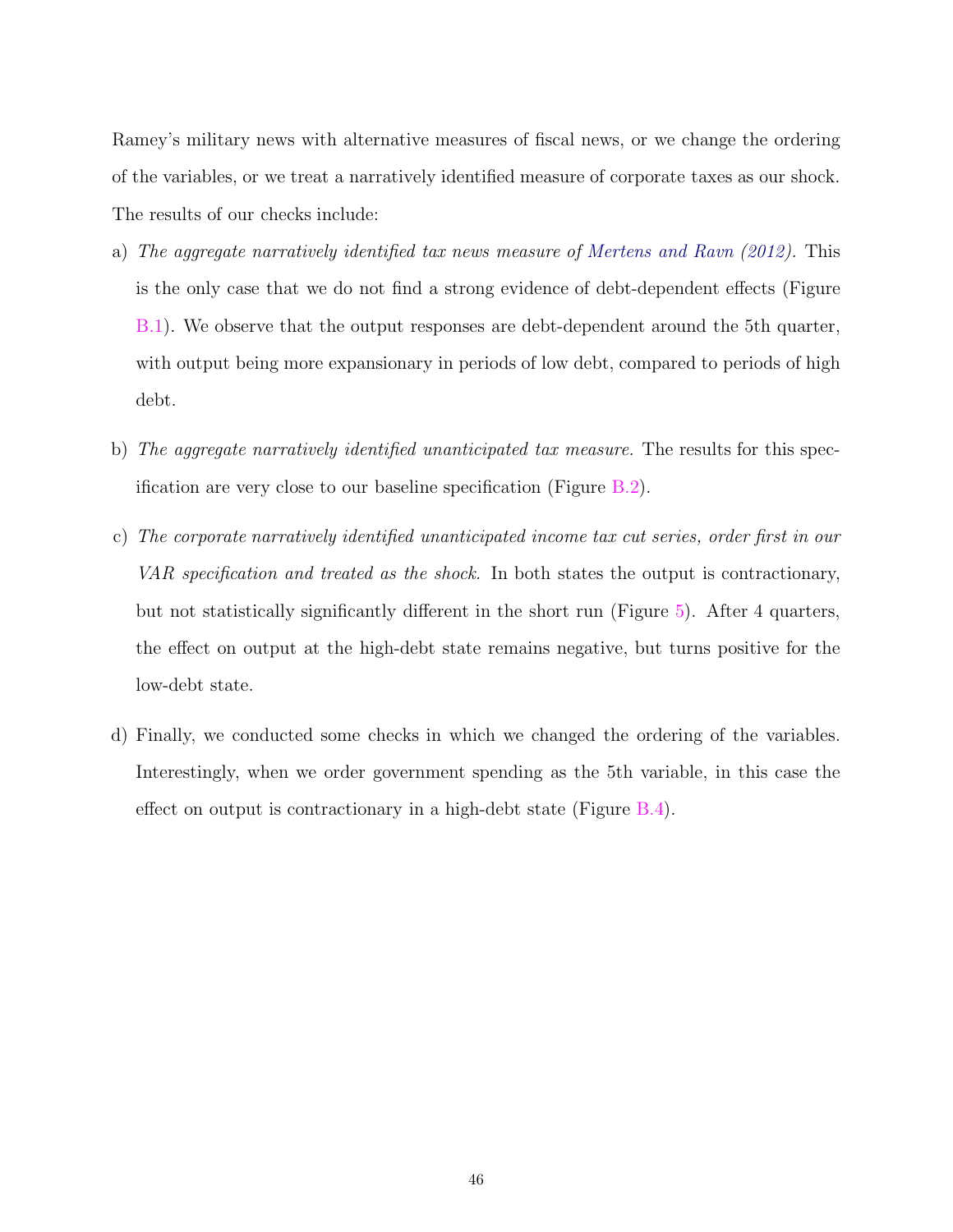

Figure B.1: Generalized impulse response functions of a federal corporate income tax cut, with the aggregate tax news measure—narratively identified—included in the system. The red (blue) lines are the GIRFs to a federal corporate income tax cut when federal government net debt is at a high- (low-) debt state. The dashed lines are the 90-percent confidence intervals.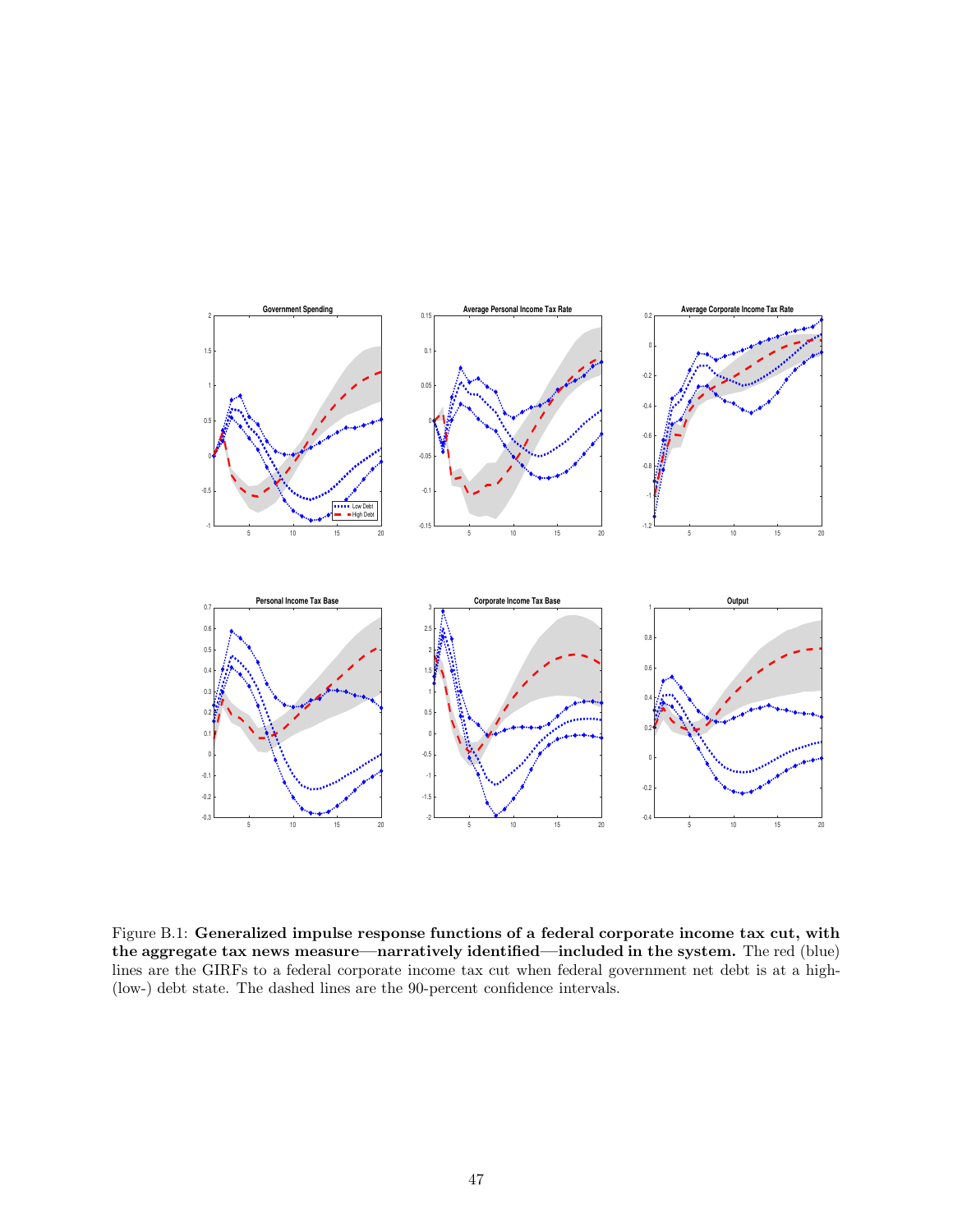

Figure B.2: Generalized impulse response functions of a federal corporate income tax cut, with the aggregate unanticipated tax measure—narratively identified—included in the system. The red (blue) lines are the GIRFs to a federal corporate income tax cut when federal government net debt is at a high- (low-) debt state. The dashed lines are the 90-percent confidence intervals.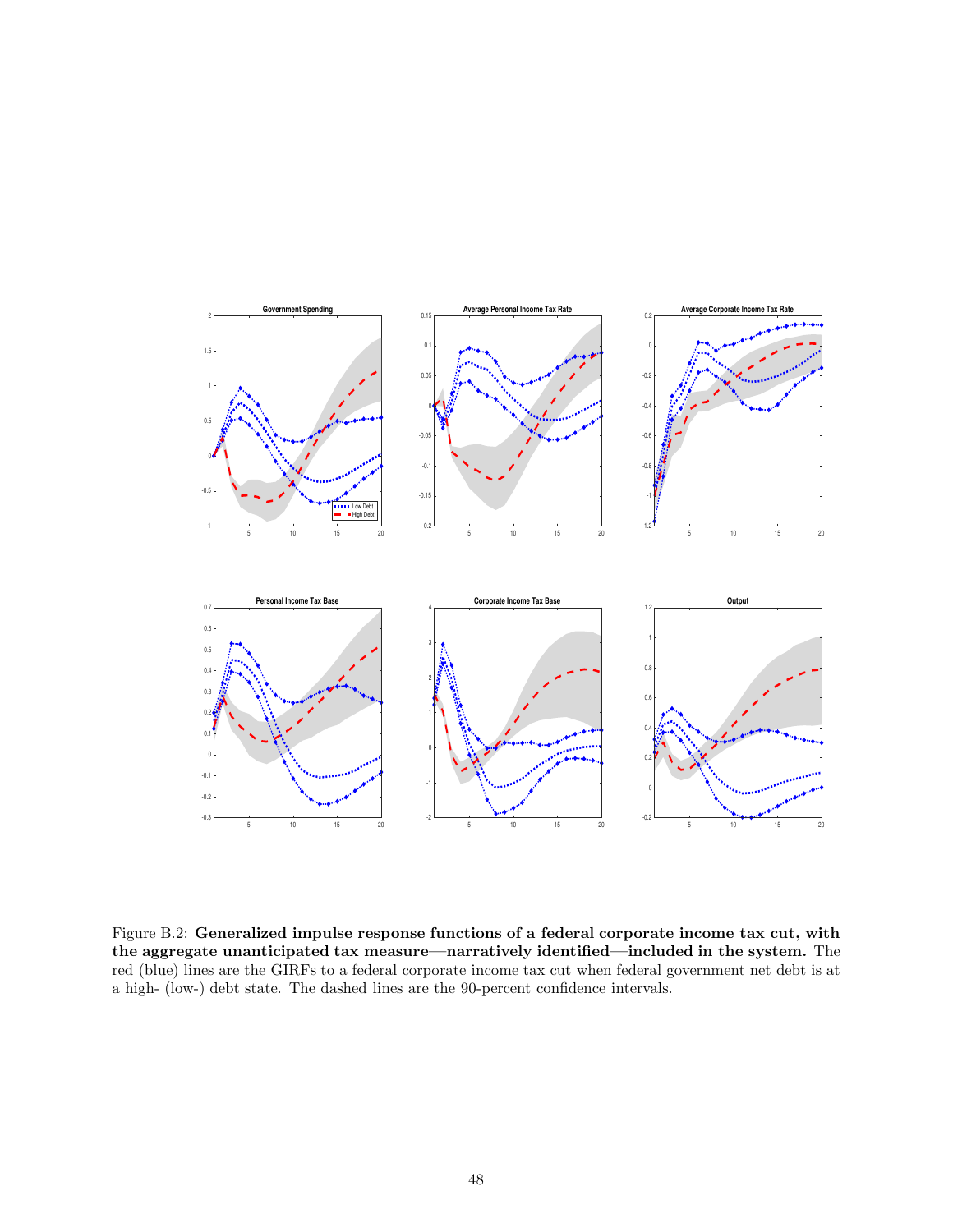

Figure B.3: Generalized impulse response functions of an unanticipated corporate income tax cut, narratively identified shock, ordered last. The red (blue) lines are the GIRFs to a federal corporate income tax cut when federal government net debt is at a high- (low-) debt state. The dashed lines are the 90-percent confidence intervals.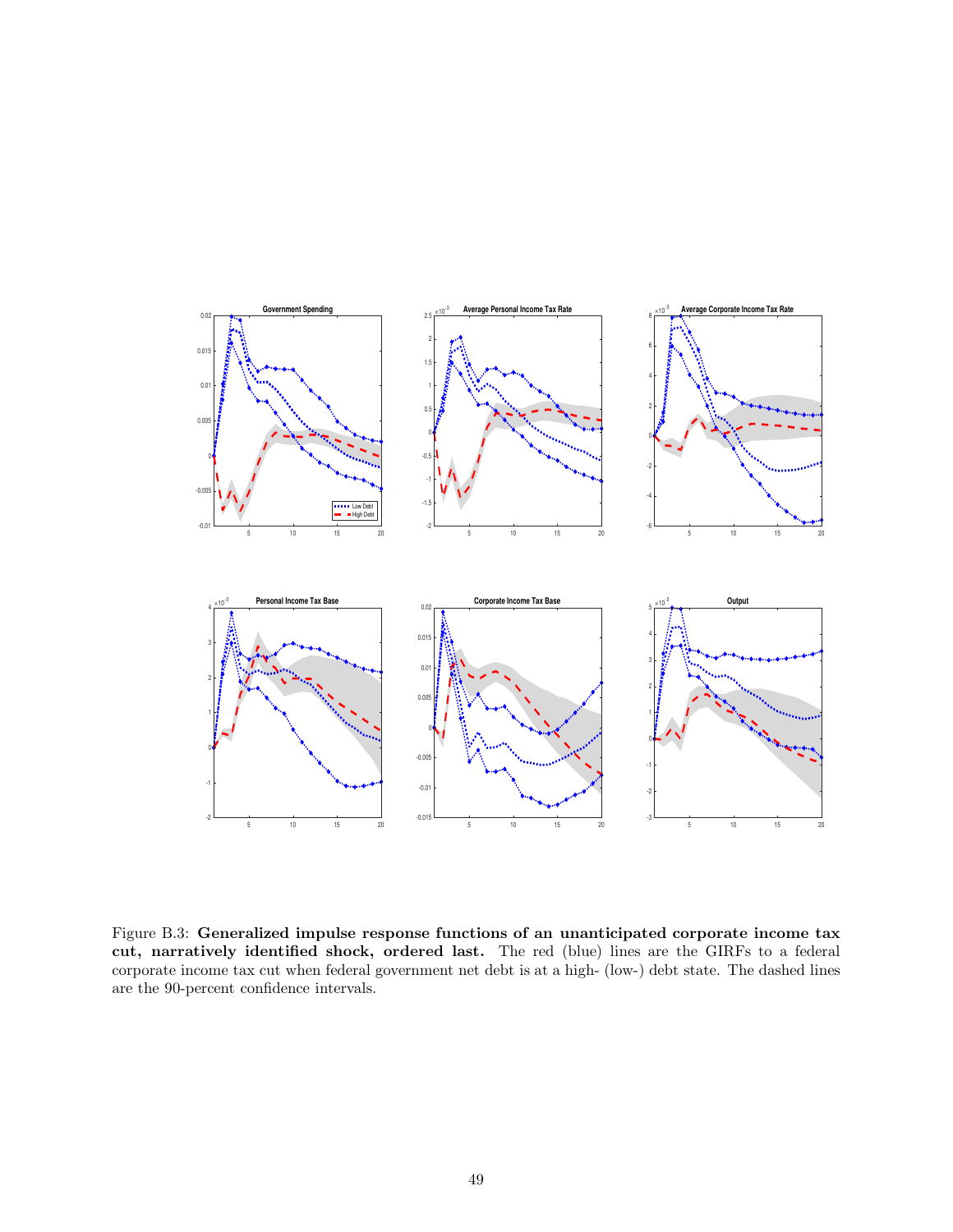

Figure B.4: Generalized impulse response functions of a federal corporate income tax cut, with government spending ordered 5th. The red (blue) lines are the GIRFs to a federal corporate income tax cut when federal government net debt is at a high- (low-) debt state. The dashed lines are the 90-percent confidence intervals.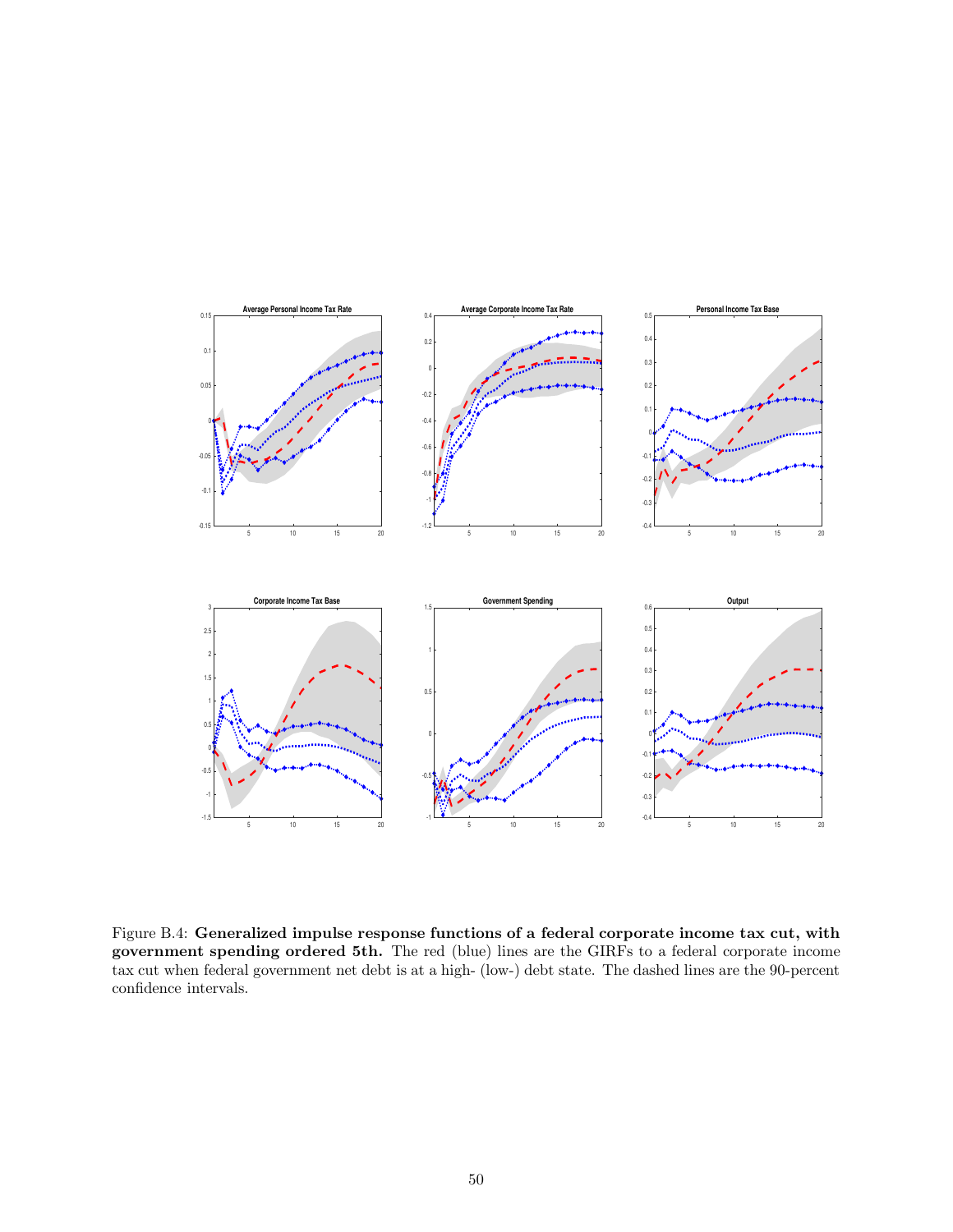# Appendix C Model Solution

This appendix lists the equilibrium conditions of the baseline model and describes the procedure to solve the model fully nonlinearly.

## Appendix C.1 Equilibrium Conditions

$$
\lambda_t = c_t^{-\sigma} \tag{C.1}
$$

$$
l_t^{\varphi} = \lambda_t (1 - \tau^l) w_t \tag{C.2}
$$

Let  $\lambda_t$  and  $\xi_t$  be the Lagrangian multipliers for the agent's budget constraint and the law of motion for capital. Also, define Tobin's Q as  $T Q_t = \frac{\xi_t}{\lambda_t}$  $\frac{\xi_t}{\lambda_t}$ . Then,

$$
1 = TQ_t \left[ 1 - \kappa \left( \frac{i_t}{k_{t-1}} - \delta \right) \right]. \tag{C.3}
$$

$$
TQ_t = \beta E_t \frac{\lambda_{t+1}}{\lambda_t} \left\{ (1 - \tau_{t+1}^k) r_{t+1}^k + TQ_{t+1} \left[ (1 - \delta) + \kappa \left( \frac{i_{t+1}}{k_t} - \delta \right) \frac{i_{t+1}}{k_t} - \frac{\kappa}{2} \left( \frac{i_{t+1}}{k_t} - \delta \right) \right] \right\}
$$
(C.4)

$$
k_t = (1 - \delta)k_{t-1} + i_t - \frac{\kappa}{2} \left(\frac{i_t}{k_{t-1}} - \delta\right)^2 k_{t-1}
$$
 (C.5)

$$
\lambda_t q_t = \beta_{t+1} E_t \lambda_{t+1} \tag{C.6}
$$

$$
y_t = a_t k_{t-1}^{\alpha} l_t^{1-\alpha} \tag{C.7}
$$

$$
(1 - \alpha)y_t = w_t l_t \tag{C.8}
$$

$$
\alpha y_t = r_t^k k_{t-1} \tag{C.9}
$$

$$
y_t = c_t + i_t + g_t \tag{C.10}
$$

$$
\tau^l w_t l_t + \tau^k_t r^k_t k_{t-1} + q_t b_t = g_t + b_{t-1} + z_t \tag{C.11}
$$

$$
\tau_t^l = \tau^l \tag{C.12}
$$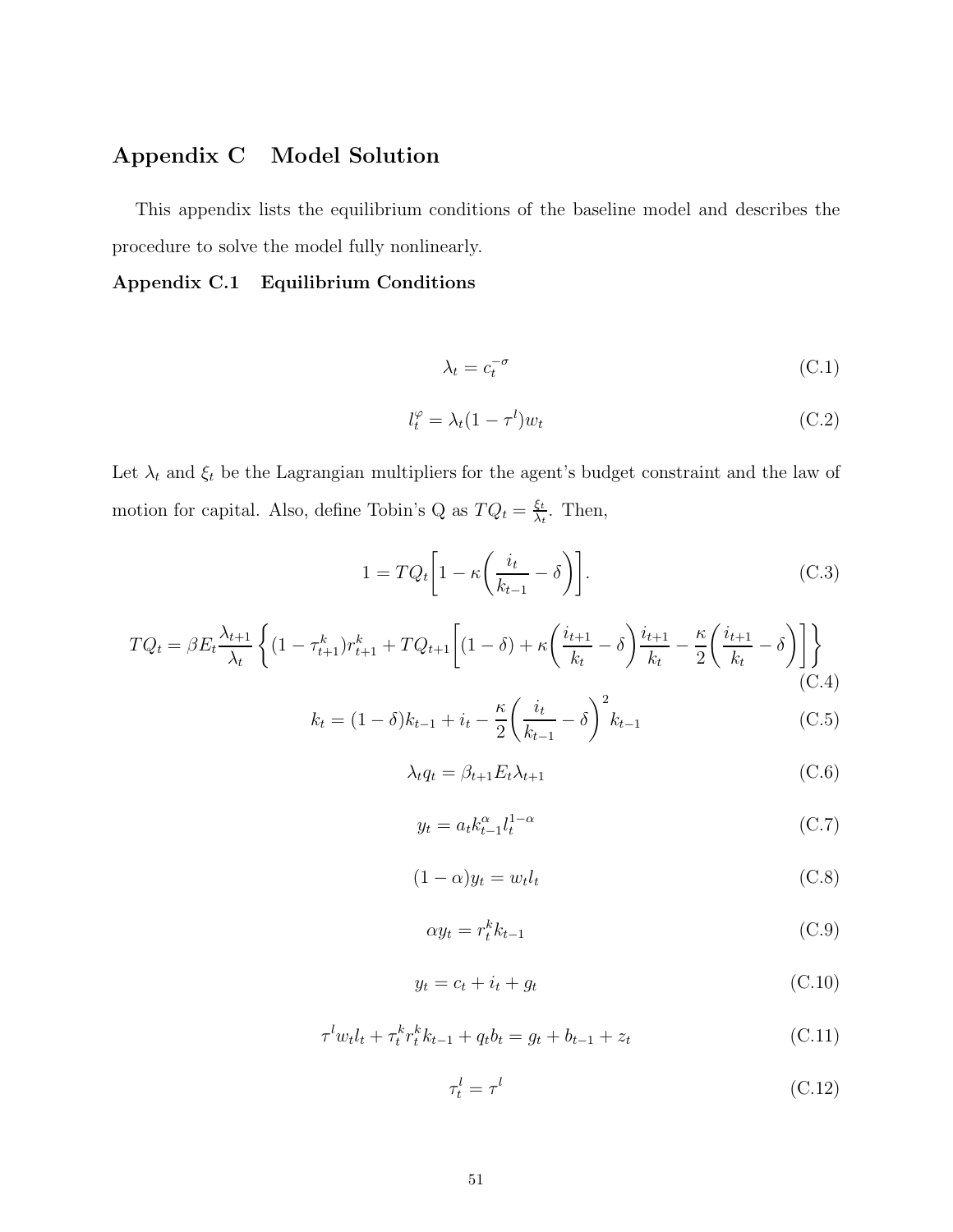$$
g_t = g \tag{C.13}
$$

Before a capital income tax cut, capital tax rate stays at the initial steady state, and debt is stabilized by transfers:

$$
\tau_t^k = \tau^k \tag{C.14}
$$

$$
z_t = z - \gamma_z (b_{t-1} - b) \tag{C.15}
$$

With a capital income tax cut, the capital income tax rate and transfers follow a Markov switching process,

$$
\begin{cases}\n\tau_t^k = \tau^k - \varepsilon^{\tau^k}, & z_t = z \quad \text{for} \quad \mathcal{R}_t = 1, \\
\tau_t^k = \bar{\tau}^k + \gamma_\tau (b_{t-1} - \bar{b}), & z_t = \bar{z} - \gamma_z (b_{t-1} - \bar{b}) \quad \text{for} \quad \mathcal{R}_t = 2.\n\end{cases}
$$
\n(C.16)

The regime index,  $\mathcal{R}_t$ , evolves according to the transition matrix

$$
\begin{pmatrix} p_{1,t} & 1 - p_{1,t} \\ 1 - p_2 & p_2 \end{pmatrix}.
$$
 (C.17)

#### Appendix C.2 The Numerical Solution Method

The method discretizes the state space and finds a fixed point in decision rules for each point in the state space. The solutions converge to functions that map the minimum set of state variables into values of endogenous variables.

When solving the model, the minimum set of state variables is  $S_t = \{a_t, b_{t-1}, k_{t-1}, \mathcal{R}_t\}$ <sup>20</sup> Define the decision rules for hours as  $l_t = f^l(\mathcal{S}_t)$  and debt as  $b_t = f^b(\mathcal{S}_t)$ . The decision rules are solved as follows.

1. Define the grid points by discretizing the state space. Make initial guesses for  $f_0^l$  and  $f_0^b$ over the state space.

2. At each grid point, solve the nonlinear model and obtain the updated rules  $f_i^l$  and  $f_i^b$ 

<sup>&</sup>lt;sup>20</sup>As we focus on the capital income tax cut effect in the simulation exercise,  $\beta_t$  is dropped from the state space to facilitate numerical convergence.